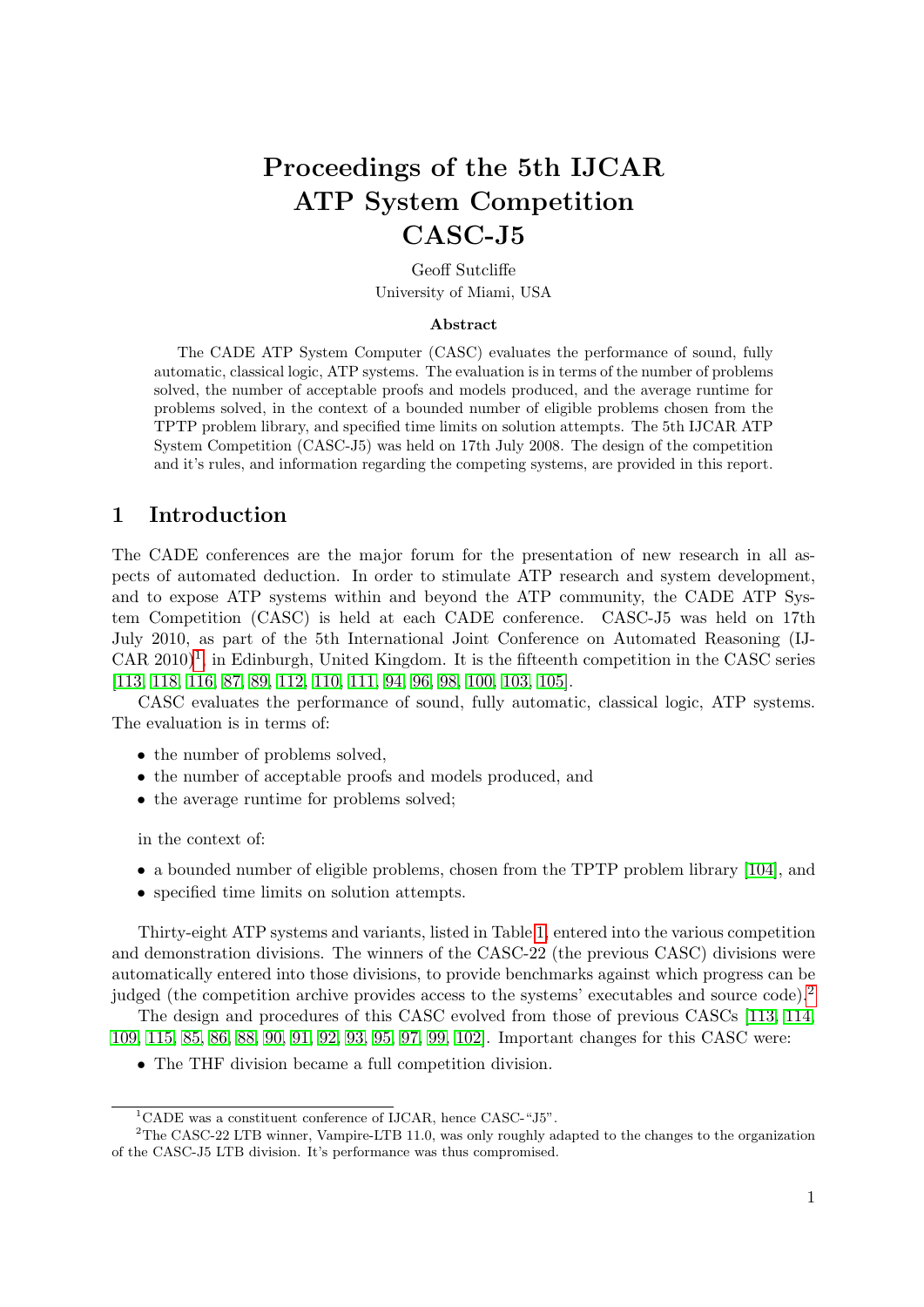| I<br>ーくーく<br>י<br>י                                                  |
|----------------------------------------------------------------------|
| ļ<br>$\frac{1}{2}$                                                   |
| $\frac{1}{1}$                                                        |
| てーてくりしき                                                              |
| $-17$<br>֪ׅ֖֚֚֚֚֚֚֚֚֚֚֚֚֚֚֚֚֚֡֡֓֡֡֓֡֟֓֡֡֬֝֬֝֓֞֟֓֡֬֓֓֞֡֡֬֓֓֞֡֡֬֓֓֞֓֞֡ |
| $-200 - 200 - 120$                                                   |

<span id="page-1-0"></span>

| ATP System              | Divisions                                                       | Entrants (Associates)                           | Enterant's Affilation                |                |
|-------------------------|-----------------------------------------------------------------|-------------------------------------------------|--------------------------------------|----------------|
| Ayane $2$               | FOR FINH CIRE ENDING                                            | Russell Wallace                                 | Independent researcher               |                |
| Currahee(E,iProver) 0.1 | ETB                                                             | Matthias Schmalz (Jann Röder)                   | <b>ETH Zurich</b>                    |                |
| Darwin 1.4.5            | EPR                                                             | Peter Baumgartner                               | NICTA                                |                |
| $E/EP$ 1.2pre           | <b>FOF</b><br><b>FNT</b><br><b>CNE</b><br><b>EPR</b><br>UEQ LTB | Stephan Schulz                                  | Fechnische Universität München       |                |
| E-Darwin 1.3            | FOF FNH<br>C <sub>NE</sub><br>EPR                               | Björn Pelzer                                    | Universität Koblenz-Landau           |                |
| E-KRHyper 1.1.4         | <b>POE FNH</b><br><b>CNE</b><br><b>EPR</b>                      | Björn Pelzer                                    | Universität Koblenz-Landau           |                |
| Equinox 5.0             | FOF FNH<br><b>CNF EPR</b><br><b>UEQ</b>                         | Koen Claessen                                   | Chalmers University                  |                |
| Geo 2010C               | FOF FNH<br>CNF EPR UEQ                                          | Hans de Nivelle                                 | Uniwersytetu Wroclawskiego           |                |
| iProver 0.7             | EPR                                                             | CASC                                            | $CASSC$ -22 EPR winner               |                |
| iProver(-SInE) 0.8      | <b>POE FNT</b><br>CNF EPR UEQ LTB                               | Konstantin Korovin                              | University of Manchester             |                |
| iProver-Eq(-SInE) 0.6   | FOR ENT CRE EPRO LTB                                            | Christoph Sticksel                              | University of Manchester             |                |
|                         |                                                                 | Konstantin Korovin)                             |                                      |                |
| Isabelle/HOL 2009-2     | THH                                                             | Jasmin Christian Blanchette                     | Technische Universität München       |                |
|                         |                                                                 | Larry Paulson, Tobias Nipkow,                   |                                      |                |
|                         |                                                                 | Makarius Wenzel, Stefan Berg<br>hofer)          |                                      |                |
| $leanCoP(-SInE)$ 2.2    | <b>FOR LTB</b>                                                  | Jens Otten (Thomas Raths)                       | University of Potsdam                |                |
| leanCoP- $\Omega$ 0.1   | TFA                                                             | Jens Otten<br>(Holger Trölenberg, Thomas Raths) | University of Potsdam                |                |
| LEO-II 1.2              | THT<br>HOH<br>CNF                                               | Christoph Benzmüller (Frank Theiss)             | Articulate Software                  |                |
| Metis 2.2               | <b>FOF</b><br>HNH<br>CNF EPR UEQ                                | Joe Hurd                                        | Galois, Inc.                         |                |
| MetiTarski 1.3          | TFA                                                             | Larry Paulson                                   | University of Cambridge              |                |
| Muscadet 4.0            | <b>FOF</b>                                                      | Dominique Pastre                                | University Paris Descartes           |                |
| O.ITTdxho               | <b>UEQ</b>                                                      | Sarah Winkler                                   | University of Innsbruck              |                |
| Otter 3.3               | <b>FOF</b><br><b>CNF UEQ</b>                                    | CASC (William McCune)                           | CASC                                 |                |
| Paradox 3.0             | ENT                                                             | CASC                                            | $\mathrm{CASC}\text{-}22$ FNT winner |                |
| Paradox 4.0             | <b>FNT</b><br>EPR                                               | Koen Claessen                                   | Chalmers University                  |                |
| Satallax 1.4            | THE                                                             | Chad E. Brown                                   | Saarland University                  |                |
|                         |                                                                 | (Julian Backes, Gert Smolka)                    |                                      |                |
| SNARK 20080805r027      | <b>TFA</b>                                                      | Mark Stickel                                    | SRI International                    |                |
| $SPASS+T 2.2.12$        | TFA                                                             | Uwe Waldmann (Stephan Zimmer)                   | Max Planck Institut für Informatik   |                |
| SPASS-XDB 3.01X0.5      | TFA                                                             | Geoff Sutcliffe (Martin Suda)                   | University of Miami                  |                |
| TPS 3.080227G1d         | THT                                                             | Chad E. Brown (Peter B. Andrews)                | CASC-22 THF winner                   |                |
| Vampire 10.0            | <b>CNE</b>                                                      | CASC                                            | CASC-22 CNF winner                   |                |
| Vampire 11.0            | <b>FOF</b>                                                      | CASC                                            | $CASC$ -22 FOF winner                |                |
| Vampire-LTB 11.0        | LTB                                                             | CASC                                            | CASC-22 LTB winner                   | $\overline{2}$ |
| Vampire 0.6             | FOR CNE RPR CENT CORD                                           | Andrei<br>Voronkov (Kryštof Hoder)              | University of Manchester             |                |
| Waldmeister C09a        | <b>DEO</b>                                                      | CASC                                            | CASC-22 UEQ winner                   |                |
| Waldmeister<br>012      | <b>DEO</b>                                                      | Thomas Hillenbrand                              | Max-Planck-Institut für Informatik   |                |
| Zenon 0.6.3             | FOF                                                             | Danien Doligez                                  | LNRIA                                |                |

 $\begin{array}{lll} \text{CASC-J5} \end{array} \begin{array}{lll} \text{Suclei} \end{array}$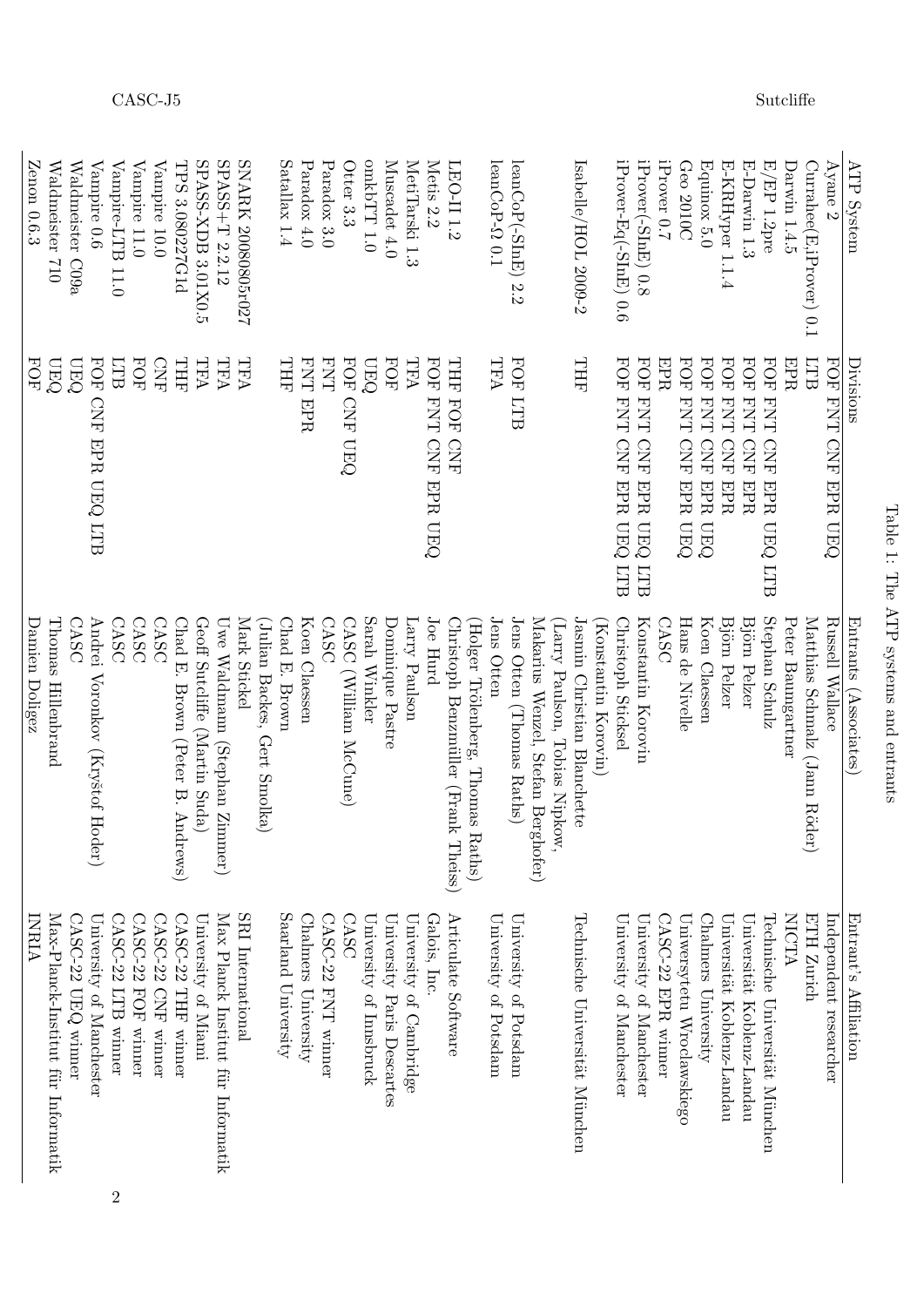- The FOF division had three problem categories the existing FNE and FEQ categories, and a new FEP category for FOF effectively propositional problems (which were removed from the FNE and FEQ problem categories). Problems were placed in the FEP category if their CNF is EPR (using E's FOF to CNF converter).
- The SAT division was suspended.
- The LTB division had only an assurance ranking class.
- A TFA (Typed First-order with Arithmetic) demonstration division was added.
- The problems in each division and LTB problem category were given in increasing order of TPTP difficulty rating (this is aesthetic in the non-LTB divisions, but practically important in the LTB problem categories where it is possible to learn from proofs found earlier in the batch).
- In the LTB division:
	- The division was run on quad-core computers. Systems were encouraged to take advantage of the multiple cores.
	- The batch specification file had a new configuration section.
	- There was a per-problem wall clock time limit, and an overall wall clock time limit that was the per-problem limit multiplied by the number of problems. The perproblem wall clock time limit was announced to be in the range 30s-60s. These time limits were given in the configuration section at the start of the batch specification file. The overall wall clock time limit was also (as previously) available as a command line parameter. There were no CPU time limits.
- The efficiency measure was changed, to use the average of the individual solution rates rather than the overall solution rate.
- Timing was to 100ths of a second.

The competition organizer was Geoff Sutcliffe. The competition was overseen by a panel of knowledgeable researchers who were not participating in the event; the CASC-J5 panel members were Nikolaj Bjørner, John Slaney, and Christoph Weidenbach. The CASC rules, specifications, and deadlines are absolute. Only the panel has the right to make exceptions. The competition was run on computers provided by the Max-Planck-Insitut für Informatik, Saarbrücken, Germany, and the Department of Computer Science, University of Manchester, United Kingdom. The CASC-J5 web site provides access to resources used before, during, and after the event: <http://www.tptp.org/CASC/J5>

It is assumed that all entrants have read the web pages related to the competition, and have complied with the competition rules. Non-compliance with the rules could lead to disqualification. A "catch-all" rule is used to deal with any unforeseen circumstances: No cheating is allowed. The panel is allowed to disqualify entrants due to unfairness, and to adjust the competition rules in case of misuse.

# 2 Divisions

CASC is run in divisions according to problem and system characteristics. There are competition divisions in which systems are explicitly ranked, and a demonstration division in which systems demonstrate their abilities without being formally ranked. Some divisions are further divided into problem categories, which make it possible to analyse, at a more fine grained level, which systems work well for what types of problems. The problem categories have no effect on the competition rankings, which are made at only the division level.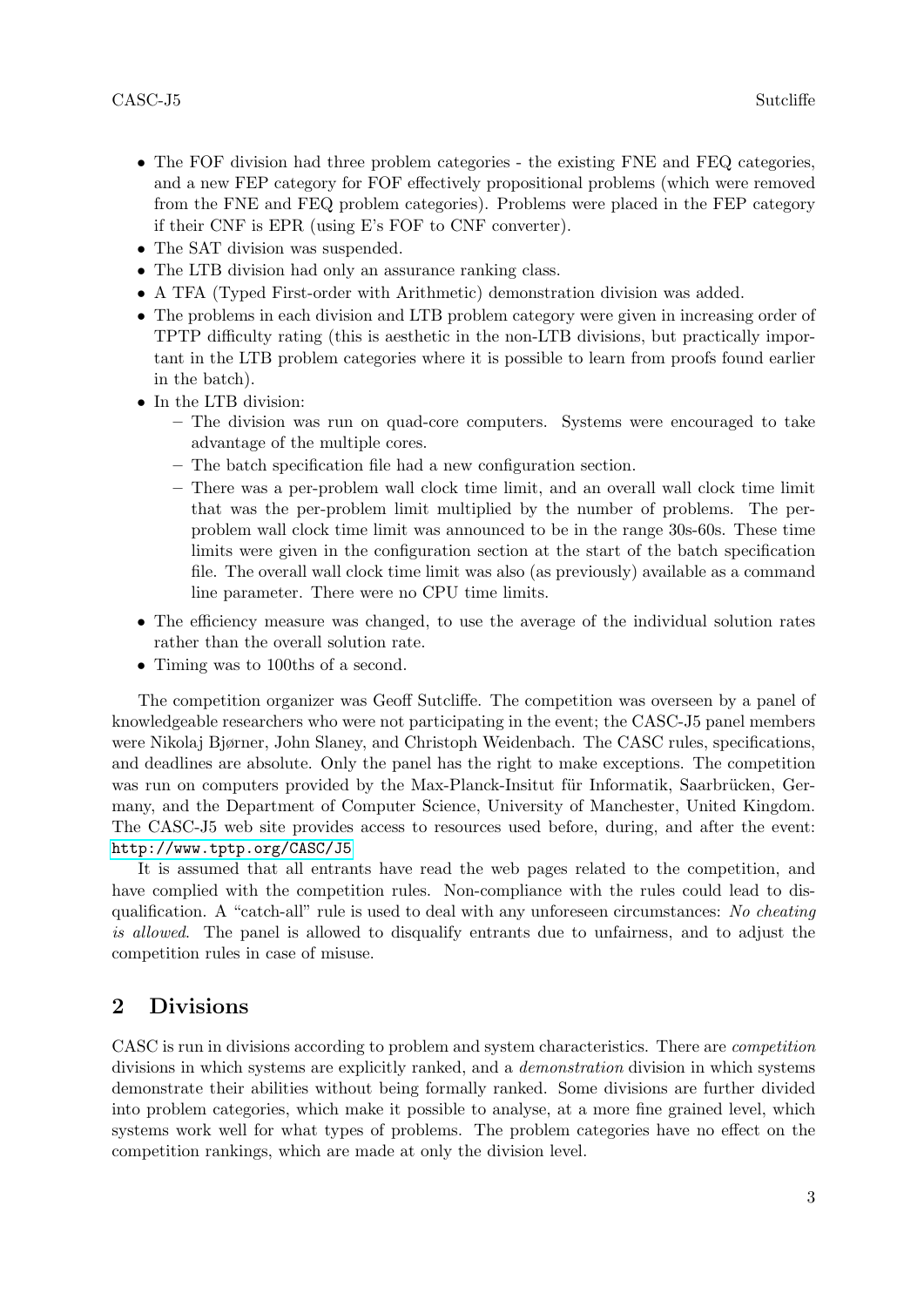# 2.1 The Competition Divisions

The competition divisions are open to ATP systems that meet the required system properties described in Section [6.1.](#page-9-0) Each competition division uses problems that have certain logical, language, and syntactic characteristics, so that the ATP systems that compete in the division are, in principle, able to attempt all the problems in the division.

The THF division: Typed Higher-order Form non-propositional theorems (axioms with a provable conjecture), using only the THF0 syntax. The THF division has two problem categories:

- The TNE category: THF with No Equality
- The **TEQ** category: THF with EQuality

The FOF division: First-Order Form non-propositional theorems (axioms with a provable conjecture). The FOF division has three problem categories:

- The FNE category: FOF with No Equality, not (obviously) effectively propositional
- The FEQ category: FOF with Equality, not (obviously) effectively propositional
- The **FEP** category: FOF Effectively Propositional

The FNT division: First-order form non-propositional Non-Theorems (axioms with an unprovable conjecture, and satisfiable axioms sets). The FNT division has two problem categories:

- The **FNN** category: FNT with No equality
- The **FNQ** category: FNT with eQuality

The CNF division: Clause Normal Form really non-propositional theorems (unsatisfiable clause sets), but not unit equality problems (see the UEQ division below). Really non-propositional means with an infinite Herbrand universe. The CNF division has five problem categories:

- The **HNE** category: Horn with No Equality
- The **HEQ** category: Horn with some (but not pure) EQuality
- The NNE category: Non-Horn with No Equality
- The NEQ category: Non-Horn with some (but not pure) EQuality
- The **PEQ** category: Pure EQuality

The EPR division: Effectively PRopositional clause normal form theorems and non-theorems (clause sets). Effectively propositional means non-propositional with a finite Herbrand Universe. The EPR division has two problem categories:

- The EPT category: Effectively Propositional Theorems (unsatisfiable clause sets)
- The EPS category: Effectively Propositional non-theorems (Satisfiable clause sets)

The UEQ division: Unit EQuality clause normal form really non-propositional theorems (unsatisfiable clause sets).

The LTB division: First-order form non-propositional theorems (axioms with a provable conjecture) from Large Theories, presented in Batches. The LTB division has three problem categories:

• The CYC category: Problems taken from the Cyc contribution to the CSR domain of the TPTP. These are problems CSR025 to CSR074.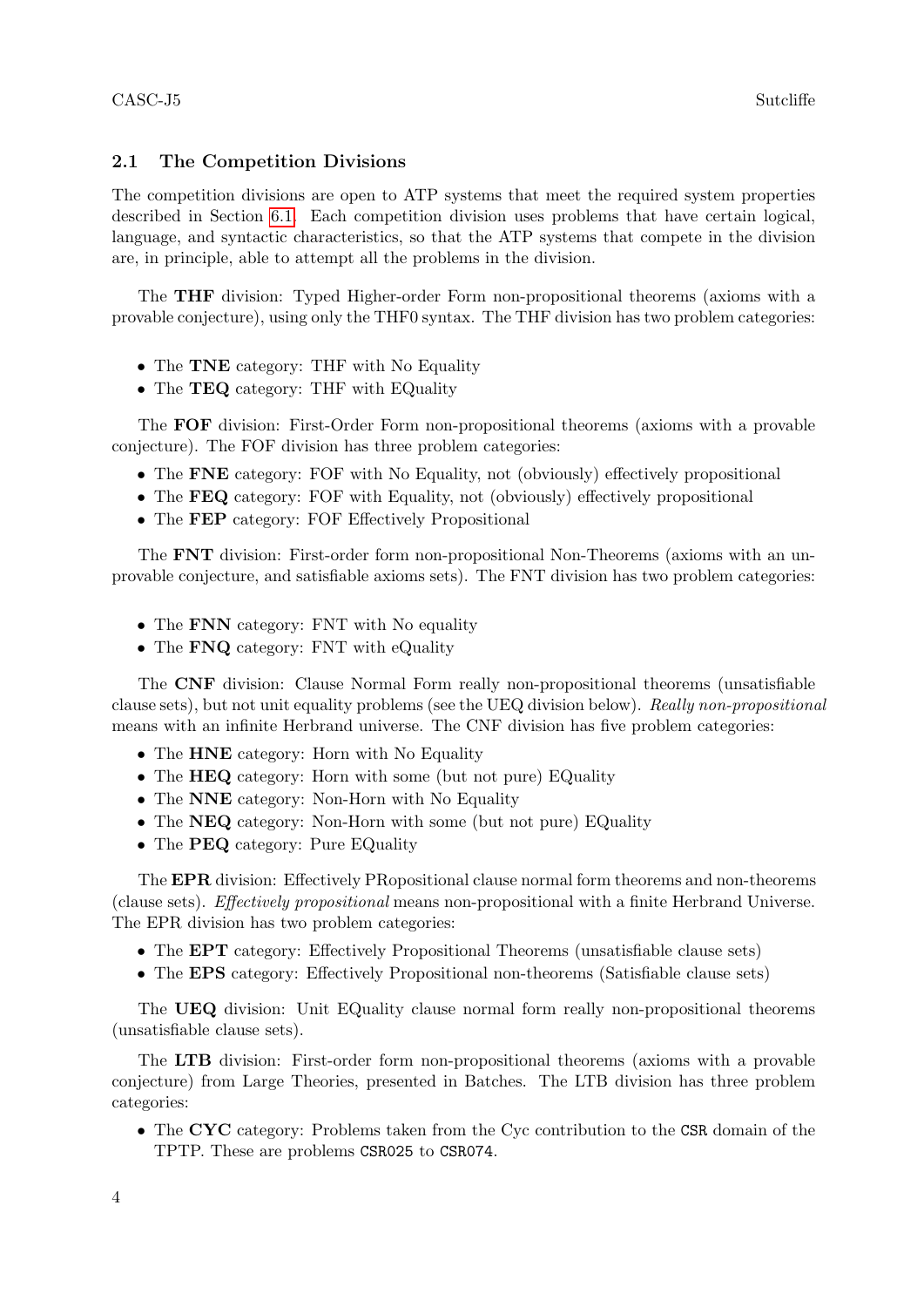- The MZR category: Problems taken from the Mizar Problems for Theorem Proving (MPTP) contribution to the TPTP. These are problems ALG214 to ALG234, CAT021 to CAT037, GRP618 to GRP653, LAT282 to LAT380, SEU406 to SEU451, and TOP023 to TOP048.
- The SMO category: Problems taken from the Suggested Upper Merged Ontology (SUMO) contribution to the CSR domain of the TPTP. These are problems CSR075 to CSR109, and CSR118.

Section [3.2](#page-4-0) explains what problems are eligible for use in each division and category. Section [4](#page-7-0) explains how the systems are ranked in each division.

# 2.2 The Demonstration Division

ATP systems that cannot run in the competition divisions for any reason (e.g., the system requires special hardware, or the entrant is an organizer) can be entered into the demonstration division. Demonstration division systems can run on the competition computers, or the computers can be supplied by the entrant. Computers supplied by the entrant may be brought to CASC, or may be accessed via the internet. The demonstration division results are presented along with the competition divisions' results, but may not be comparable with those results. The systems are not ranked and no prizes are awarded. The entry specifies which competition divisions' problems are to be used.

In CASC-J5, in addition to the competition divisions, there was an additional demonstration division:

• The TFA division: Typed First-order with Arithmetic theorems (axioms with a provable conjecture, using the TFF0 syntax and the proposed TPTP arithmetic format). These were limited to integer arithmetic problems.

# 3 Infrastructure

# <span id="page-4-1"></span>3.1 Computers

The non-LTB division computers were Dual-Opteron computers, each having:

- Two AMD Opteron(tm) Processor 250, 2390MHz CPUs
- 7.5GB memory
- Linux mpicl3-04 2.6.30.10.1.amd64-smp operating system

The LTB division computers were quad-core Dell server computers, each having:

- Four Intel(R) Xeon(R) L5410, 2.333GHz CPUs
- 12GB memory
- Linux 2.6.29.4-167.fc11.x86.64 operating system

# <span id="page-4-0"></span>3.2 Problems

# 3.2.1 Problem Selection

The problems were taken from the TPTP problem library, version v4.0.0. The TPTP version used for the competition is not released until after the system delivery deadline, so that new problems have not seen by the entrants.

The problems have to meet certain criteria to be eligible for selection: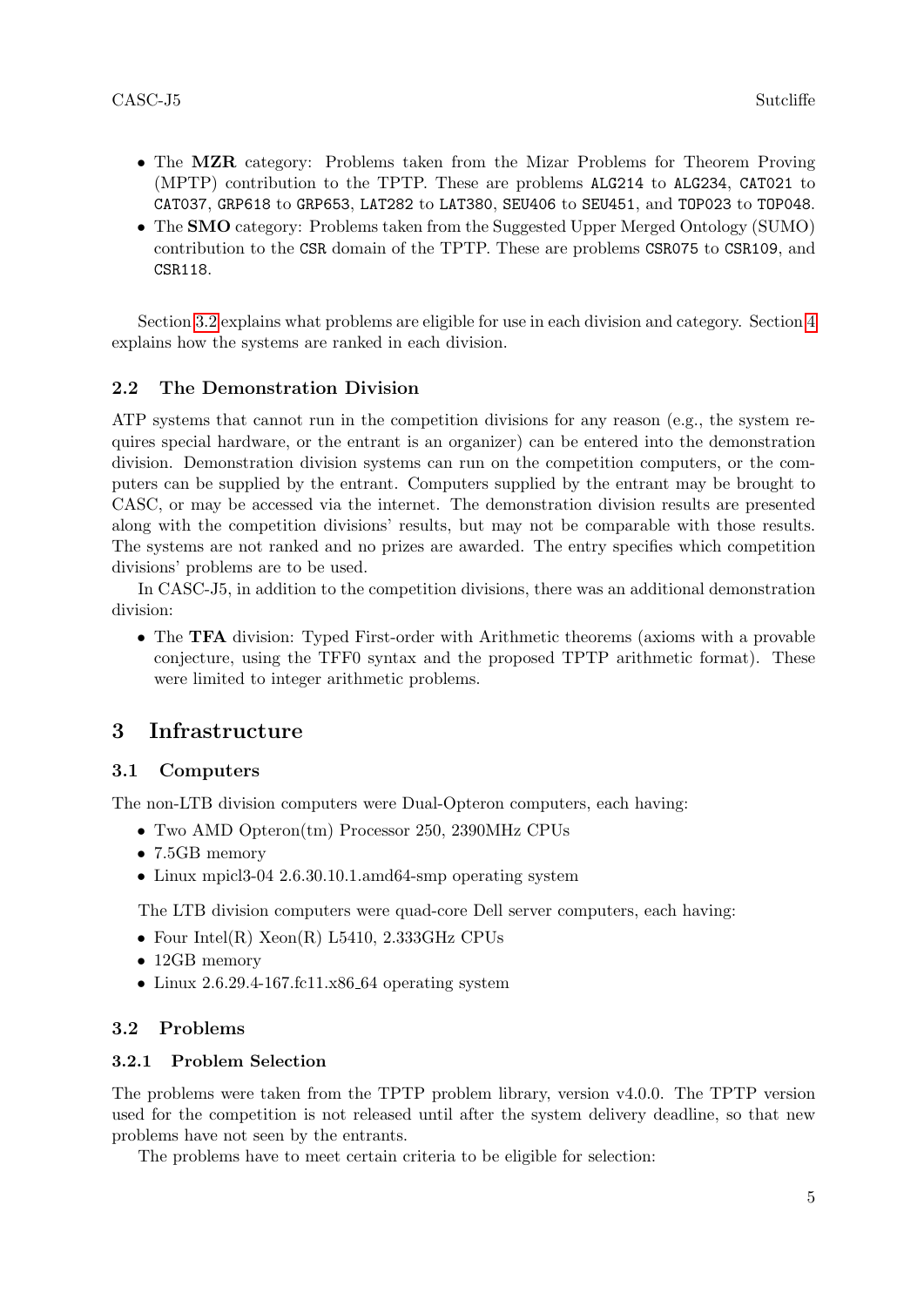- The TPTP uses system performance data to compute problem difficulty ratings, and from the ratings classifies problems as one of [\[117\]](#page-44-7):
	- Easy: Solvable by all state-of-the-art ATP systems
	- Difficult: Solvable by some state-of-the-art ATP systems
	- Unsolved: Solvable by no ATP systems
	- Open: Theoremhood unknown

Difficult problems with a rating in the range 0.21 to 0.99 are eligible. Problems of lesser and greater difficulty ratings might also be eligible in some divisions (especially the LTB division, because the TPTP problem ratings are computed from sequential mode results). Performance data from systems submitted by the system submission deadline is used for computing the problem ratings for the TPTP version used for the competition.

- The TPTP distinguishes versions of problems as one of standard, incomplete, augmented, especial, or biased. All except biased problems are eligible.
- In the LTB division, the problems are selected so that there is consistent symbol usage between problems in each category, but there may not be consistent axiom naming between problems.

The problems used are randomly selected from the eligible problems at the start of the competition, based on a seed supplied by the competition panel.

- The selection is constrained so that no division or category contains an excessive number of very similar problems.
- The selection mechanism is biased to select problems that are new in the TPTP version used, until 50% of the problems in each category have been selected, after which random selection (from old and new problems) continues. The actual percentage of new problems used depends on how many new problems are eligible and the limitation on very similar problems.

#### 3.2.2 Number of Problems

The minimal numbers of problems that have to be used in each division and category, to ensure sufficient confidence in the competition results, are determined from the numbers of eligible problems in each division and category [\[43\]](#page-40-0) (the competition organizers have to ensure that there are sufficient computers available to run the ATP systems on this minimal number of problems). The minimal numbers of problems is used in determining the time limits imposed on each solution attempt - see Section [3.3.](#page-6-0)

A lower bound on the total number of problems to be used is determined from the number of computers available, the time allocated to the competition, the number of ATP systems to be run on the competition computers over all the divisions, and the per-problem time limit, according to the following relationship:

# $NumberOfProblems = \frac{NumberOfComputers * TimeAllocated}{N.11 \cdot Q. (ATDC)}$  $NumberOfATPSystems * TimeLimit$

It is a lower bound on the total number of problems because it assumes that every system uses all of the time limit for each problem. Since some solution attempts succeed before the time limit is reached, more problems can be used.

The numbers of problems used in the categories in the various divisions are (roughly) proportional to the numbers of eligible problems than can be used in the categories, after taking into account the limitation on very similar problems. The numbers of problems used in each division and category are determined according to the judgement of the competition organizers.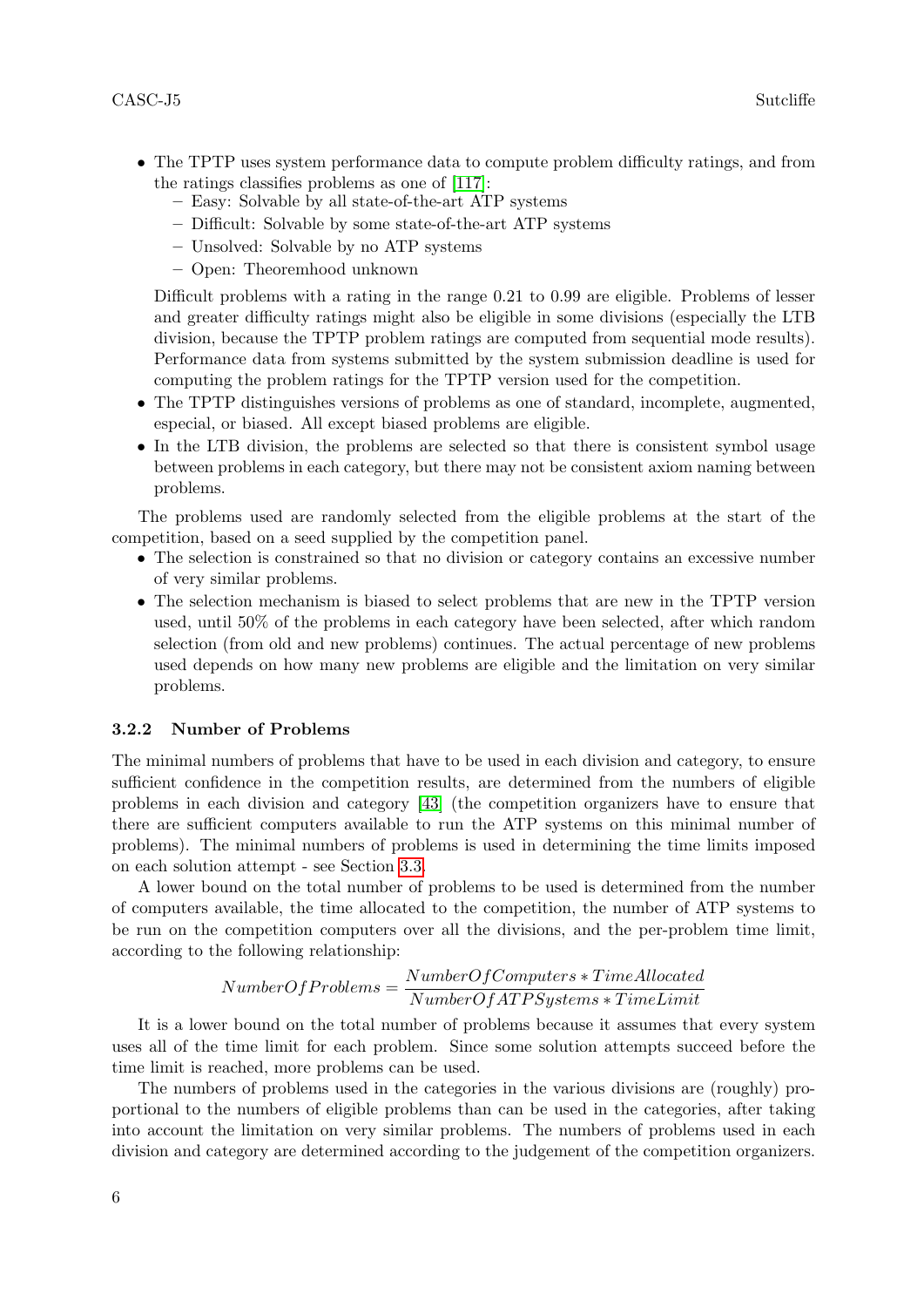# 3.2.3 Problem Preparation

The problems are in TPTP format, with include directives (included files are found relative to the TPTP environment variable). The problems in each division and LTB problem category are given in increasing order of TPTP difficulty rating (this is aesthetic in the non-LTB divisions, but practically important in the LTB problem categories where it is possible to learn from proofs found earlier in the batch).

In order to ensure that no system receives an advantage or disadvantage due to the specific presentation of the problems in the TPTP, the problems are preprocessed to:

- strip out all comment lines, including the problem header
- randomly reorder the formulae/clauses (the include directives are left before the formulae, and in the THF division all symbols' type declarations are kept before the symbols' uses)
- randomly swap the arguments of associative connectives, and randomly reverse implications
- randomly reverse equalities

In order to prevent systems from recognizing problems from their file names, symbolic links are made to the selected problems, using names of the form CCCNNN-1.p for the symbolic links. CCC is the division or problem category name, and NNN runs from 001 to the number of problems in the respective division or problem category. The problems are specified to the ATP systems using the symbolic link names.

In the demonstration division the same problems are used as for the competition divisions, with the same preprocessing applied. However, the original fille names can be retained for systems running on computers provided by the entrant.

In the LTB division, the problems for each category are listed in a *batch specification file*, containing:

- A header line % SZS start BatchConfiguration
- The problem category is given in a line of the form division.category LTB.category\_mnemonic
- The per-problem wall clock time limit is given in a line of the form limit.time.problem.wc limit\_in\_seconds
- The overall wall clock time limit is given in a line of the form limit.time.overall.wc  $limit\_in\_seconds$
- A terminator line % SZS end BatchConfiguration
- A header line % SZS start BatchIncludes
- include directives that are used in every problem. Problems in the batch have all these include directives, and can also have other include directives that are not listed here.
- A terminating line % SZS end BatchIncludes
- A header line % SZS start BatchProblems
- Pairs of absolute problem file names, and absolute output file names where the output for the problem must be written.
- A terminator line % SZS end BatchProblems

# <span id="page-6-0"></span>3.3 Resource Limits

# Non-LTB divisions

CPU and wall clock time limits are imposed. A minimal CPU time limit of 240 seconds per problem is used. The maximal CPU time limit per problem is determined using the relationship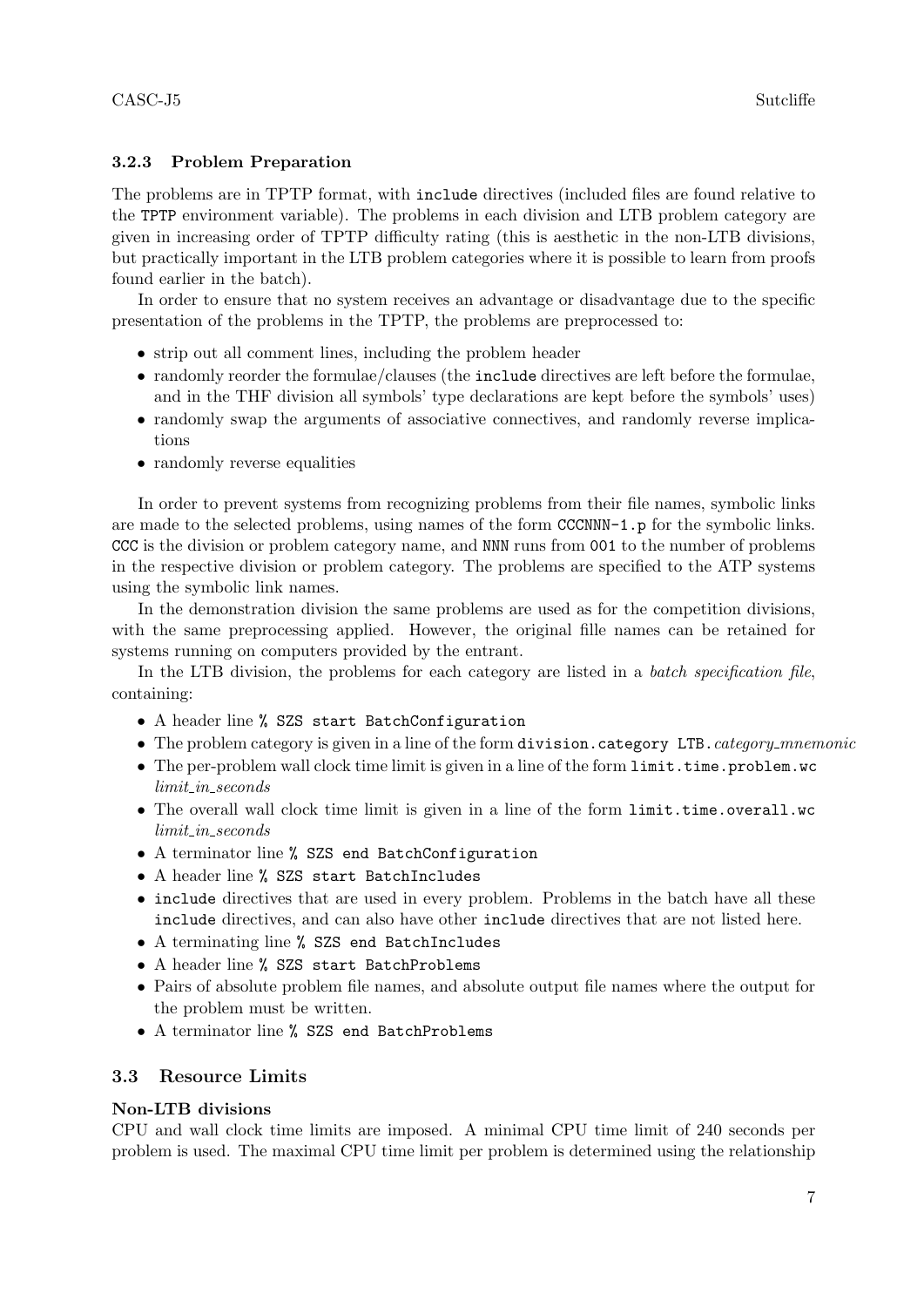used for determining the number of problems, with the minimal number of problems as the  $NumberOf Problems$ . The CPU time limit is chosen as a reasonable value within the range allowed, and is announced at the competition. The wall clock time limit is imposed in addition to the CPU time limit, to limit very high memory usage that causes swapping. The wall clock time limit is double the CPU time limit. The time limits are imposed individually on each solution attempt.

In the demonstration division, each entrant can choose to use either a CPU or a wall clock time limit, whose value is the CPU time limit of the competition divisions.

#### LTB division

There is a per-problem wall clock time limit, and an overall wall clock time limit that is the per-problem limit multiplied by the number of problems. The per-problem wall clock time limit is in the range 30s-60s. These time limits are given in the configuration section at the start of the batch specification file. The overall wall clock time limit is also available as a command line parameter. There are no CPU time limits.

# <span id="page-7-0"></span>4 System Evaluation

For each ATP system, for each problem, four items of data are recorded: whether or not a solution was found, the CPU time taken, the wall clock time taken, and whether or not a solution (proof or model) was output. In the LTB division, time spent before starting the first problem, and times spent between ending a problem and starting the next, are not part of the time taken on problems.

The systems are ranked at the division level from the performance data. All the divisions have an assurance ranking class, ranked according to the number of problems solved (a "yes" output, giving an assurance of the existence of a proof/model). The FOF and FNT divisions additionally have a proof/model ranking class, ranked according to the number of problems solved with an acceptable proof/model output. Ties are broken according to the average time over problems solved (CPU time for the non-LTB divisions, wall clock time for the LTB division). In the competition divisions, class winners are announced and prizes are awarded.

The competition panel decides whether or not the systems' proofs and models are acceptable for the proof/model ranking classes. The criteria include:

- Derivations must be complete, starting at formulae from the problem, and ending at the conjecture (for axiomatic proofs) or a *false* formula (for proofs by contradiction, including CNF refutations).
- For proofs of FOF problems by CNF refutation, the conversion from FOF to CNF must be adequately documented.
- Derivations must show only relevant inference steps.
- Inference steps must document the parent formulae, the inference rule used, and the inferred formula.
- Inference steps must be reasonably fine-grained.
- An unsatisfiable set of ground instances of clauses is acceptable for establishing the unsatisfiability of a set of clauses.
- Models must be complete, documenting the domain, function maps, and predicate maps. The domain, function maps, and predicate maps may be specified by explicit ground lists (of mappings), or by any clear, terminating algorithm.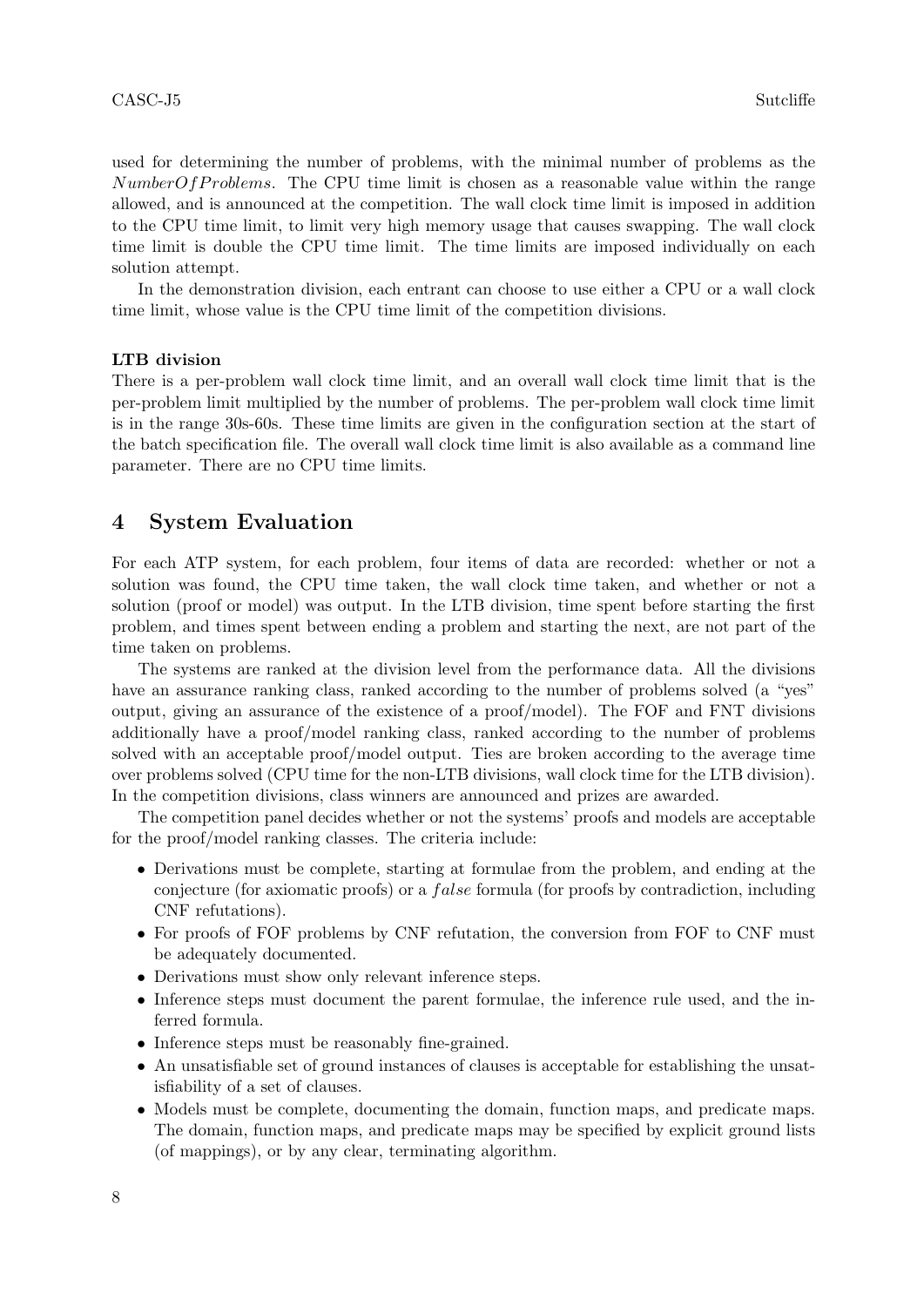In the assurance ranking classes the ATP systems are not required to output solutions (proofs or models). However, systems that do output solutions are highlighted in the presentation of results.

In addition to the ranking criteria, two other measures are made and presented in the results: The state-of-the-art contribution (SOTAC) quantifies the unique abilities of the systems. For each problem solved by a system, its SOTAC for the problem is the inverse of the number of systems that solved the problem, and a system's overall SOTAC is the average SOTAC over the problems it solves. The *efficiency measure* balances the number of problems solved with the CPU time taken. It is the average of the inverses of the times for problems solved (CPU times for the non-LTB divisions, wall clock times for the LTB division, with times less that the timing granularity rounded up to that granularity, to avoid skewing caused by very low times) multiplied by the fraction of problems solved. This can be interpreted intuitively as the average of the solution rates (for problems solved) multiplied by the fraction of problems solved.

At some time after the competition, all high ranking systems in each division are tested over the entire TPTP. This provides a final check for soundness (see Section [6.1](#page-9-0) regarding soundness checking before the competition). If a system is found to be unsound during or after the competition, but before the competition report is published, and it cannot be shown that the unsoundness did not manifest itself in the competition, then the system is retrospectively disqualified. At some time after the competition, the proofs and models from the winners of the proof/model ranking classes are checked by the panel. If any of the proofs or models are unacceptable, i.e., they are significantly worse than the samples provided, then that system is retrospectively disqualified. All disqualifications are explained in the competition report.

# 5 System Entry

To be entered into CASC, systems have to be registered using the CASC system registration form. No registrations are accepted after the registration deadline. For each system entered, an entrant has to be nominated to handle all issues (including execution difficulties) arising before and during the competition. The nominated entrant must formally register for CASC. It is not necessary for entrants to physically attend the competition.

Systems can be entered at only the division level, and can be entered into more than one division (a system that is not entered into a competition division is assumed to perform worse than the entered systems, for that type of problem - wimping out is not an option). Entering many similar versions of the same system is deprecated, and entrants may be required to limit the number of system versions that they enter. Systems that rely essentially on running other ATP systems without adding value are deprecated; the competition panel may disallow or move such systems to the demonstration division. The division winners from the previous CASC are automatically entered into their divisions, to provide benchmarks against which progress can be judged.

### 5.1 System Description

A system description has to be provided for each ATP system entered, using the HTML schema supplied on the CASC web site. The schema has the following sections:

- Architecture. This section introduces the ATP system, and describes the calculus and inference rules used.
- Strategies. This section describes the search strategies used, why they are effective, and how they are selected for given problems. Any strategy tuning that is based on specific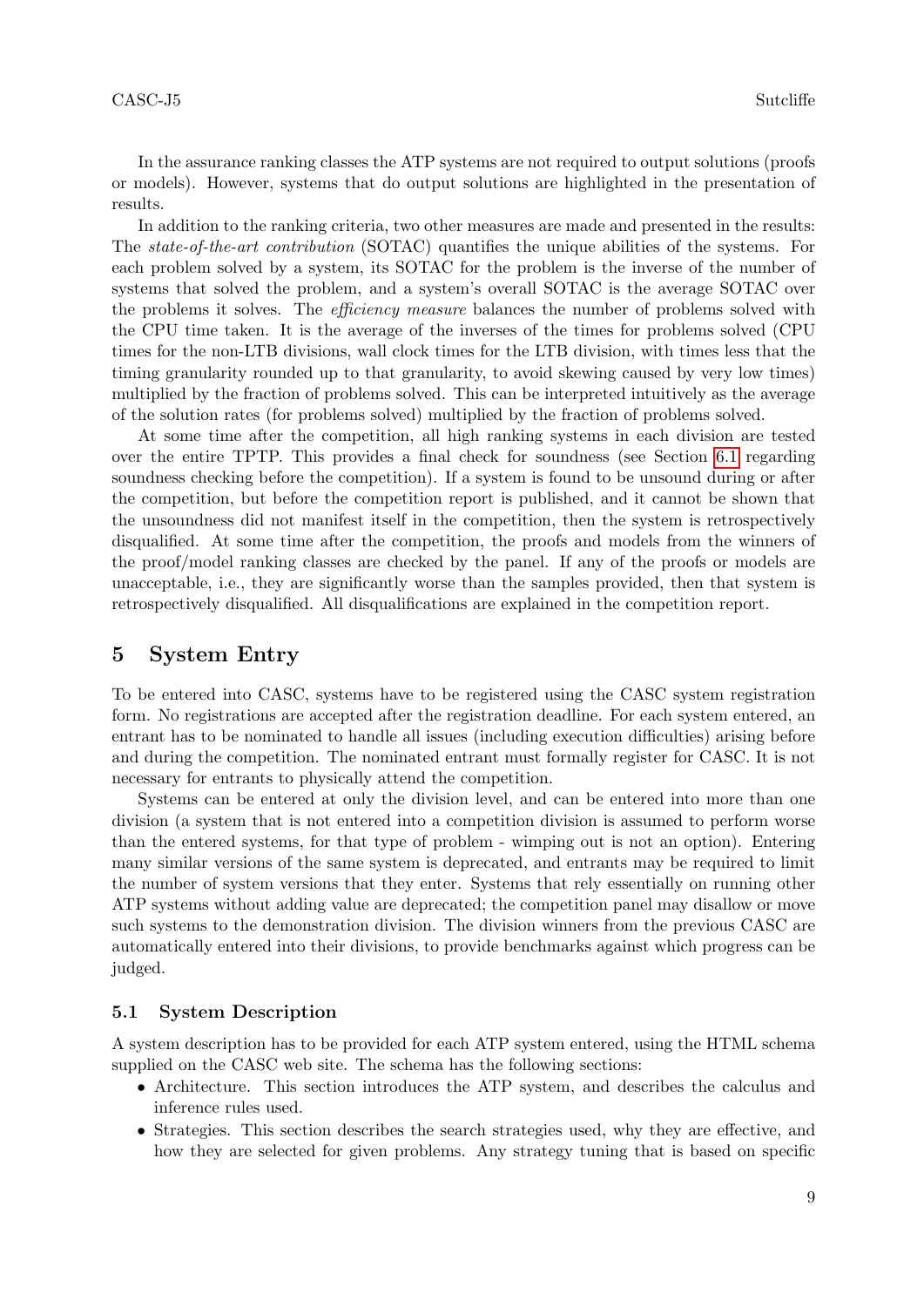problems' characteristics must be clearly described (and justified in light of the tuning restrictions described in Section [6.1\)](#page-9-0).

- Implementation. This section describes the implementation of the ATP system, including the programming language used, important internal data structures, and any special code libraries used. The availability of system is described here.
- Expected competition performance. This section makes some predictions about the performance of the ATP system in each of the divisions and categories in which it is competing.
- References.

The system description has to be emailed to the competition organizers by the system description deadline. The system descriptions, along with information regarding the competition design and procedures, form the proceedings for the competition.

# 5.2 Sample Solutions

For systems in the proof/model classes, representative sample solutions must be emailed to the competition organizers by the sample solutions deadline. Use of the TPTP format for proofs and finite interpretations is encouraged. Proof samples for the FOF proof class must include a proof for SYN075+1. Model samples for the FNT model class must include models for MGT019+2 and SWV010+1. The sample solutions must illustrate the use of all inference rules. An explanation must be provided for any non-obvious features.

# 6 System Requirements

# <span id="page-9-0"></span>6.1 System Properties

Systems are required to have the following properties. Entrants must ensure that their systems execute in a competition-like environment, and have the following properties. Entrants are advised to check these well in advance of the system delivery deadline. This gives the competition organizers time to help resolve any difficulties encountered. Entrants do not have access to the competition computers.

# 6.1.1 Soundness and Completeness

- Systems must be sound. At some time before the competition all the systems in the competition divisions are tested for soundness. Non-theorems are submitted to the systems in the THF, FOF, CNF, EPR, UEQ, and LTB divisions, and theorems are submitted to the systems in the FNT and EPR divisions. Finding a proof of a non-theorem or a disproof of a theorem indicates unsoundness. If a system fails the soundness testing it must be repaired by the unsoundness repair deadline or be withdrawn. The soundness testing eliminates the possibility of a system simply delaying for some amount of time and then claiming to have found a solution. At some time after the competition, all high ranking systems in the competition divisions are tested over the entire TPTP. This provides a final check for soundness. For systems running on entrant supplied computers in the demonstration division, the entrant must perform the soundness testing and report the results to the competition organizers.
- Systems do not have to be complete in any sense, including calculus, search control, implementation, or resource requirements.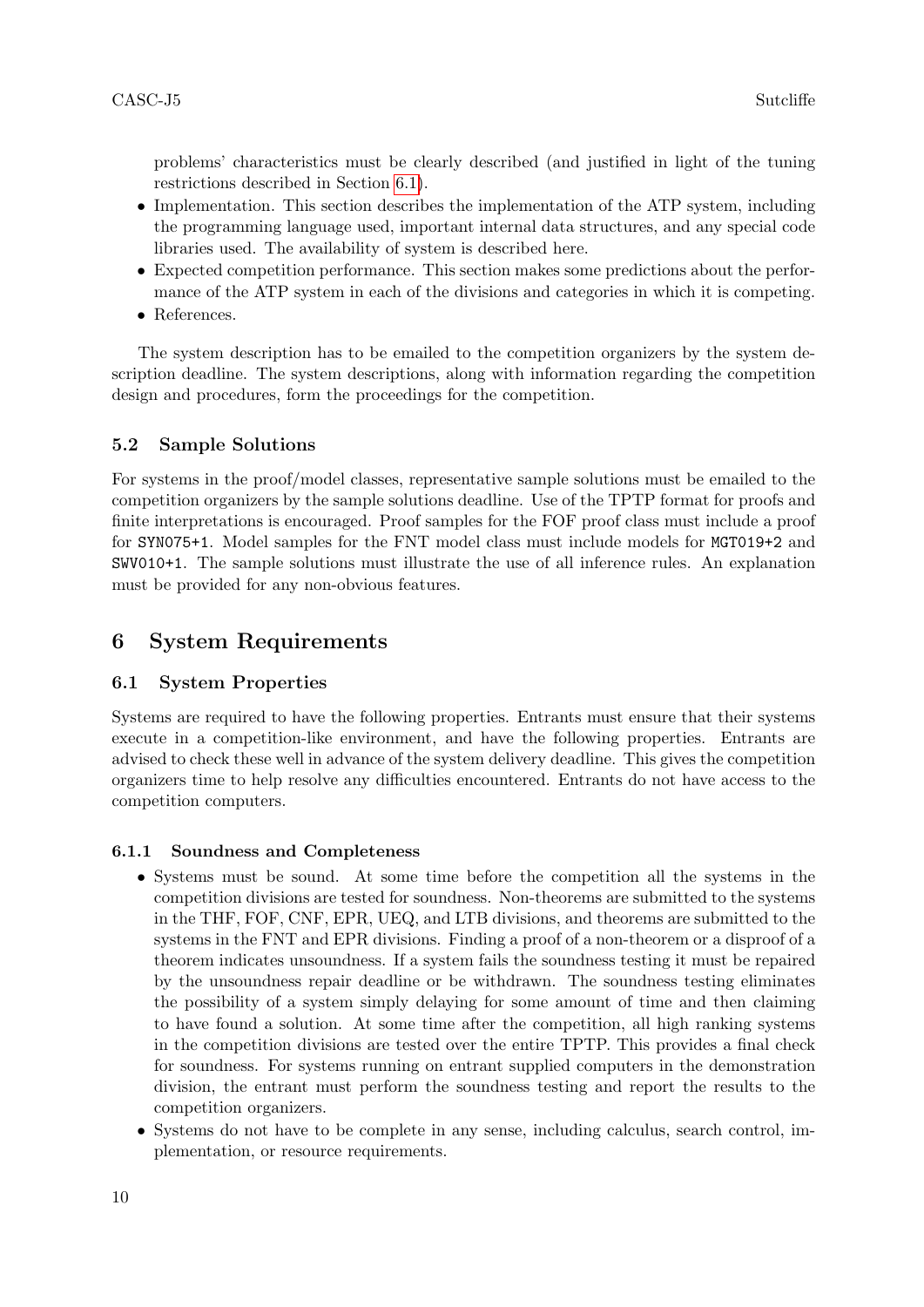- All techniques used must be general purpose, and expected to extend usefully to new unseen problems. The precomputation and storage of information about individual TPTP problems and axiom sets is not allowed. Strategies and strategy selection based on individual TPTP problems is not allowed. If machine learning procedures are used, the learning must ensure that sufficient generalization is obtained so that no there is no specialization to individual problems or their solutions.
- The system's performance must be reproducible by running the system again.

# 6.1.2 Execution

- Systems have to run on a single locally provided standard UNIX computer (the *competition* computers - see Section [3.1\)](#page-4-1). ATP systems that cannot run on the competition computers can be entered into the demonstration division.
- Systems must be executable by a single command line, using an absolute path name for the executable, which might not be in the current directory. In the non-LTB divisions the command line arguments are the absolute path name of a symbolic link as the problem file name, the time limit (if required by the entrant), and entrant specified system switches. In the LTB division the command line arguments are the absolute path name of the batch specification file, the aggregated batch time limit (if required by the entrant), and entrant specified system switches. No shell features, such as input or output redirection, may be used in the command line. No assumptions may be made about the format of the problem file name.
- Systems must be fully automatic, i.e., any command line switches have to be the same for all problems in each division.
- In the LTB division the systems must attempt the problems in the order given in the batch specification file. Systems may not start any attempt on a problem, including reading the problem file, before ending the attempt on the preceding problem.

# 6.1.3 Output

- In the non-LTB divisions all solution output must be to stdout. In the LTB division all solution output must be to the named output file for each problem.
- For each problem, the systems have to output a distinguished string (specified by the entrant), indicating what solution has been found or that no conclusion has been reached. The distinguished strings should use the SZS ontology and standards [\[101\]](#page-43-22). For example

SZS status Unsatisfiable for SYN075-1

or

SZS status GaveUp for SYN075-1

Regardless of whether the SZS status values are used, the distinguished strings must be different for:

- Proved theorems of FOF problems (SZS status Theorem)
- Disproved conjectures of FNT problems (SZS status CounterSatisfiable)
- Unsatisfiable sets of formulae (FOF problems without conjectures) and unsatisfiable set of clauses (CNF problems) (SZS status Unsatisfiable)
- Satisfiable sets of formulae (FNT problems without conjectures) (SZS status Satisfiable)

The first distinguished string output is accepted as the system's result.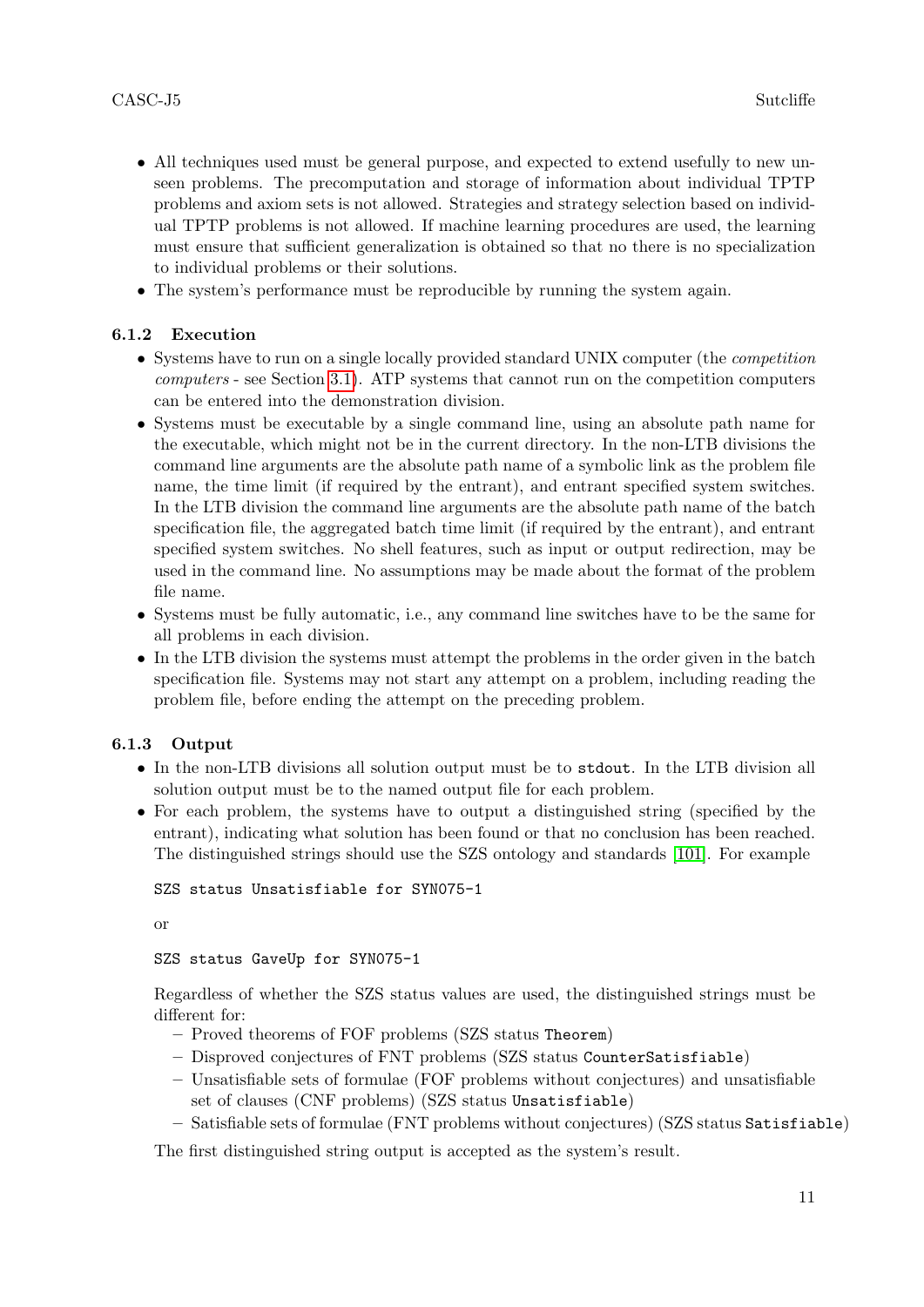• When outputting proofs/models, the start and end of the proof/model must be delimited by distinguished strings (specified by the entrant). The distinguished strings should use the SZS ontology and standards. For example

SZS output start CNFRefutation for SYN075-1 ... SZS output end CNFRefutation for SYN075-1

Regardless of whether the SZS output forms are used, the distinguished strings must be different for:

- Proofs (SZS output forms Proof, Refutation, CNFRefutation)
- Models (SZS output forms Model, FiniteModel, InfiniteModel, Saturation)

The string specifying the problem status must be output before the start of a proof/model. Use of the TPTP format for proofs and finite interpretations is encouraged [\[107\]](#page-43-23).

• In the LTB division the systems must print SZS notification lines to stdout when starting and ending all work on a problem (including any cleanup work, such as deleting temporary files). It is recommended that the result for the problem be output as the last thing before the ending notification line (note, the result must also be output to the solution file anyway). For example

```
% SZS status Started for /home/graph/tptp/TPTP/Problems/CSR/CSR075+2.p
  ... (system churns away, result and solution output to file)
% SZS status Theorem for /home/graph/tptp/TPTP/Problems/CSR/CSR075+2.p
% SZS status Ended for /home/graph/tptp/TPTP/Problems/CSR/CSR075+2.p
```
Once the Ended notification is received the output file is time stamped and may not be changed. Systems may spend any amount of time before starting the first problem (e.g., preloading and analysing the batch axioms), and any amount of time between ending a problem and starting the next (e.g., learning from the proof just found). This time is not part of the time used for any problem, but is part of the overall time for the batch.

# 6.1.4 Resource Usage

- The systems that run on the competition computers have to be interruptible by a SIGXCPU signal, so that the CPU time limit can be imposed, and interruptible by a SIGALRM signal, so that the wall clock time limit can be imposed. For systems that create multiple processes, the signal is sent first to the process at the top of the hierarchy, then one second later to all processes in the hierarchy. The default action on receiving these signals is to exit (thus complying with the time limit, as required), but systems may catch the signals and exit of their own accord. If a system runs past a time limit this is noticed in the timing data, and the system is considered to have not solved that problem.
- If an ATP system terminates of its own accord, it may not leave any temporary or intermediate output files. If an ATP system is terminated by a SIGXCPU or SIGALRM, it may not leave any temporary or intermediate files anywhere other than in  $/\text{tmp}$ . Multiple copies of the ATP systems have to be executable concurrently on different computers but in the same (NFS cross mounted) directory. It is therefore necessary to avoid producing temporary files that do not have unique names, with respect to the computers and other processes. An adequate solution is a file name including the host computer name and the process id.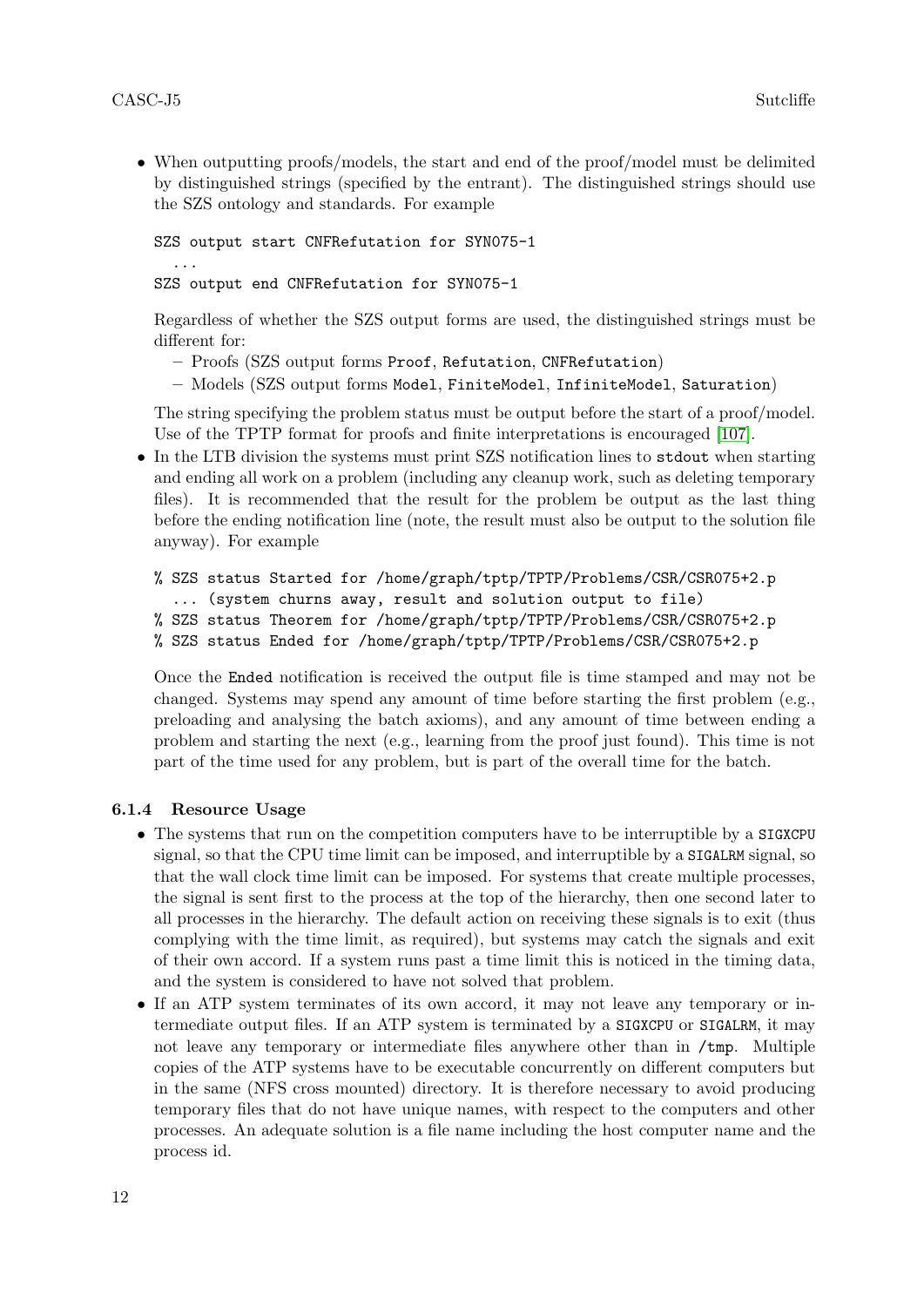• For practical reasons excessive output from an ATP system is not allowed. A limit, dependent on the disk space available, is imposed on the amount of output that can be produced. The limit is at least 10MB per system.

#### 6.2 System Delivery

For systems running on the competition computers, entrants must email an installation package to the competition organizers by the system delivery deadline. The installation package must be a .tgz file containing the system source code, any other files required for installation, and a ReadMe file. The ReadMe file must contain:

- Instructions for installation
- Instructions for executing the system, using %s and %d to indicate where the problem file name and time limit must appear in the command line.
- The distinguished strings indicating what solution has been found, and delimiting proofs/models.

The installation procedure may require changing path variables, invoking make or something similar, etc, but nothing unreasonably complicated. All system binaries must be created in the installation process; they cannot be delivered as part of the installation package. If the ATP system requires any special software, libraries, etc, which is not part of a standard installation, the competition organizers must be told in the system registration. The system is installed onto the competition computers by the competition organizers, following the instructions in the ReadMe file. Installation failures before the system delivery deadline are passed back to the entrant. (i.e., delivery of the installation package before the system delivery deadline provides an opportunity to fix things if the installation fails!). After the system delivery deadline no further changes or late systems are accepted.

For systems running on entrant supplied computers in the demonstration division, entrants must deliver a source code package to the competition organizers by the start of the competition. The source code package must be a  $\texttt{.tgz}$  file containing the system source code.

After the competition all competition division systems' source code is made publically available on the CASC web site. In the demonstration division, the entrant specifies whether or not the source code is placed on the CASC web site. An open source license is encouraged.

#### 6.3 System Execution

Execution of the ATP systems on the competition computers is controlled by a perl script, provided by the competition organizers. The jobs are queued onto the computers so that each computer is running one job at a time. In the non-LTB divisions, all attempts at the Nth problems in all the divisions and categories are started before any attempts at the  $(N+1)$ th problems. In the LTB division all attempts in each category in the division are started before any attempts at the next category.

During the competition a perl script parses the systems' outputs. If any of an ATP system's distinguished strings are found then the time used to that point is noted. A system has solved a problem iff it outputs its termination string within the time limit, and a system has produced a proof/model iff it outputs its end-of-proof/model string within the time limit. The result and timing data is used to generate an HTML file, and a web browser is used to display the results.

The execution of the demonstration division systems is supervised by their entrants.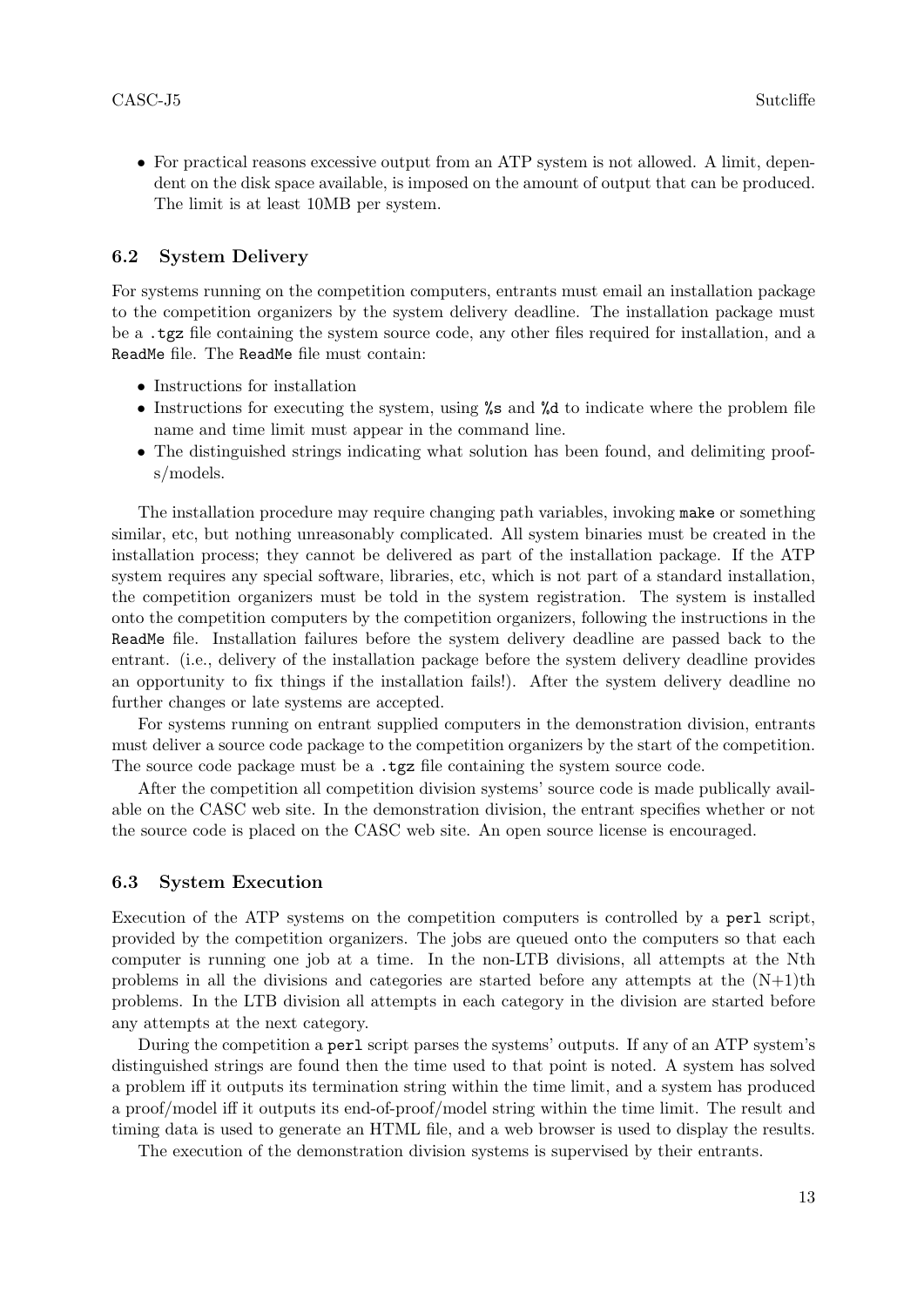# 7 The ATP Systems

These system descriptions were written by the entrants.

# 7.1 Ayane 2

Russell Wallace Independent researcher, Ireland

# Architecture

Ayane is an automated theorem prover for first-order logic. It uses refutation by saturation, converting the input to clause normal form then generating additional clauses until a contradiction is found or until no further inference can be performed. Inference is based on the superposition calculus.

# Strategies

The current version uses a straightforward implementation of the given clause algorithm, with clauses selected for processing in order of size (smallest first) and basic filtering of generated clauses for duplication and tautologies.

# Implementation

Ayane is written in C#, and has been tested on Linux (Mono 2.4.4, should work with later or somewhat earlier versions) and Windows (.Net); it is expected to work on any platform that supports a reasonably up to date version of the CLR.

The system is available from <http://code.google.com/p/ayane/>.

# Expected Competition Performance

Ayane is not expected to win the competition yet, as it is still in early development and much work on efficient inference remains to be done.

# 7.2 Currahee(E,iProver) 0.1

Matthias Schmalz, Jann Röder ETH Zurich, Switzerland

# Architecture

Currahee(E,iProver) 0.1 applies a number of axiom selection strategies to a problem in parallel, and passes the resulting smaller problems to E and iProver. Currahee $(E,iProver)$  relies on the assumption that several axiom selection strategies and theorem provers are more successful than one axiom selection strategy with one theorem prover. The challenge was to find out the strengths of the individual selection strategies, i.e., when to apply which strategy.

# Strategies

Currahee(E,iProver) applies the following axiom selection strategies (with slight adjustments):

- the algorithm underlying SInE,
- contextual indirect relevance [\[81\]](#page-42-0),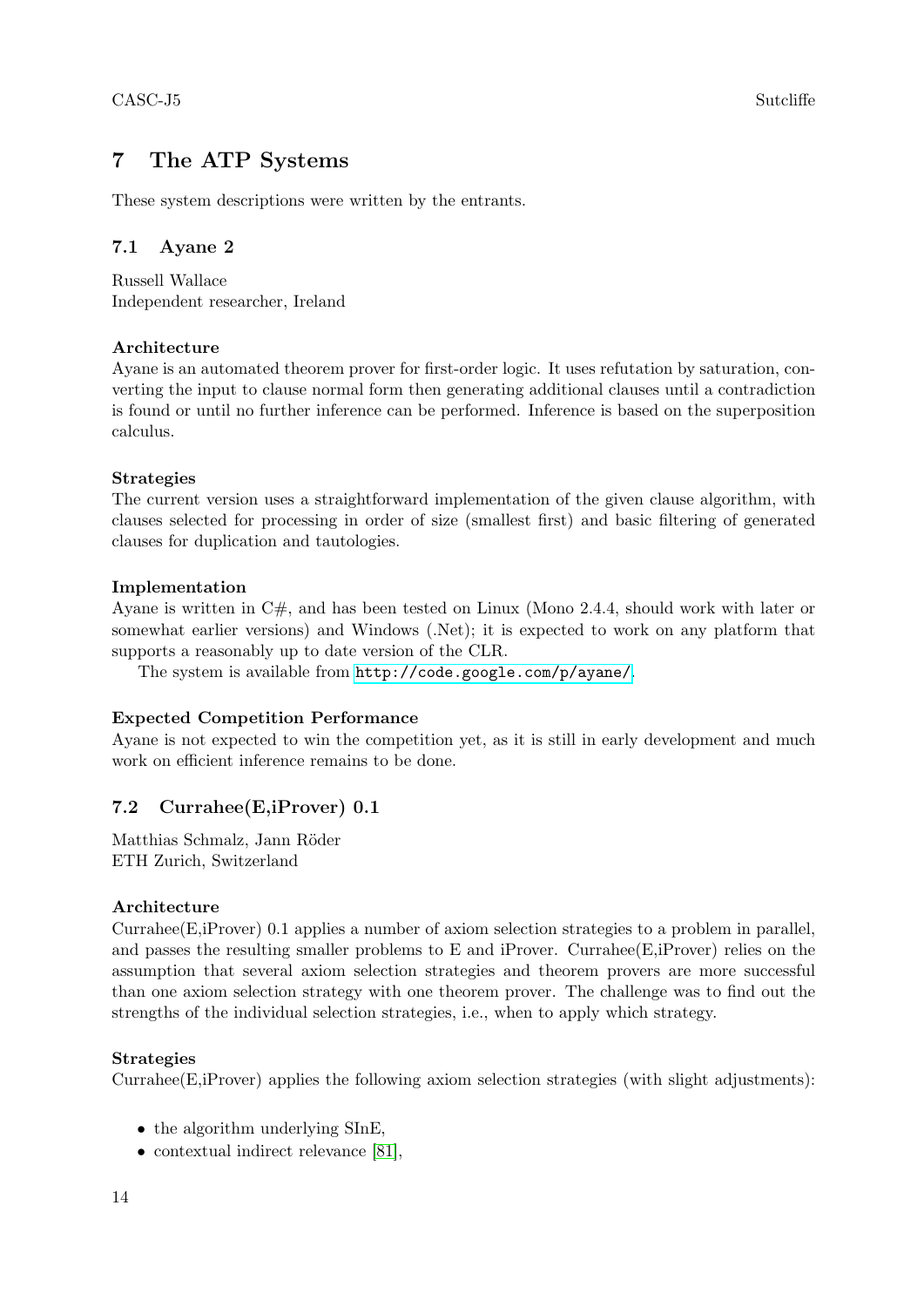- Meng and Paulson's relevance filter for Sledgehammer [\[60\]](#page-41-0),
- combinations of these strategies.

For a given problem the strategies are chosen depending on the problem's size.

# Implementation

Problems are parsed using Andrei Tchaltsev's TPTP parser (in Java). The axiom selection strategies have been reimplemented in Java. The underlying theorem provers are E 1.1 and iProver 0.8pre.

After the competition, Currahee(E,iProver) can be obtained from [http://www.infsec.](http://www.infsec.ethz.ch/people/mschmalz) [ethz.ch/people/mschmalz](http://www.infsec.ethz.ch/people/mschmalz).

# Expected Competition Performance

Based on preliminary measurements, we expect Currahee(E,iProver) to solve at least half of the problems from last year's LTB division (applying this year's resource restrictions).

# 7.3 Darwin 1.4.5

Peter Baumgartner NICTA, Australia

# Architecture

Darwin [\[11,](#page-39-0) [12\]](#page-39-1) is an automated theorem prover for first order clausal logic. It is an implementation of the Model Evolution calculus [\[15\]](#page-39-2). The Model Evolution calculus lifts the propositional DPLL procedure to first-order logic. One of the main motivations for this approach was the possibility of migrating to the first-order level some of those very effective search techniques developed by the SAT community for the DPLL procedure.

The current version of Darwin implements first-order versions of unit propagation inference rules, analogous to a restricted form of unit resolution and subsumption by unit clauses. To retain completeness, it includes a first-order version of the (binary) propositional splitting inference rule.

# Strategies

Proof search in Darwin starts with a default interpretation for a given clause set, which is evolved towards a model or until a refutation is found. Darwin traverses the search space by iterative deepening over the term depth of candidate literals. Darwin employs a uniform search strategy for all problem classes.

# Implementation

The central data structure is the context. A context represents an interpretation as a set of first-order literals. The context is grown by using instances of literals from the input clauses. The implementation of Darwin is intended to support basic operations on contexts in an efficient way. This involves the handling of large sets of candidate literals for modifying the current context. The candidate literals are computed via simultaneous unification between given clauses and context literals. This process is sped up by storing partial unifiers for each given clause and merging them for different combinations of context literals, instead of redoing whole unifier computations. For efficient filtering of unneeded candidates against context literals, discrimination tree or substitution tree indexing is employed. The splitting rule generates choice points in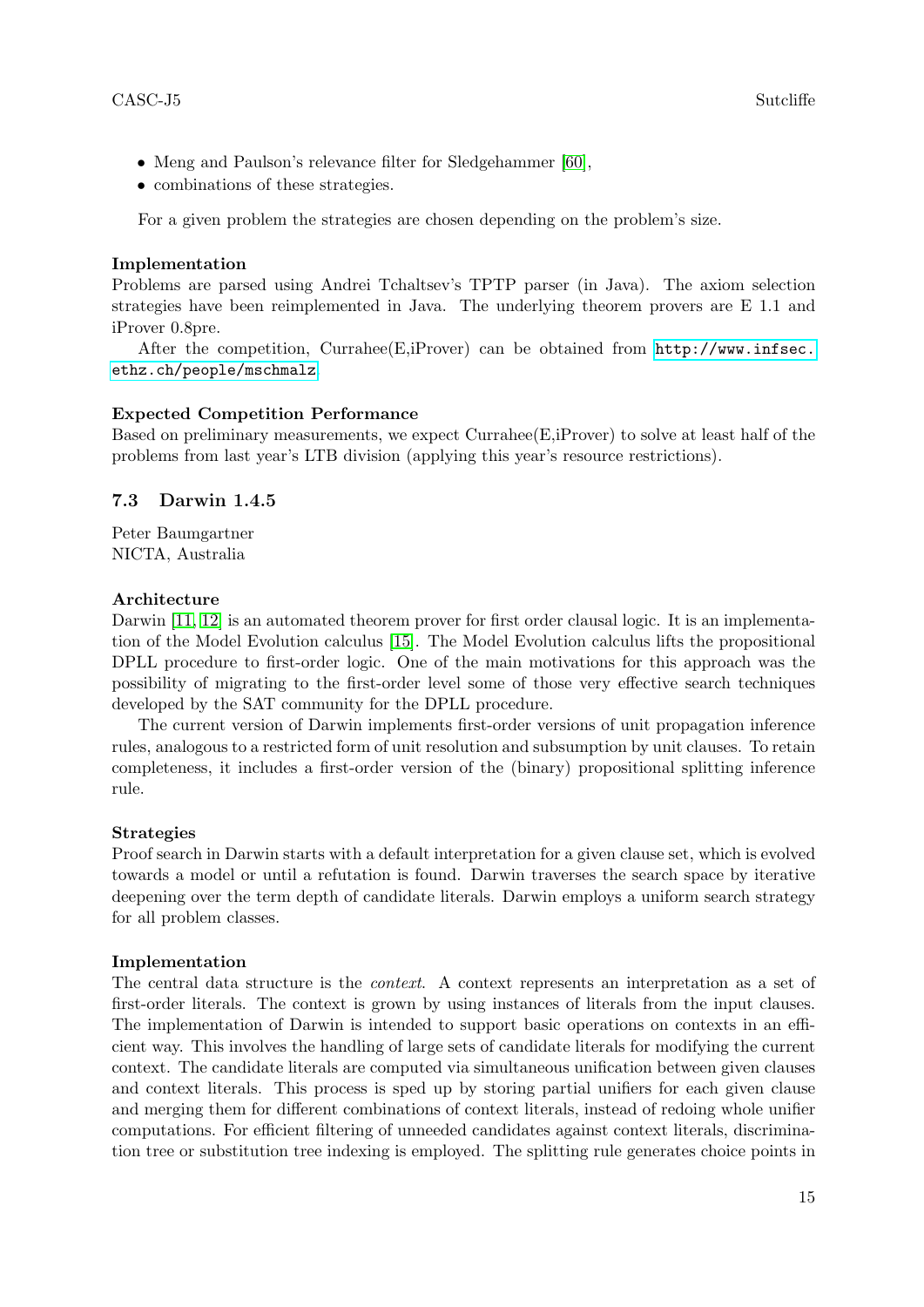the derivation which are backtracked using a form of backjumping, similar to the one used in DPLL-based SAT solvers.

Darwin is implemented in OCaml and has been tested under various Linux distributions. It is available from <http://goedel.cs.uiowa.edu/Darwin/>.

Changes to the previous version consist of minor bug fixes.

#### Expected Competition Performance

We expect its performance to be very strong in the EPR division.

### 7.4 E/EP 1.2pre

Stephan Schulz Technische Universität München, Germany

#### Architecture

E 1.2pre [\[82,](#page-42-1) [83\]](#page-42-2) is a purely equational theorem prover. The core proof procedure operates on formulae in clause normal form, using a calculus that combines superposition (with selection of negative literals) and rewriting. No special rules for non-equational literals have been implemented, i.e., resolution is simulated via paramodulation and equality resolution. The basic calculus is extended with rules for AC redundancy elimination, some contextual simplification, and pseudo-splitting with definition caching. The latest versions of E also supports simultaneous paramodulation, either for all inferences or for selected inferences.

E is based on the DISCOUNT-loop variant of the given-clause algorithm, i.e., a strict separation of active and passive facts. Proof search in E is primarily controlled by a literal selection strategy, a clause evaluation heuristic, and a simplification ordering. The prover supports a large number of preprogrammed literal selection strategies. Clause evaluation heuristics can be constructed on the fly by combining various parameterized primitive evaluation functions, or can be selected from a set of predefined heuristics. Supported term orderings are several parameterized instances of Knuth-Bendix-Ordering (KBO) and Lexicographic Path Ordering (LPO).

The prover uses a preprocessing step to convert formulae in full first order format to clause normal form. This step may introduce (first-order) definitions to avoid an exponential growth of formulae. Preprocessing also unfolds equational definitions and performs some simplifications on the clause level.

EP 1.2pre is just a combination of E 1.2pre in verbose mode and a proof analysis tool extracting the used inference steps.

#### Strategies

The automatic mode determines literal selection strategy, term ordering, and search heuristic based on simple problem characteristics of the preprocessed clausal problem. E has been optimized for performance over the TPTP. The automatic mode of E 1.2pre is partially inherited from previous version and is based on about 60 test runs over TPTP 4.0.1. It consists of the selection of one of about 40 different strategies for each problem. All test runs have been performed on Linux/Intel machines with a time limit roughly equivalent to 300 seconds on 300MHz Sun SPARC machines, i.e., around 30 seconds on 2Ghz class machines. All individual strategies are refutationally complete.

E distinguishes problem classes based on a number of features, all of which have between 2 and 4 possible values. The most important ones are:

• Is the most general non-negative clause unit, Horn, or Non-Horn?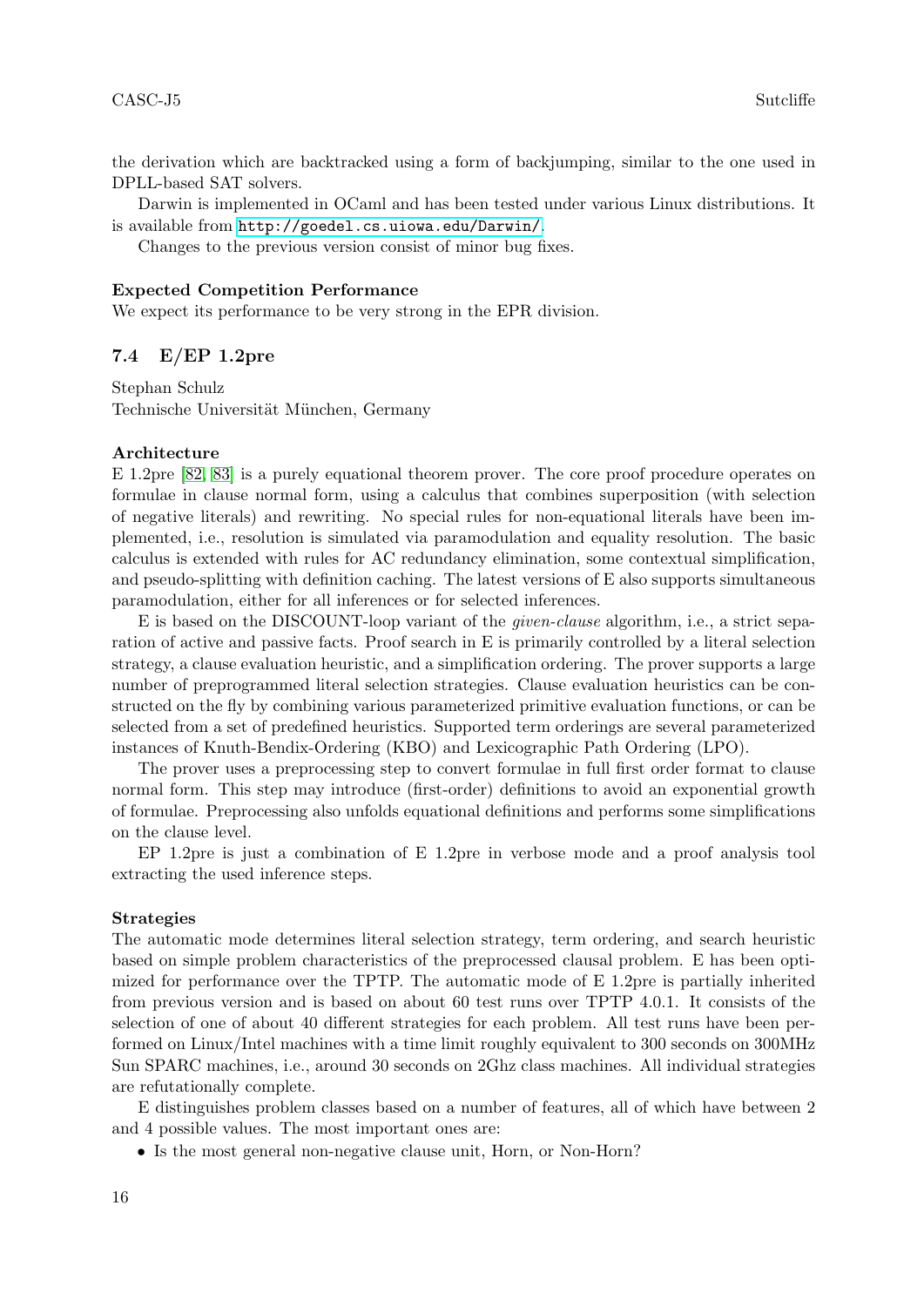- Is the most general negative clause unit or non-unit?
- Are all negative clauses unit clauses?
- Are all literals equality literals, are some literals equality literals, or is the problem nonequational?
- Are there a few, some, or many clauses in the problem?
- Is the maximum arity of any function symbol 0, 1, 2, or greater?
- Is the sum of function symbol arities in the signature small, medium, or large?

For classes above a threshold size, we assign the absolute best heuristic to the class. For smaller, non-empty classes, we assign the globally best heuristic that solves the same number of problems on this class as the best heuristic on this class does. Empty classes are assigned the globally best heuristic. Typically, most selected heuristics are assigned to more than one class.

For the LTB part of the competition, E will use a relevancy-based pruning approach and attempt to solve the problems with successively more complete specifications until it succeeds or runs out of time.

# Implementation

E is implemented in ANSI C, using the GNU C compiler. At the core is an implementation of aggressively shared first-order terms in a term bank data structure. Based on this, E supports the global sharing of rewrite steps. Rewriting is implemented in the form of rewrite links from rewritten to new terms. In effect, E is caching rewrite operations as long as sufficient memory is available. E uses perfect discrimination trees with age and size constraints for rewriting and unit-subsumption, feature vector indexing [\[83\]](#page-42-2) for forward- and backward subsumption and contextual literal cutting, and a new technique called fingerprint indexing for backward rewriting and (hopefully) paramodulation. Knuth-Bendix Ordering and Lexicographic Path Ordering are implemented using the linear and polynomial algorithms described by Bernd Löchner [\[54,](#page-41-1) [55\]](#page-41-2).

The program has been successfully installed under SunOS 4.3.x, Solaris 2.x, HP-UX B 10.20, MacOS-X, and various versions of Linux. Sources of the latest released version are available freely from <http://www.eprover.org>.

EP 1.2pre is a simple Bourne shell script calling E and the postprocessor in a pipeline.

#### Expected Competition Performance

In the last years, E performed well in most proof categories. We believe that E will again be among the stronger provers in the FOF and CNF categories. We hope that E will at least be a useful complement to dedicated systems in the other categories.

EP 1.2pre will be hampered by the fact that it has to analyse the inference step listing, an operation that typically is about as expensive as the proof search itself. Nevertheless, it should be competitive among the FOF systems.

#### 7.5 E-Darwin 1.3

Björn Pelzer Universität Koblenz-Landau, Germany

#### Architecture

E-Darwin is an automated theorem prover for first order clausal logic with equality. It is a modified version of the Darwin prover [\[11\]](#page-39-0), intended as a testbed for variants of the Model Evolution calculus [\[15\]](#page-39-2). Among other things, it implements the Model Evolution with Equality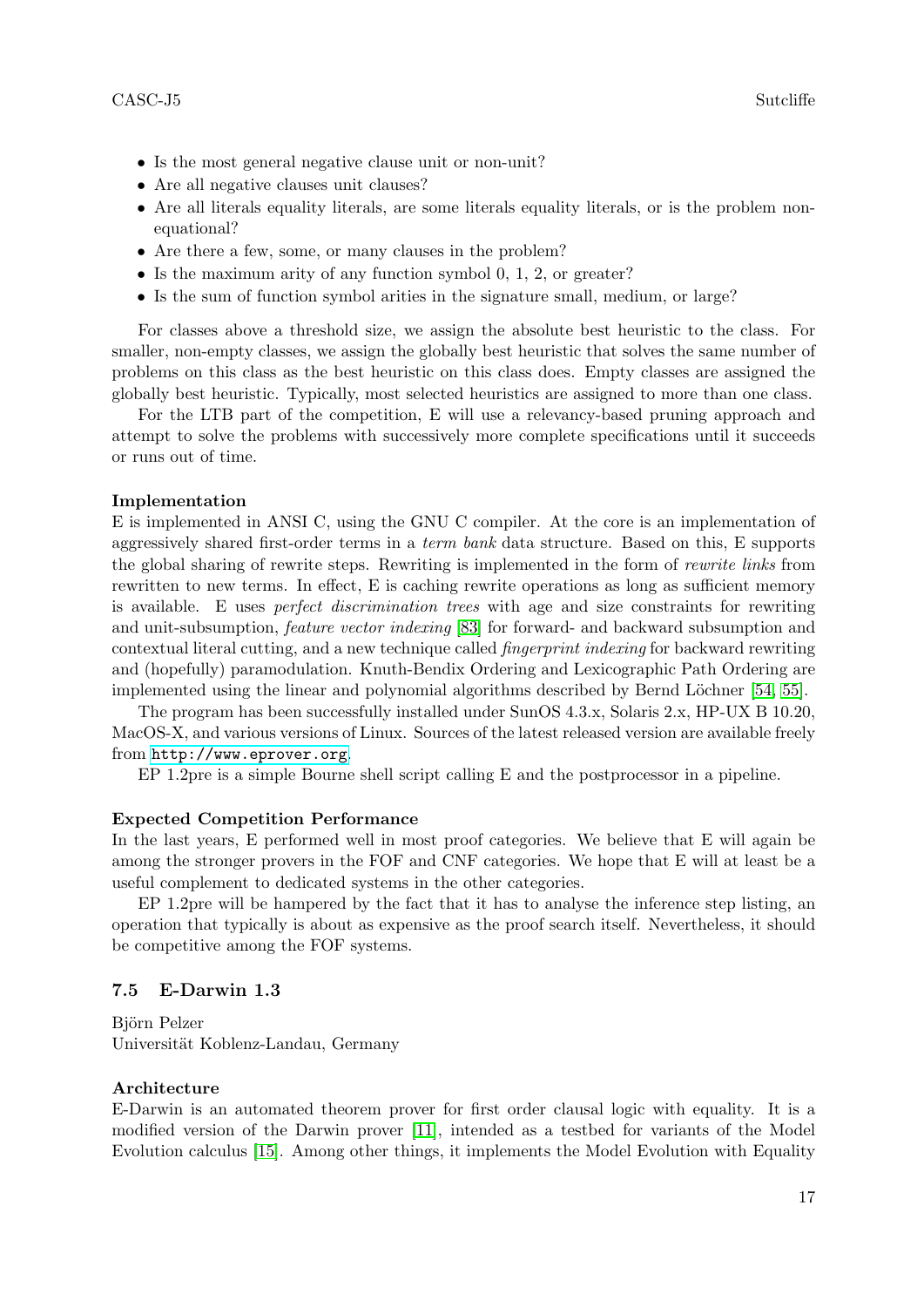calculus [\[16\]](#page-39-3). Also, since the last version, a new calculus has been implemented, using a different approach to incorporating equality reasoning into Model Evolution. This new calculus will be used for CASC this year. Three principal data structures are used: the context (a set of rewrite literals), the set of constrained clauses, and the set of derived candidates. The prover always selects one candidate, which may be a new clause or a new context literal, and exhaustively computes inferences with this candidate and the context and clause set, moving the results to the candidate set. Afterwards the candidate is inserted into one of the context or the clause set, respectively, and the next candidate is selected. The inferences are superposition-based. Demodulation and various means of redundancy detection are used as well.

#### Strategies

The uniform search strategy is identical to the one employed in the original Darwin, slightly adapted to account for derived clauses.

#### Implementation

E-Darwin is implemented in the functional/imperative language OCaml. The system has been tested on Unix and is available under the GNU Public License from [http://www.uni-koblenz.](http://www.uni-koblenz.de/~bpelzer/edarwin) [de/~bpelzer/edarwin](http://www.uni-koblenz.de/~bpelzer/edarwin).

Darwin's method of storing partial unifiers has been adapted to equations and subterm positions for the superposition inferences in E-Darwin. A combination of perfect and non-perfect discrimination tree indexes is used to store the context and the clauses.

#### Expected Competition Performance

The new calculus used this year differs significantly from the previous versions , which still had a lot in common with the original Model Evolution. The implementation was completed very recently. As such we do not yet know what performance to expect.

# 7.6 E-KRHyper 1.1.4

Björn Pelzer Universität Koblenz-Landau, Germany

### Architecture

E-KRHyper [\[76\]](#page-42-3) is a theorem proving and model generation system for first-order logic with equality. It is an implementation of the E-hyper tableau calculus [\[14\]](#page-39-4), which integrates a superposition-based handling of equality [\[9\]](#page-38-0) into the hyper tableau calculus [\[13\]](#page-39-5). The system is an extension of the KRHyper theorem prover [\[123\]](#page-44-8), which implements the original hyper tableau calculus.

An E-hyper tableau is a tree whose nodes are labeled with clauses, and which is built up by the application of the inference rules of the E-hyper tableau calculus. The calculus rules are designed such that most of the reasoning is performed using positive unit clauses. A branch can be extended with new clauses that have been derived from the clauses of that branch.

A positive disjunction can be used to split a branch, creating a new branch for each disjunct. No variables may be shared between branches, and if a case-split creates branches with shared variables, then these are immediately substituted by ground terms. The grounding substitution is arbitrary as long as the terms in its range are irreducible: the branch being split may not contain a positive equational unit which can simplify a substituting term, i.e., rewrite it with one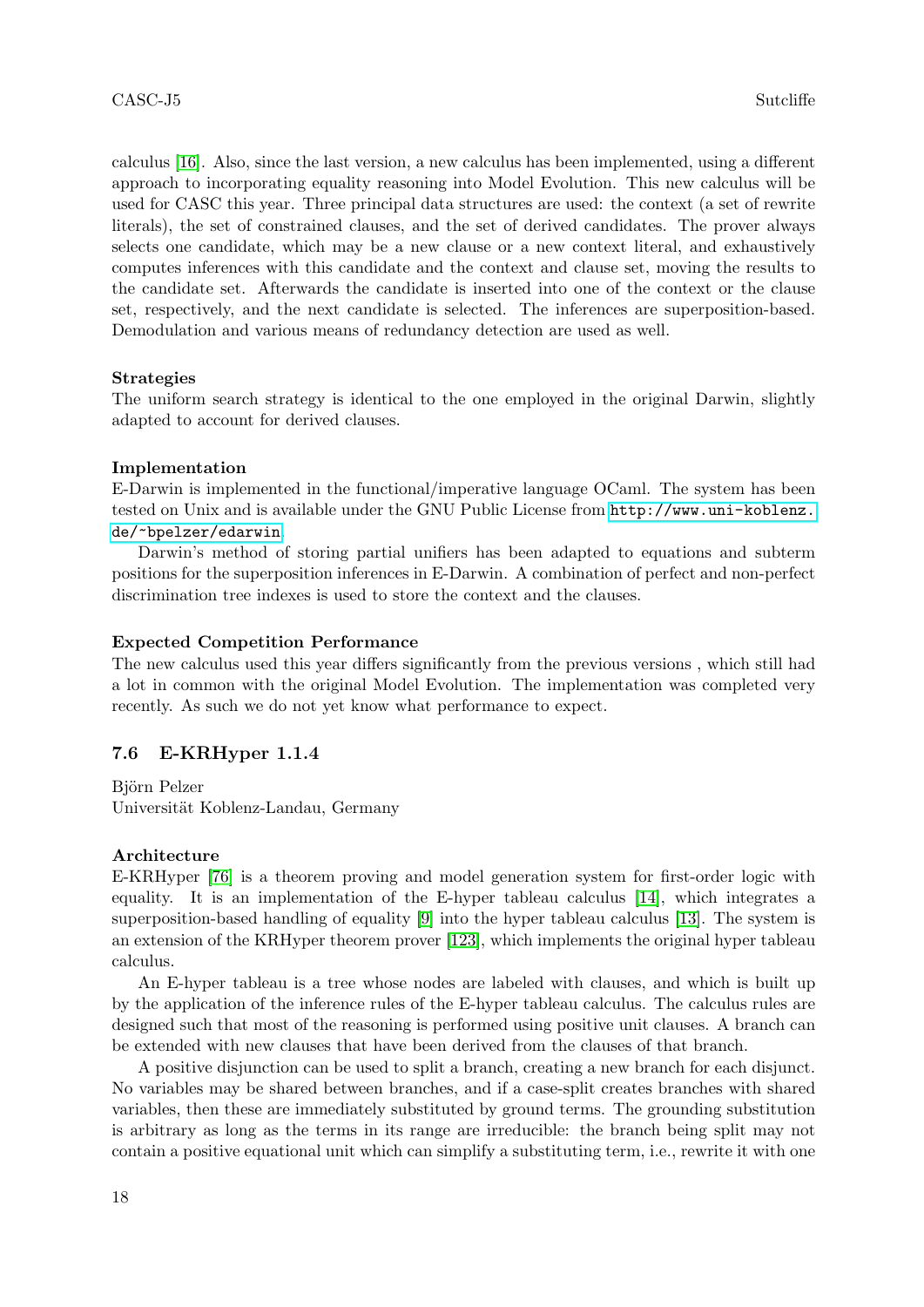that is smaller according to a reduction ordering. When multiple irreducible substitutions are possible, each of them must be applied in consecutive splittings in order to preserve completeness.

Redundancy rules allow the detection and removal of clauses that are redundant with respect to a branch.

The hyper extension inference from the original hyper tableau calculus is equivalent to a series of E-hyper tableau calculus inference applications. Therefore the implementation of the hyper extension in KRHyper by a variant of semi-naive evaluation [\[119\]](#page-44-9) is retained in E-KRHyper, where it serves as a shortcut inference for the resolution of non-equational literals.

#### Strategies

E-KRHyper uses a uniform search strategy for all problems. The E-hyper tableau is generated depth-first, with E-KRHyper always working on a single branch. Refutational completeness and a fair search control are ensured by an iterative deepening strategy with a limit on the maximum term weight of generated clauses.

#### Implementation

E-KRHyper is implemented in the functional/imperative language OCaml. The system runs on Unix and MS-Windows platforms and is available under the GNU Public License, from <http://www.uni-koblenz.de/~bpelzer/ekrhyper>.

The system accepts input in the TPTP-format and in the TPTP-supported Protein-format. The calculus implemented by E-KRHyper works on clauses, so first order formula input is converted into CNF by an algorithm which follows the transformation steps as used in the clausification of Otter [\[58\]](#page-41-3). E-KRHyper operates on an E-hyper tableau which is represented by linked node records. Several layered discrimination-tree based indexes (both perfect and non-perfect) provide access to the clauses in the tableau and support backtracking.

#### Expected Competition Performance

Most of the work done on E-KRHyper since the last version is only related to its operation as a reasoning server within the question-answering system LogAnswer [\[40\]](#page-40-1), and these modifications have no effect on CASC-performance. Therefore we expect it to be comparable to Otter, like last year.

#### 7.7 Equinox 5.0

Koen Claessen Chalmers University of Technology, Sweden

No system description supplied.

#### 7.8 Geo 2010C

Hans de Nivelle Uniwersytetu Wroclawskiego, Poland

#### Architecture

Geo is based on geometric resolution [\[38,](#page-40-2) [36,](#page-40-3) [37\]](#page-40-4). A geometric formula is a formula without function symbols and constants, which has form: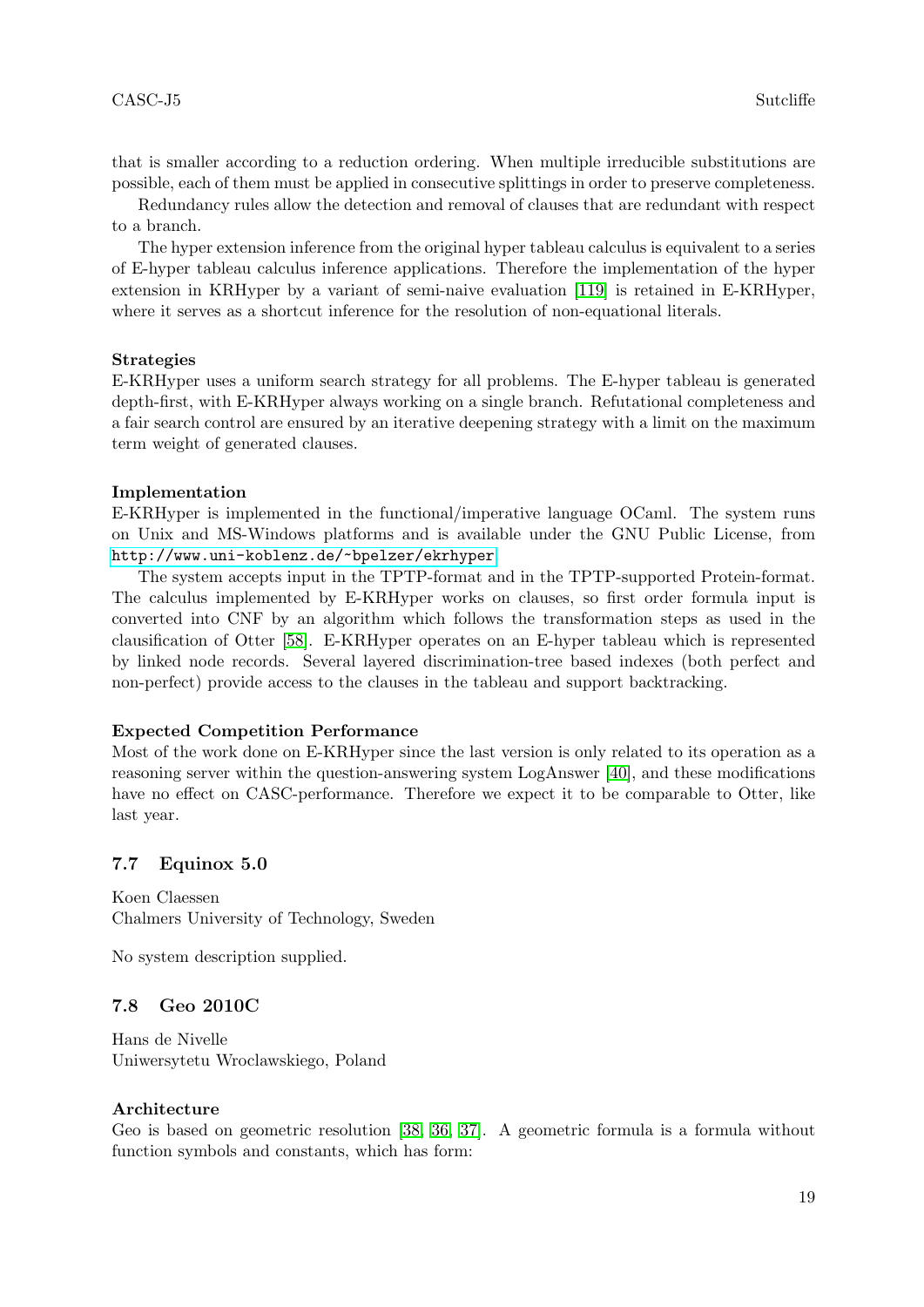FORALL x1, ..., xn  $[ A1 / \ldots / \text{ Ap } / \text{ v1} ] = w1 / \ldots / \text{ vq} = wq \rightarrow Z(x1, \ldots, xn) ]$ .

The Ai are atoms, which are not equality atoms or inequality atoms. The arguments of the atoms Ai and the inequalities  $vj$  != wj must be among the variables  $x1, \ldots, xn$ .  $Z(x_1,...,x_n)$  must have one of the following three forms:

- 1. The constant FALSE.
- 2. A disjunction B1
	- / ...

/ Br, in which the atoms Bk are non-equality atoms, and the arguments of each atom Bk are among the variables  $x1, \ldots, xn$ .

3. An existential quantification EXISTS y B, in which y is a variable distinct from  $x_1, \ldots, x_n$ . and B is a non-equality atom that has all its variables among  $x1, \ldots, xn, y$ .

As input, Geo accepts geometric formulae and first-order formulae. First-order formulae are transformed into geometric formulae. During this translation, function symbols and constants are removed, and replaced by relations.

Geo accepts formulae either in its own syntax or in TPTP syntax. Because CNF has no special status for Geo, TPTP formulae in CNF form are treated as ordinary first-order formulae.

During search, Geo searches for a model of the geometric formulae by a combination of backtracking and learning. Whenever it cannot extend an interpretation into a model, Geo learns a new rule of Type 1, which ensures that Geo will not explore similar models in the future.

In case Geo finds a finite model, it simply prints the model. In case no model exists, it will eventually learn the rule -> FALSE, so that it is able to output a proof.

The final aim of geometric resolution, and of Geo, is to obtain a prover that is both good at finding proofs, and at finding finite models.

#### Strategies

Currently, Geo has only one strategy: It searches for a model by depth-first search, and learns a new lemma at each backtracking point. Lemmas never expire, but they are sometimes simplified into smaller lemmas.

### Implementation

Geo is written in  $C++$ . We try to keep the code readable and reasonably efficient at the same time. Currently, Geo has no sophisticated data structures for efficiency. Our priority lies with the theoretical understanding of geometric resolution, adding a rich type system with partial functions to Geo, implementing full natural deduction proof output, and adding other features that might be useful in interactive verification.

#### Expected Competition Performance

There is no significant difference with earlier versions of Geo. We expect to end somewhere in the middle.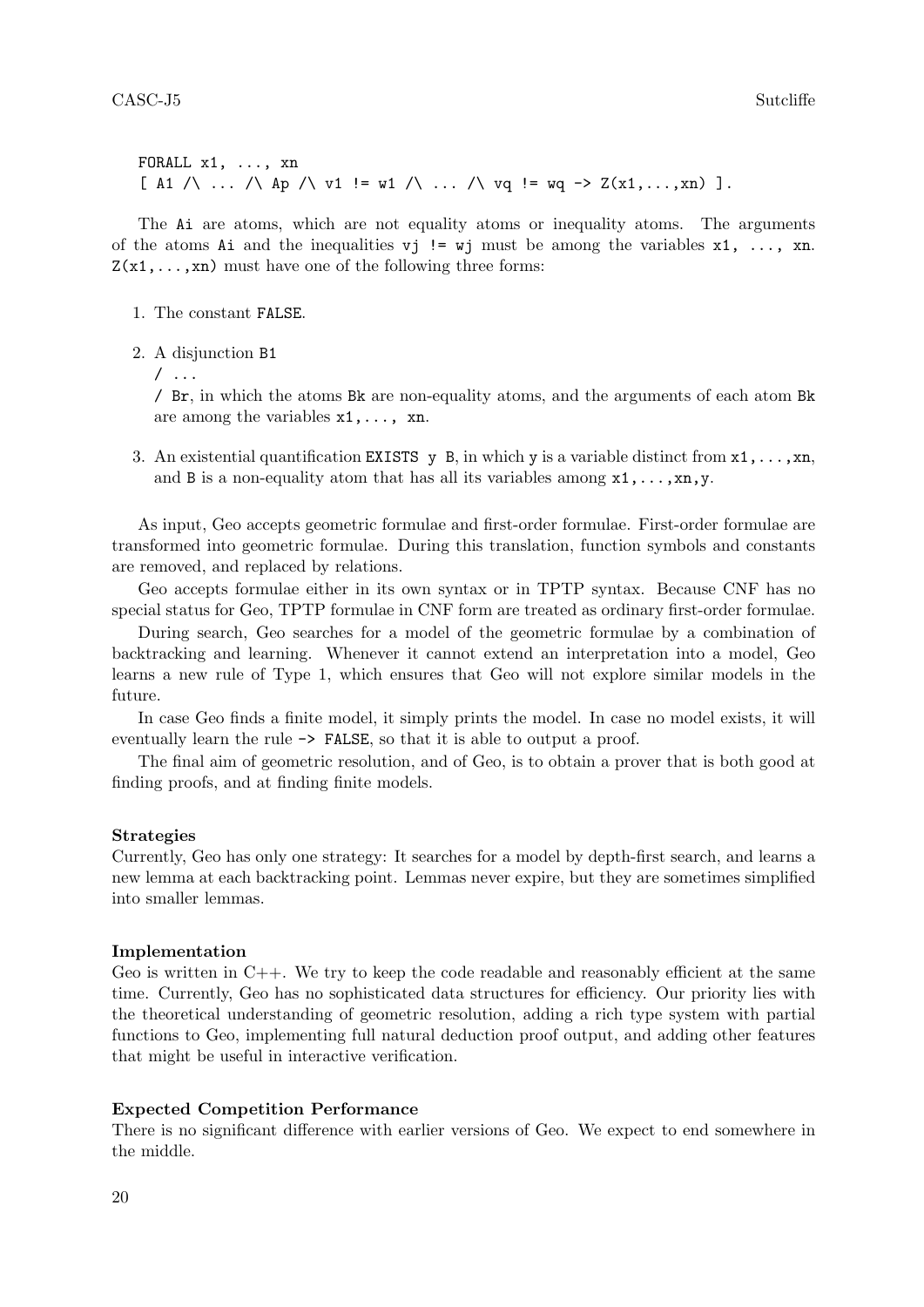# 7.9 iProver 0.7

Konstantin Korovin University of Manchester, United Kingdom

# Architecture

iProver is an automated theorem prover based on an instantiation calculus Inst-Gen [\[41,](#page-40-5) [49\]](#page-41-4) which is complete for first-order logic. One of the distinctive features of iProver is a modular combination of first-order reasoning with ground reasoning. In particular, iProver currently integrates MiniSat [\[39\]](#page-40-6) for reasoning with ground abstractions of first-order clauses. In addition to instantiation, iProver implements ordered resolution calculus and a combination of instantiation and ordered resolution; see [\[48\]](#page-41-5) for the implementation details. The saturation process is implemented as a modification of a given clause algorithm. We use non-perfect discrimination trees for the unification indexes, priority queues for passive clauses, and a compressed vector index for subsumption and subsumption resolution (both forward and backward). The following redundancy eliminations are implemented: blocking non-proper instantiations; dismatching constraints [\[42,](#page-40-7) [48\]](#page-41-5); global subsumption [\[48\]](#page-41-5); resolution-based simplifications and propositional-based simplifications. We implemented a compressed feature vector index for efficient forward/backward subsumption and subsumption resolution. Equality is dealt with (internally) by adding the necessary axioms of equality.

### Strategies

iProver has around 40 options to control the proof search including options for literal selection, passive clause selection, frequency of calling the SAT solver, simplifications and options for combination of instantiation with resolution. At CASC iProver will execute a small number of fixed schedules of selected options depending on general syntactic properties such as Horn/non-Horn, equational/non-equational, and maximal term depth.

# Implementation

iProver is implemented in OCaml and for the ground reasoning uses MiniSat. iProver accepts FOF and CNF formats, in the case of FOF format, E prover is used for clausification. iProver is available from <http://www.cs.man.ac.uk/~korovink/iprover/>.

# Expected Competition Performance

iProver 0.7 is the CASC-22 EPR division winner.

# 7.10 iProver(-SInE) 0.8

Konstantin Korovin University of Manchester, United Kingdom

# Architecture

iProver is an automated instantiation-based theorem prover for first-order logic. We refer to description of iProver 0.7 for general information. Major additions in the current version are:

- Model output using first-order definitions in term algebra.
- Incrementality wrt. model changes in the SAT solving part.
- New index for dismatching constraints.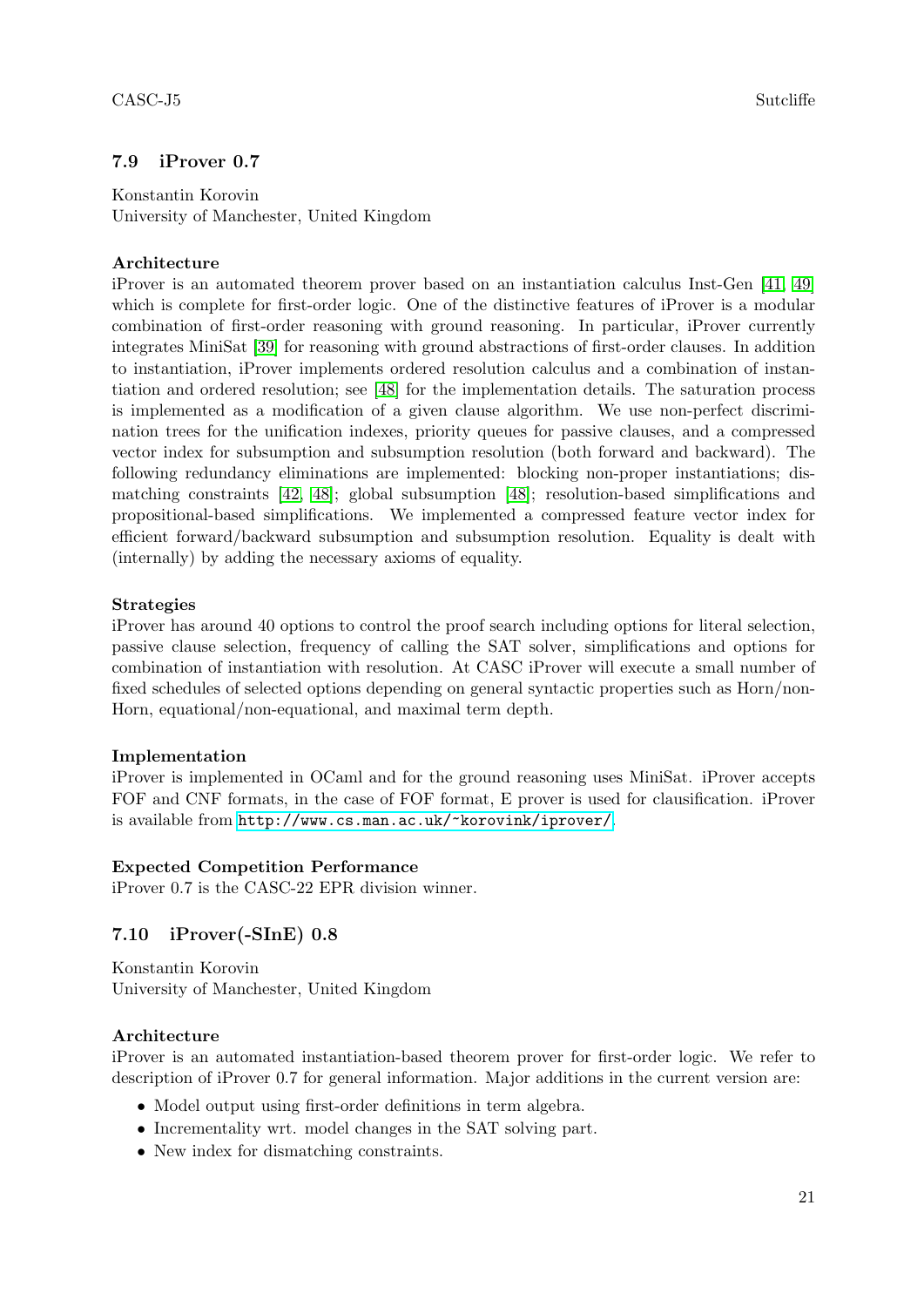For the LTB division, axiom selection and clausification is done by Vampire 0.6. SInE scripts are used for problem scheduling and iProver for reasoning.

#### Implementation

iProver accepts FOF and CNF formats, where either Vampire [\[80\]](#page-42-4) or E prover [\[83\]](#page-42-2) is used for clausification of FOF problems. iProver is available from [http://www.cs.man.ac.uk/](http://www.cs.man.ac.uk/~korovink/iprover/) [~korovink/iprover/](http://www.cs.man.ac.uk/~korovink/iprover/).

#### Expected Competition Performance

iProver 0.8 is expected to have strong performance in FOF, CNF, FNT, SAT and LTB divisions, and to considerably outperform iProver 0.7 in the EPR division.

#### 7.11 iProver-Eq(-SInE) 0.6

Konstantin Korovin, Christoph Sticksel University of Manchester, United Kingdom

#### Architecture

iProver-Eq [\[50\]](#page-41-6) extends the iProver system [\[48\]](#page-41-5) with built-in equational reasoning, along the lines of [\[42\]](#page-40-7). As in the iProver system, first-order reasoning is combined with ground satisfiability checking, where the latter is delegated to an off-the-shelf ground solver.

iProver-Eq consists of three core components: i) ground reasoning by an SMT solver, ii) firstorder equational reasoning on literals in a candidate model by a labelled unit superposition calculus [\[50\]](#page-41-6) and iii) instantiation of clauses with substitutions obtained by ii).

Given a set of first-order clauses, iProver-Eq first abstracts it to a set of ground clauses which are passed to the ground solver. If the ground abstraction is unsatisfiable, then the set of first-order clauses is also unsatisfiable. Otherwise, literals are selected from the first-order clauses based on the model of the ground solver. The labelled unit superposition calculus checks whether the selected literals are conflicting. If they are conflicting, then clauses are instantiated such that the ground solver has to refine its model in order to resolve the conflict. Otherwise, satisfiability of the initial first-order clause set is shown.

Clause selection and literal selection in the unit superposition calculus are implemented in separate given clause algorithms. Relevant substitutions are accumulated in labels during unit superposition inferences and then used to instantiate clauses. For redundancy elimination iProver-Eq uses demodulation and dismatching constraints. In order to efficiently propagate redundancy elimination from instantiation into unit superposition, we implemented different representations of labels based on sets, AND/OR-trees and OBDDs. Non-equational resolution inferences provide further simplifications.

For the LTB division, axiom selection and clausification is done by Vampire 0.6. SInE scripts are used for problem scheduling and iProver-Eq for reasoning.

#### Strategies

Proof search options in iProver-Eq control clause and literal selection in the respective given clause algorithms. Equally important is the global distribution of time between the inference engines and the ground solver. At CASC, iProver-Eq will execute a fixed schedule of selected options.

If no equational literals occur in the input, iProver-Eq falls back to the inference rules of iProver, otherwise the latter are disabled and only unit superposition is used. If all clauses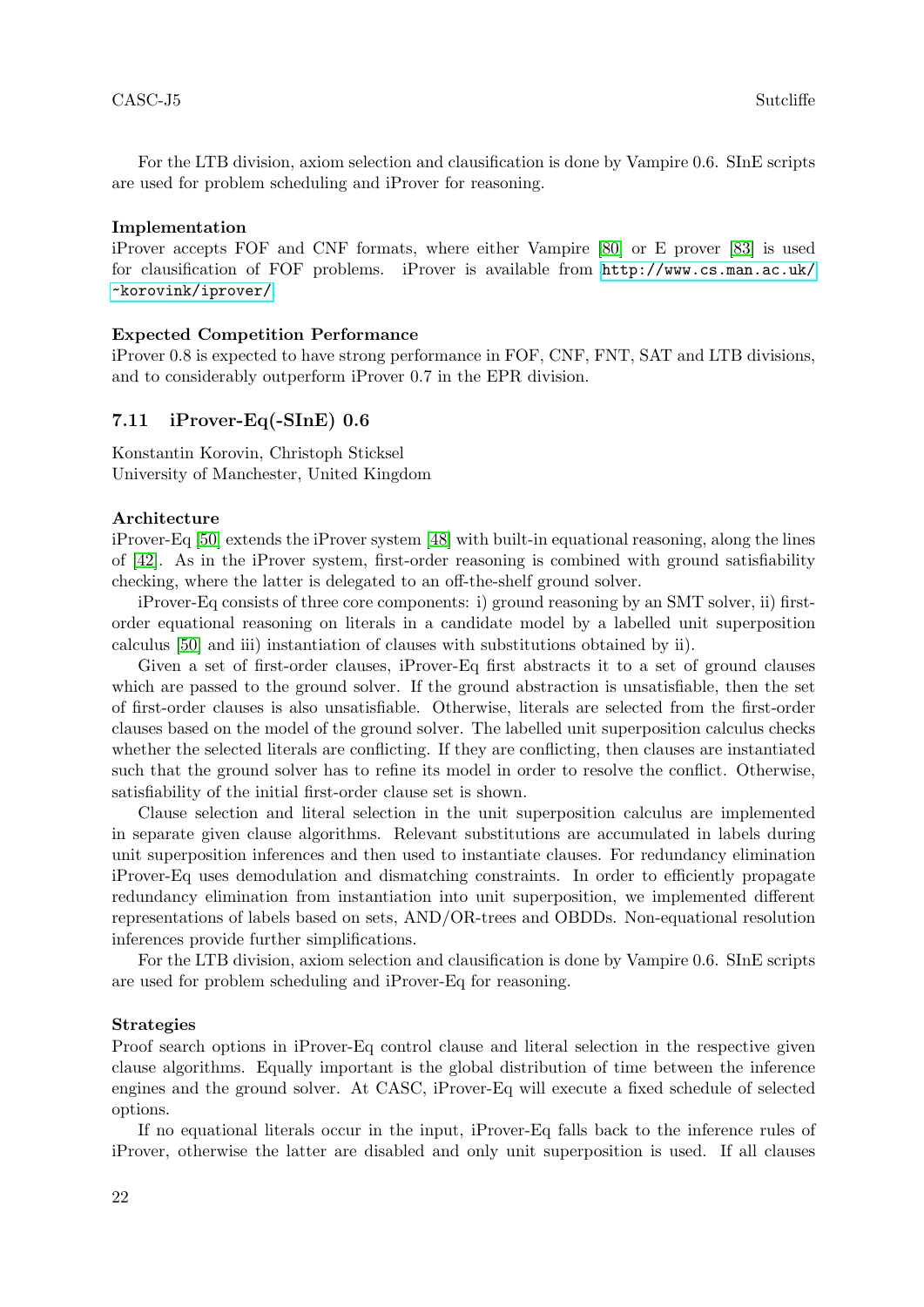are unit equations, no instantiations need to be generated and the calculus is run without the otherwise necessary bookkeeping.

# Implementation

iProver-Eq is implemented in OCaml and uses CVC3 [\[15\]](#page-39-2) for the ground reasoning in the equational case and MiniSat [\[39\]](#page-40-6) in the non-equational case. iProver-Eq accepts FOF and CNF formats, where either Vampire [\[80\]](#page-42-4) or the E prover [\[83\]](#page-42-2) is used for clausification of FOF problems. iProver-Eq is available from <http://www.cs.man.ac.uk/~korovink/iprover>.

# Expected Competition Performance

iProver-Eq has significantly improved over the version in the previous CASC. We expect reasonably good performance in all divisions, including the EPR divisions where instantiation-based methods are particularly strong.

# 7.12 Isabelle/HOL 2009-1

Jasmin C. Blanchette<sup>1</sup>, Lawrence C. Paulson<sup>2</sup>, Tobias Nipkow<sup>1</sup>, Makarius Wenzel<sup>1</sup>, Stefan  $Berghofer<sup>1</sup>$ 

 $1$ Technische Universität München, Germany

<sup>2</sup>University of Cambridge, United Kingdom

# Architecture

Isabelle/HOL 2009-1 [\[63\]](#page-41-7) is the higher-order logic incarnation of the generic proof assistant Isabelle2009-1. Isabelle/HOL provides several automatic proof tactics, notably an equational reasoner [\[62\]](#page-41-8), a classical reasoner [\[75\]](#page-42-5), a tableau prover [\[74\]](#page-42-6), and a first-order resolution-based prover [\[46\]](#page-41-9).

Although Isabelle is designed for interactive proof development, it is a little known fact that it is possible to run Isabelle from the command line, passing in a theory file with a formula to solve. Isabelle theory files can include Standard ML code to be executed when the file is processed. The TPTP2X Isabelle format module outputs a THF problem in Isabelle/HOL syntax, augmented with ML code that (1) runs the ten tactics in sequence, each with a CPU time limit, until one succeeds or all fail, and (2) reports the result and proof (if found) using the SZS standards. A Perl script is used to insert the CPU time limit (equally divided over the ten tactics) into TPTP2X's Isabelle format output, and then run the command line isabelle-process on the resulting theory file.

# Strategies

The Isabelle/HOL wrapper submitted to the competition tries the following tactics sequentially:

simp Performs equational reasoning using rewrite rules.

- blast Searches for a proof using a fast untyped tableau prover and then attempts to reconstruct the proof using Isabelle tactics.
- auto Combines simplification and classical reasoning under one roof.
- metis Combines ordered resolution and ordered paramodulation. The proof is then reconstructed using Isabelle tactics.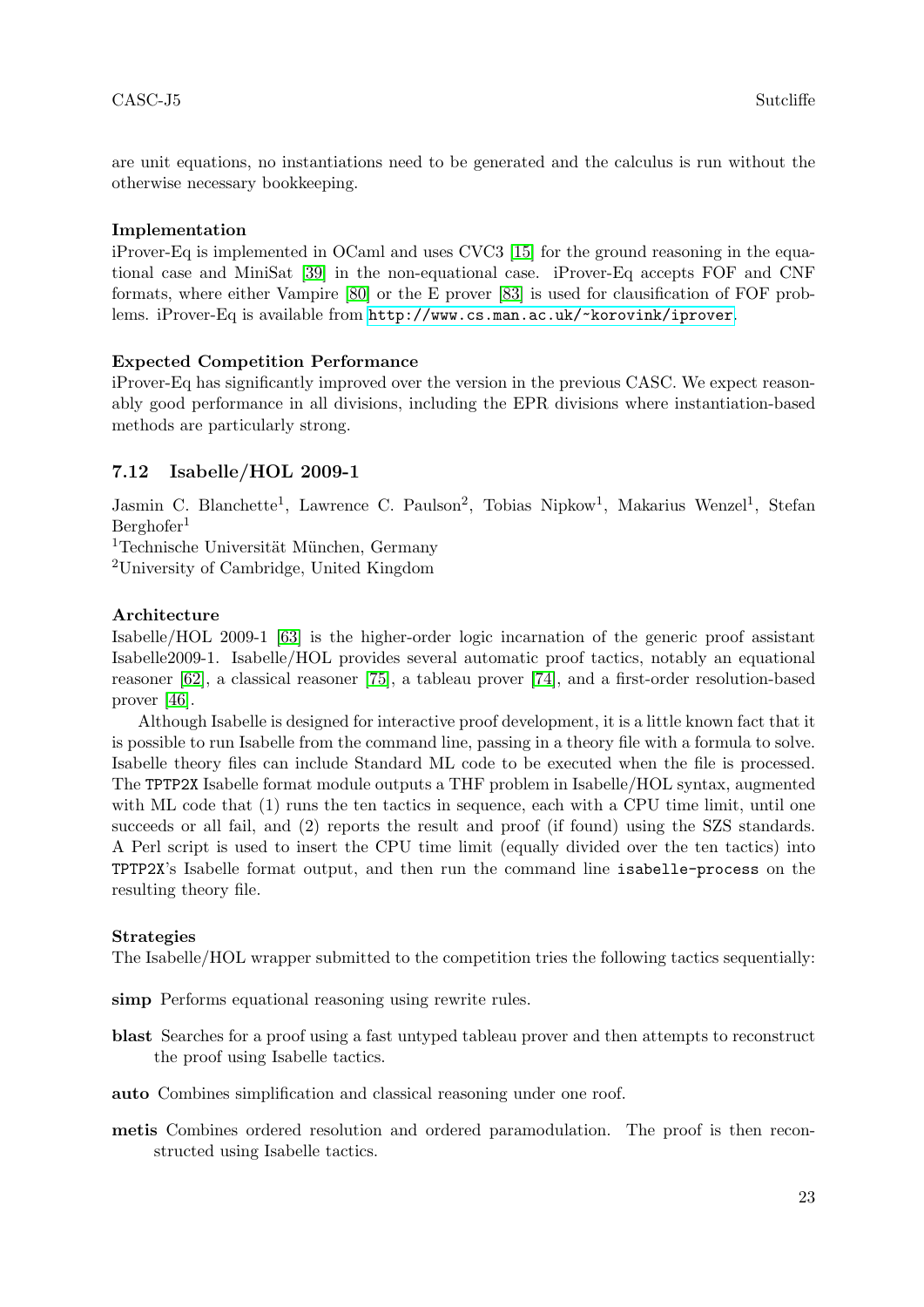fast Searches for a proof using sequent-style reasoning, performing a depth-first search. Unlike blast and metis, they construct proofs directly in Isabelle. That makes them slower, but enables them to work in the presence of the more unusual features of HOL, such as type classes and function unknowns.

fastsimp Combines fast and simp.

best Similar to fast, except that it performs a best-first search.

force Similar to auto, but more exhaustive.

meson Implements Loveland's MESON procedure [\[56\]](#page-41-10). Constructs proofs directly in Isabelle.

smt Invokes the Z3 SMT solver [\[35\]](#page-40-8) developed at Microsoft Research, and reconstructs the proofs in Isabelle [\[27\]](#page-39-6).

#### Implementation

Isabelle is a generic theorem prover written in Standard ML. Its meta-logic, Isabelle/Pure, provides an intuitionistic fragment of higher-order logic. The HOL object logic extends pure with a more elaborate version of higher-order logic, complete with the familiar connectives and quantifiers. Other object logics are available, notably FOL (first-order logic) and ZF (Zermelo-Fraenkel set theory).

The implementation of Isabelle relies on a small LCF-style kernel, meaning that inferences are implemented as operations on an abstract theorem data type. Assuming the kernel is correct, all values of type theorem are correct by construction.

Most of the code for Isabelle was written by the Isabelle teams at the University of Cambridge and the Technische Universität München. A notable exception is the metric proof method, which was taken from the HOL4 theorem prover (also implemented in ML).

Isabelle/HOL is available for all major platforms under a BSD-style license, from [http:](http://www.cl.cam.ac.uk/research/hvg/Isabelle) [//www.cl.cam.ac.uk/research/hvg/Isabelle](http://www.cl.cam.ac.uk/research/hvg/Isabelle).

#### Expected Competition Performance

Results from last year would suggest that Isabelle will finish third in the THF category, after TPS and LEO-II. However, since last year, we have added the smt proof method, which we expect will increase our theorem count by about 50.

#### 7.13 leanCoP(-SInE) 2.2

Jens Otten University of Potsdam, Germany

#### Architecture

leanCoP [\[66,](#page-42-7) [64\]](#page-41-11) is an automated theorem prover for classical first-order logic with equality. It is a very compact implementation of the connection (tableau) calculus [\[23,](#page-39-7) [53\]](#page-41-12).

For the LTB division, leanCoP-SInE runs leanCoP as the underlying inference engine of SInE 0.4, i.e., axiom selection is done by SInE, and proof attempts are done by leanCoP. SInE is developed by Kryštof Hoder; leanCoP-SInE is co-developed by Thomas Raths.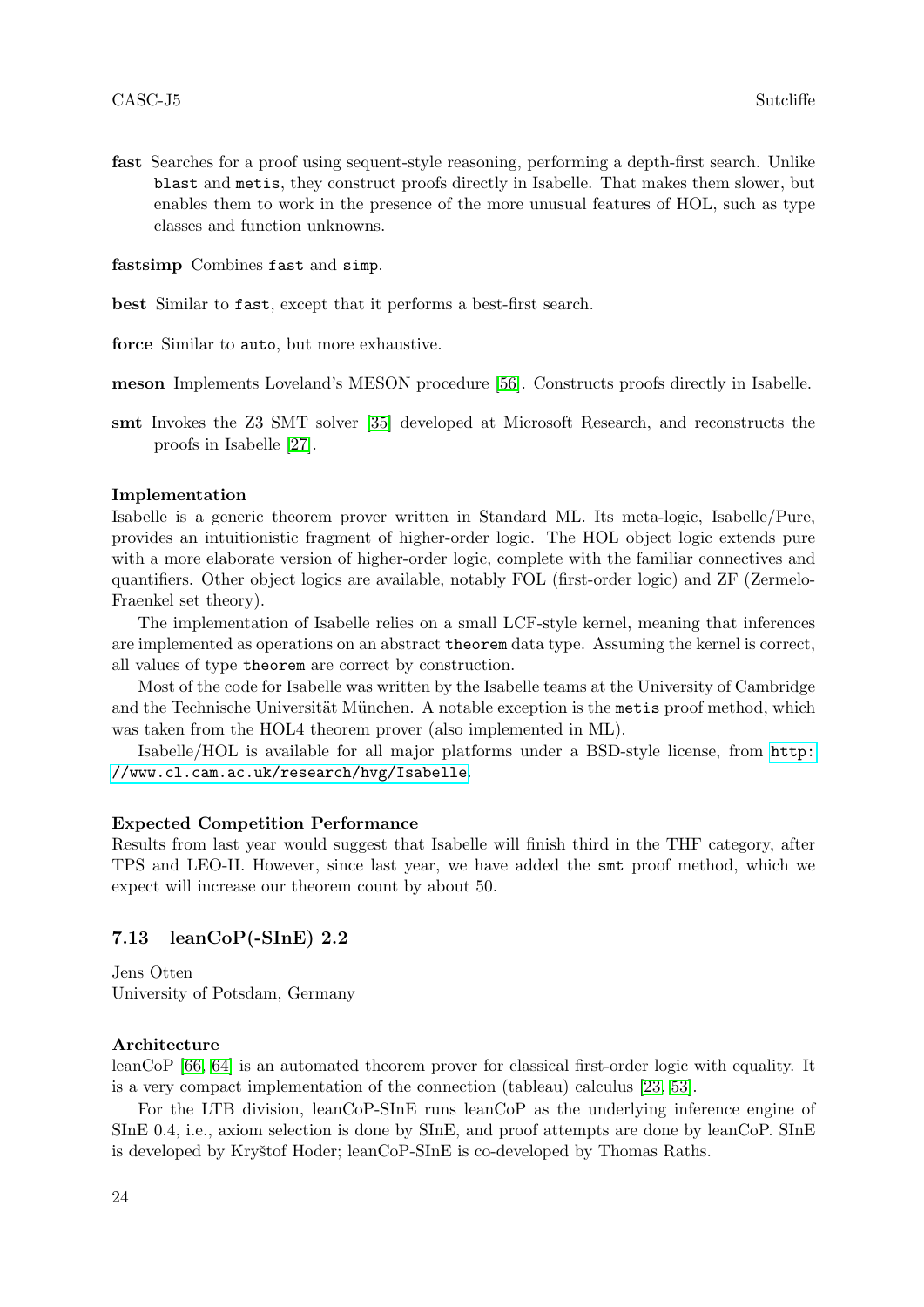### Strategies

The reduction rule of the connection calculus is applied before the extension rule. Open branches are selected in a depth-first way. Iterative deepening on the proof depth is used to achieve completeness. Additional inference rules and strategies are regularity, lemmata, and restricted backtracking [\[65\]](#page-42-8). leanCoP uses an optimized structure-preserving transformation into clausal form [\[65\]](#page-42-8) and a fixed strategy scheduling.

#### Implementation

leanCoP is implemented in Prolog (ECLiPSe, SICStus, and SWI Prolog are currently supported). The source code of the core prover is only a few lines long and fits on half a page. Prolog's built-in indexing mechanism is used to quickly find connections.

leanCoP can read formulae using the leanCoP syntax as well as the (raw) TPTP syntax format. Equality axioms are automatically added if required. The core leanCoP prover returns a very compact connection proof, which is translated into a readable proof. Several output formats are available. As the main enhancement, leanCoP 2.2 now supports the output of proofs in the (proposed) TPTP syntax for representing derivations in connection (tableau) calculi [\[67\]](#page-42-9).

The source code of leanCoP 2.2, which is available under the GNU general public license, together with more information can be found on the leanCoP web site <http://www.leancop.de>.

#### Expected Competition Performance

As the core prover has not changed, we expect the performance of leanCoP 2.2 and leanCoP-SInE 2.2 to be similar to the performance of leanCoP 2.1 and leanCoP-SInE 2.1, respectively.

# 7.14 leanCoP-Ω 0.1

Jens Otten, Holger Trölenberg, Thomas Raths University of Potsdam, Germany

#### Architecture

leanCoP-Ω is an automated theorem prover for classical first-order logic with equality and interpreted functions and predicates for integer arithmetic. It combines version 2.1 of the compact connection prover leanCoP  $[64, 65]$  $[64, 65]$  with version 1.2 of the Omega test system  $[79]$ .

#### Strategies

The Omega test determines whether there is an integer solution to an arbitrary set of linear equalities and inequalities. It is based on an extension of Fourier-Motzkin variable elimination (a linear programming method) to integer programming, and has worst-case exponential time complexity [\[79\]](#page-42-10). Omega test is invoked from the leanCoP prover if equalities or inequalities are contained in the active path of a connection derivation.

#### Implementation

The leanCoP prover is implemented in Prolog; see the leanCoP 2.2 description for more details. The Omega test system is implemented in C++. If leanCoP- $\Omega$  finds a proof it returns a very compact connection proof.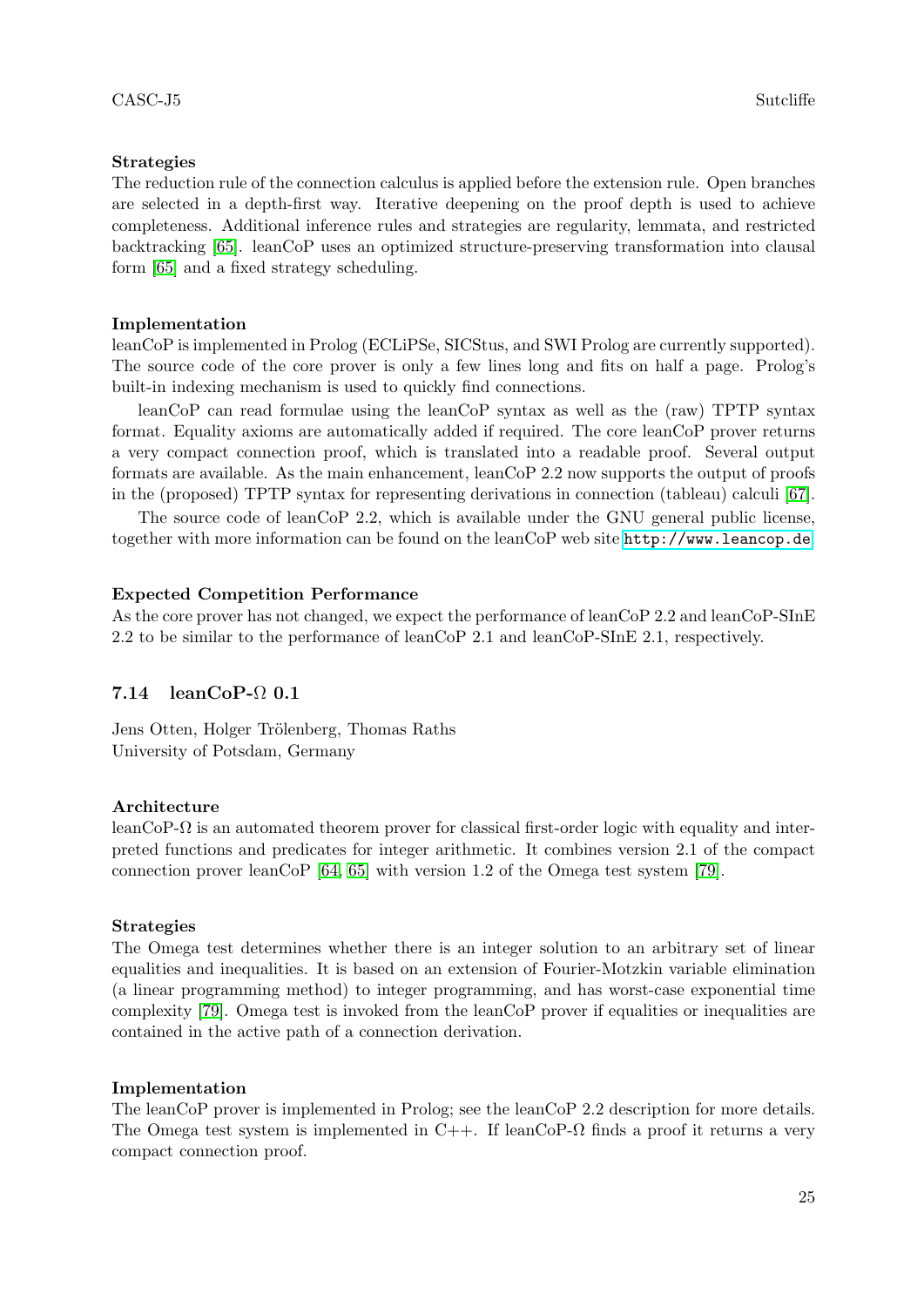# 7.15 LEO-II 1.2

Christoph Benzmüller<sup>1</sup>, Frank Theiss<sup>2</sup> <sup>1</sup>Articulate Software, USA, <sup>2</sup>Saarland University, Germany

### Architecture

LEO-II [\[20\]](#page-39-8), the successor of LEO [\[19\]](#page-39-9), is a higher-order ATP system based on extensional higherorder resolution. More precisely, LEO-II employs a refinement of extensional higher-order RUE resolution [\[17\]](#page-39-10). LEO-II is designed to cooperate with specialist systems for fragments of higherorder logic. By default, LEO-II cooperates with the first-order ATP system E [\[82\]](#page-42-1). LEO-II is often too weak to find a refutation amongst the steadily growing set of clauses on its own. However, some of the clauses in LEO-II's search space attain a special status: they are firstorder clauses modulo the application of an appropriate transformation function. The default transformation is Hurd's fully typed translation [\[46\]](#page-41-9). Therefore, LEO-II launches a cooperating first-order ATP system every n iterations of its (standard) resolution proof search loop (e.g.,  $n = 10$ ). If the first-order ATP system finds a refutation, it communicates its success to LEO-II in the standard SZS format. Communication between LEO-II and the cooperating first-order ATP system uses the TPTP language and standards.

#### Strategies

LEO-II employs an adapted "Otter loop". In contrast to its competitor systems (such as Satallax, TPS, and IsabelleP) LEO-II so far only employs a monolithic search strategy, that is, it does not use strategy scheduling to try different search strategies or flag settings. However, LEO-II version 1.2 for the first time includes some very naive relevance filtering and selectively applies some simple scheduling for different relevance filters.

### Implementation

LEO-II is implemented in Objective Caml version 3.10, and its problem representation language is the new TPTP THF language [\[21\]](#page-39-11). In fact, the development of LEO-II has largely paralleled the development of the TPTP THF language and related infrastructure [\[106\]](#page-43-24).

The improved performance of LEO-II in comparison to its predecessor LEO (implemented in LISP) is due to several novel features including the exploitation of term sharing and term indexing techniques [\[18\]](#page-39-12), support for primitive equality reasoning (extensional higher-order RUE resolution), and improved heuristics at the calculus level. One recent development is LEO-II's new parser: in addition to the TPTP THF language, this parser now also supports the TPTP FOF and CNF languages. Hence, LEO-II can now also be used for FOF and CNF problems. Unfortunately the LEO-II system still uses only a very simple sequential collaboration model with first-order ATPs instead of using the more advanced, concurrent and resource-adaptive OANTS architecture [\[22\]](#page-39-13) as exploited by its predecessor LEO.

The LEO-II system is distributed under a BSD style license, and it is available from [http:](http://leoprover.org) [//leoprover.org](http://leoprover.org).

### Expected Competition Performance

LEO-II (resp. its main developer C. Benzmüller) is currently on parental leave. As a result LEO-II has not much improved over the last year (except for its parser), while competitors such as IsabelleP and the new Satallax prover seem to have significantly gained on strength.

This year LEO-II will also participate in the FOF and CNF categories in order to evaluate its performance for these fragments. For this, note that LEO-II still employs its own input pro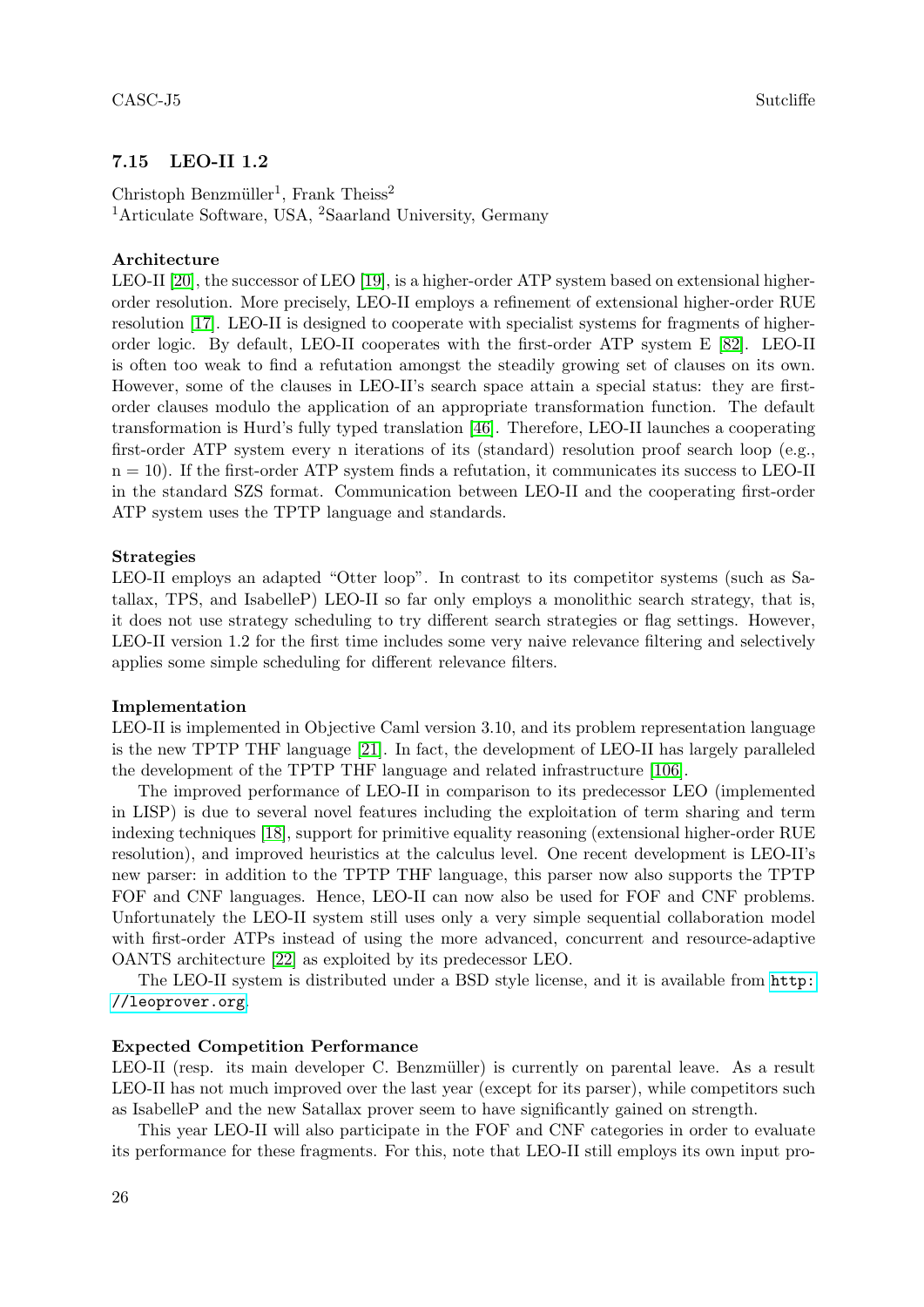cessing and normalization techniques, and that calls to prover E are applied only modulo Hurd's fully typed translation. The evaluation will thus reveal the performance loss in comparison to E and it will likely point to relevant future work. Another reason for entering THF, FOF, and CNF is to demonstrate that integrated higher-order-first-order theorem provers are generally feasible.

#### 7.16 Metis 2.2

Joe Hurd Galois, Inc., USA

#### Architecture

Metis 2.2 [\[46\]](#page-41-9) is a proof tactic used in the HOL4 interactive theorem prover. It works by converting a higher order logic goal to a set of clauses in first order logic, with the property that a refutation of the clause set can be translated to a higher order logic proof of the original goal.

Experiments with various first order calculi [\[46\]](#page-41-9) have shown a given clause algorithm and ordered resolution best suit this application, and that is what Metis 2.2 implements. Since equality often appears in interactive theorem prover goals, Metis 2.2 also implements the ordered paramodulation calculus.

#### Strategies

Metis 2.2 uses a fixed strategy for every input problem. Negative literals are always chosen over positive literals, and terms are ordered using the Knuth-Bendix ordering with uniform symbol weight and precedence favouring reduced arity.

#### Implementation

Metis 2.2 is written in Standard ML, for ease of integration with HOL4. It uses indexes for resolution, paramodulation, (forward) subsumption, and demodulation. It keeps the Active clause set reduced with respect to all the unit equalities so far derived.

In addition to standard age and size measures, Metis 2.2 uses finite models to weight clauses in the Passive set. When integrated with higher order logic, an interpretation of known functions and relations is manually constructed to make many of their standard properties valid in the finite model. For example, if the domain of the model is the set  $0, \ldots, 7$ , and the higher order logic arithmetic functions are interpreted in the model modulo 8. Unknown functions and relations are interpreted randomly, but with a bias towards making supporting theorems valid in the model. The finite model strategy carries over to TPTP problems, by manually interpreting a collection of functions and relations that appear in TPTP axiom files in such a way as to make the axioms valid in the model.

Metis 2.2 reads problems in TPTP format and outputs detailed proofs in TSTP format, where each refutation step is one of 6 simple inference rules. Metis 2.2 implements a complete calculus, so when the set of clauses is saturated it can soundly declare the input problem to be unprovable (and outputs the saturation set).

Metis 2.2 is free software, released under the GPL. It is available from [http://www.gilith.](http://www.gilith.com/software/metis) [com/software/metis](http://www.gilith.com/software/metis).

#### Expected Competition Performance

There have been only minor changes to Metis 2.2 since CASC-22, so it is expected to perform at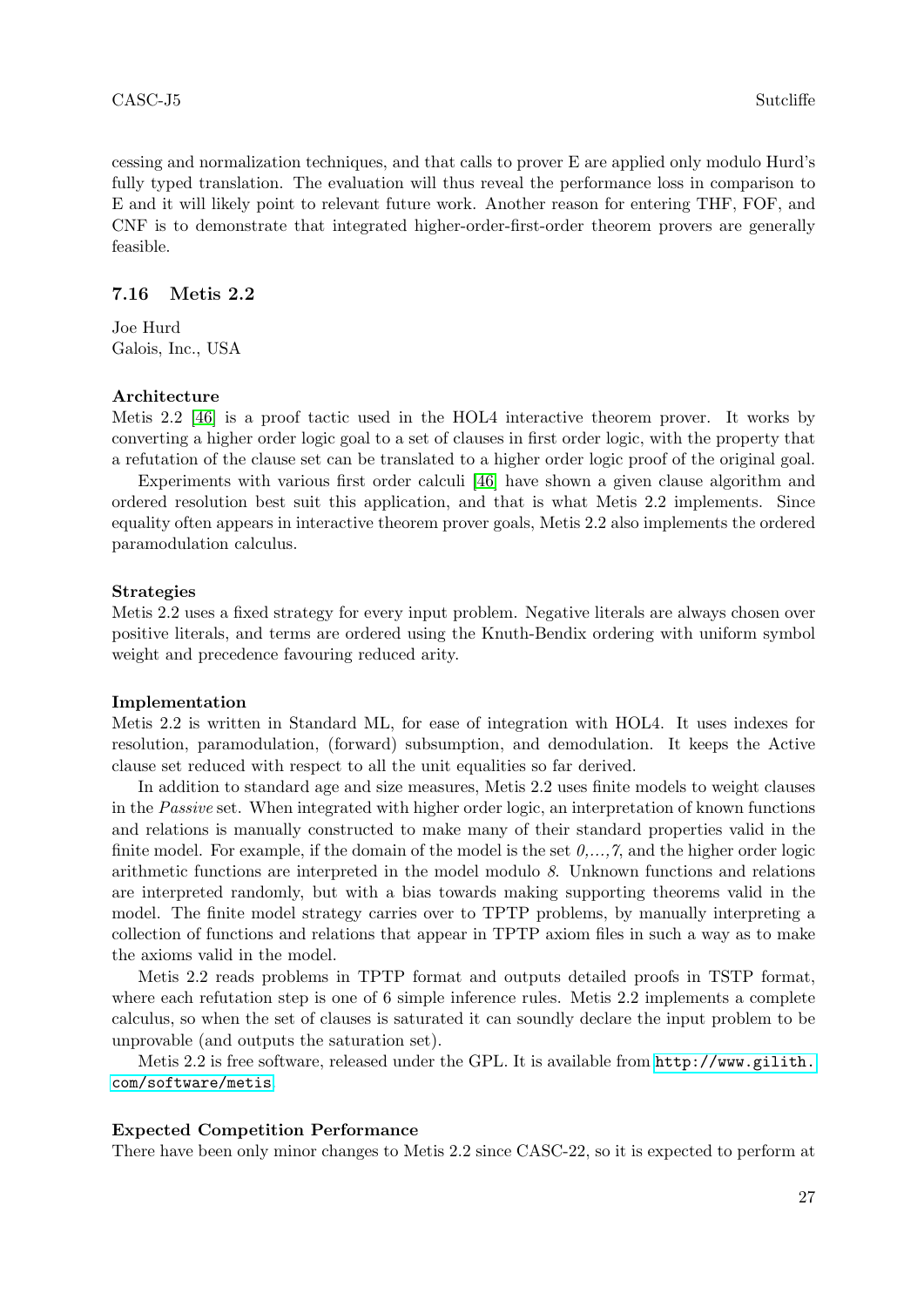approximately the same level in CASC-J5 and end up in the lower half of the table. However, it is possible that Metis 2.2 might get a boost from its finite model clause weighting, since this year the CASC competition rules have changed so that function and relation names are no longer obfuscated.

# 7.17 MetiTarski 1.3

Larry Paulson University of Cambridge, United Kingdom

# Architecture

MetiTarski [\[1,](#page-38-1) [30\]](#page-40-9) is an automatic theorem prover based on a combination of resolution and QEPCAD-B [\[30\]](#page-40-9), a decision procedure for the theory of real closed fields. It is designed to prove theorems involving real-valued special functions such as log, exp, sin, cos and sqrt. In particular, it is designed to prove universally quantified inequalities involving such functions. This problem is undecidable: MetiTarski is incomplete. MetiTarski is a modified version of Joe Hurd's theorem prover, Metis [\[46\]](#page-41-9).

# Strategies

MetiTarski employs resolution, augmented with axiom files that specify upper and lower bounds of the special functions mentioned in the problem. MetiTarski also has code to simplify polynomials and put them into canonical form. The resolution calculus is extended with a literal deletion rule: if the decision procedure finds a literal to be inconsistent with its context (which consists of known facts and the negation of the other literals in the clause), then it is deleted.

# Implementation

MetiTarski, like Metis, is implemented in Standard ML. QEPCAD is implemented in C and  $C++$  (and unfortunately is very difficult to build on 64 bit machines). The latest version of MetiTarski can be downloaded from <http://www.cl.cam.ac.uk/~lp15/papers/Arith/>.

# 7.18 Muscadet 4.0

Dominique Pastre University Paris Descartes, France

# Architecture

The Muscadet theorem prover is a knowledge-based system. It is based on Natural Deduction, following the terminology of [\[26\]](#page-39-14) and [\[68\]](#page-42-11), and uses methods that resemble those used by humans. It is composed of an inference engine, which interprets and executes rules, and of one or several bases of facts, which are the internal representation of "theorems to be proved". Rules are either universal and put into the system, or built by the system itself by metarules derived from data (definitions and lemmas). Rules may add new hypotheses, modify the conclusion, create objects, split theorems into two or more subtheorems, or build new rules that are local for a (sub-)theorem.

# Strategies

There are specific strategies for existential, universal, conjunctive and disjunctive hypotheses and conclusions, and equalities. Functional symbols may be used, but an automatic creation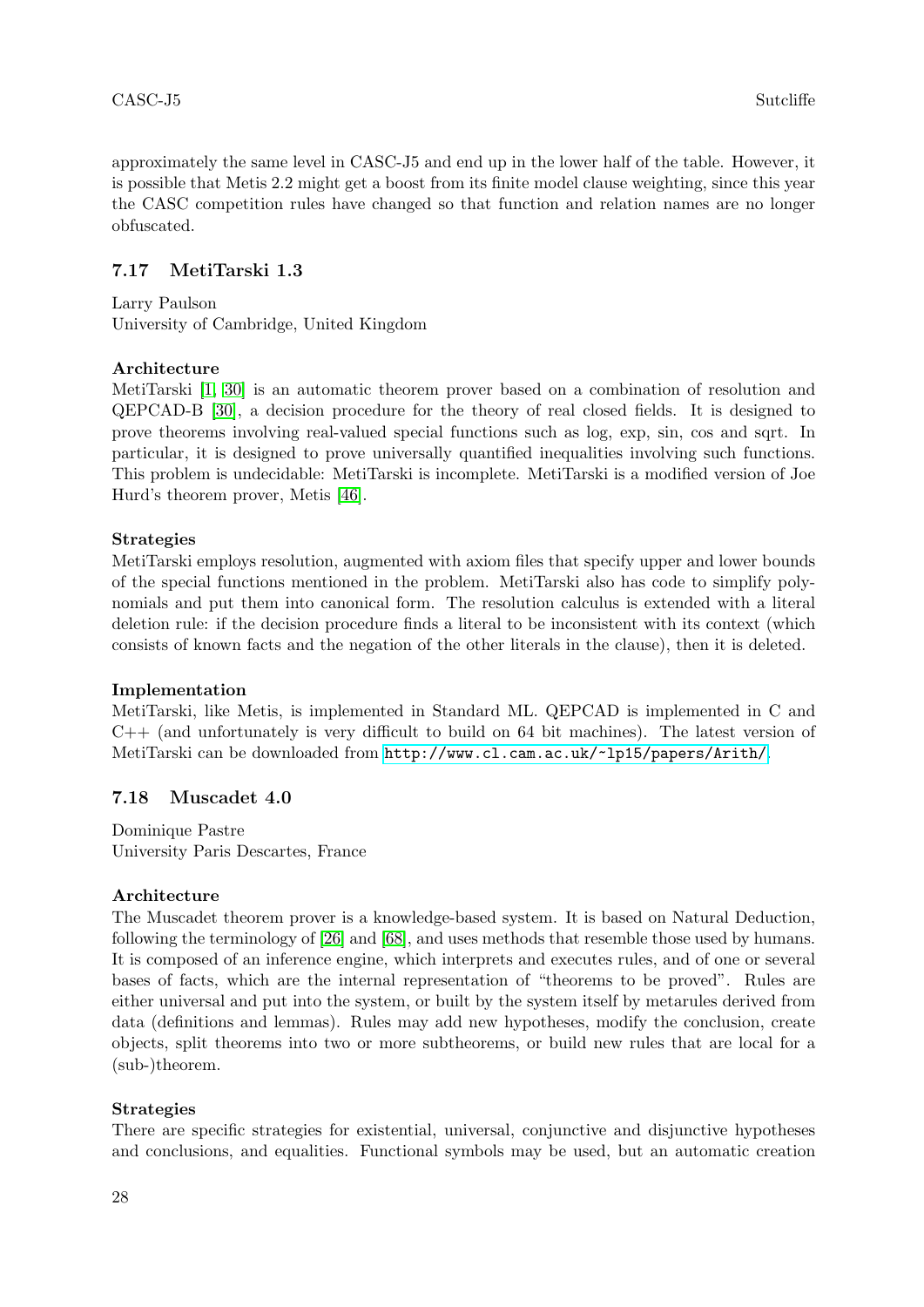of intermediate objects allows deep subformulae to be flattened and treated as if the concepts were defined by predicate symbols. The successive steps of a proof may be forward deduction (deduce new hypotheses from old ones), backward deduction (replace the conclusion by a new one), refutation (only if the conclusion is a negation), search for objects satisfying the conclusion, or dynamic building of new rules.

The system is also able to work with second order statements. It may also receive knowledge and know-how for a specific domain from a human user; see [\[69\]](#page-42-12) and [\[70\]](#page-42-13). These two possibilities are not used while working with the TPTP Library.

#### Implementation

Muscadet [\[71\]](#page-42-14) is implemented in SWI-Prolog. Rules are written as more or less declarative Prolog clauses. Metarules are written as sets of Prolog clauses. The inference engine includes the Prolog interpreter and some procedural Prolog clauses. A theorem may be split into several subtheorems, structured as a tree with "and" and "or" nodes. All the proof search steps are memorized as facts including all the elements which will be necessary to later extract the useful steps (the name of the executed action or applied rule, the new facts added or rule dynamically built, the antecedents, and a brief explanation).

Muscadet is available from [http://www.math-info.univ-paris5.fr/~pastre/muscadet/](http://www.math-info.univ-paris5.fr/~pastre/muscadet/muscadet.html) [muscadet.html](http://www.math-info.univ-paris5.fr/~pastre/muscadet/muscadet.html).

#### Expected Competition Performance

The best performances of Muscadet will be for problems manipulating many concepts in which all statements (conjectures, definitions, axioms) are expressed in a manner similar to the practice of humans, especially of mathematicians [\[72,](#page-42-15) [73\]](#page-42-16). It will have poor performances for problems using few concepts but large and deep formulae leading to many splittings. Its best results will be in set theory, especially for functions and relations. It's originality is that proofs are given in natural style.

#### 7.19 omkbTT 1.0

Sarah Winkler University of Innsbruck, Austria

#### Architecture

Based on ordered completion [\[8\]](#page-38-2), omkbTT 1.0 constitutes a theorem prover for unit equality problems. It stands out from classical completion tools in two respects: (1) automatic termination tools replace a fixed reduction order, and (2) omkbTT employs a multi-completion approach [\[52\]](#page-41-13) to explore multiple branches of the search tree at once. A detailed description of the underlying inference system can be found in [\[124\]](#page-44-10).

#### Strategies

omkbTT keeps track of multiple ordered completion processes using different reduction orders developed during the deduction. The approach of multi-completion allows sharing of many inference steps among these processes. A deduction succeeds as soon as one of the processes does.

omkbTT is parameterized by a termination strategy for the termination checks performed internally, and a selection strategy to choose the equation to be processed next. To ensure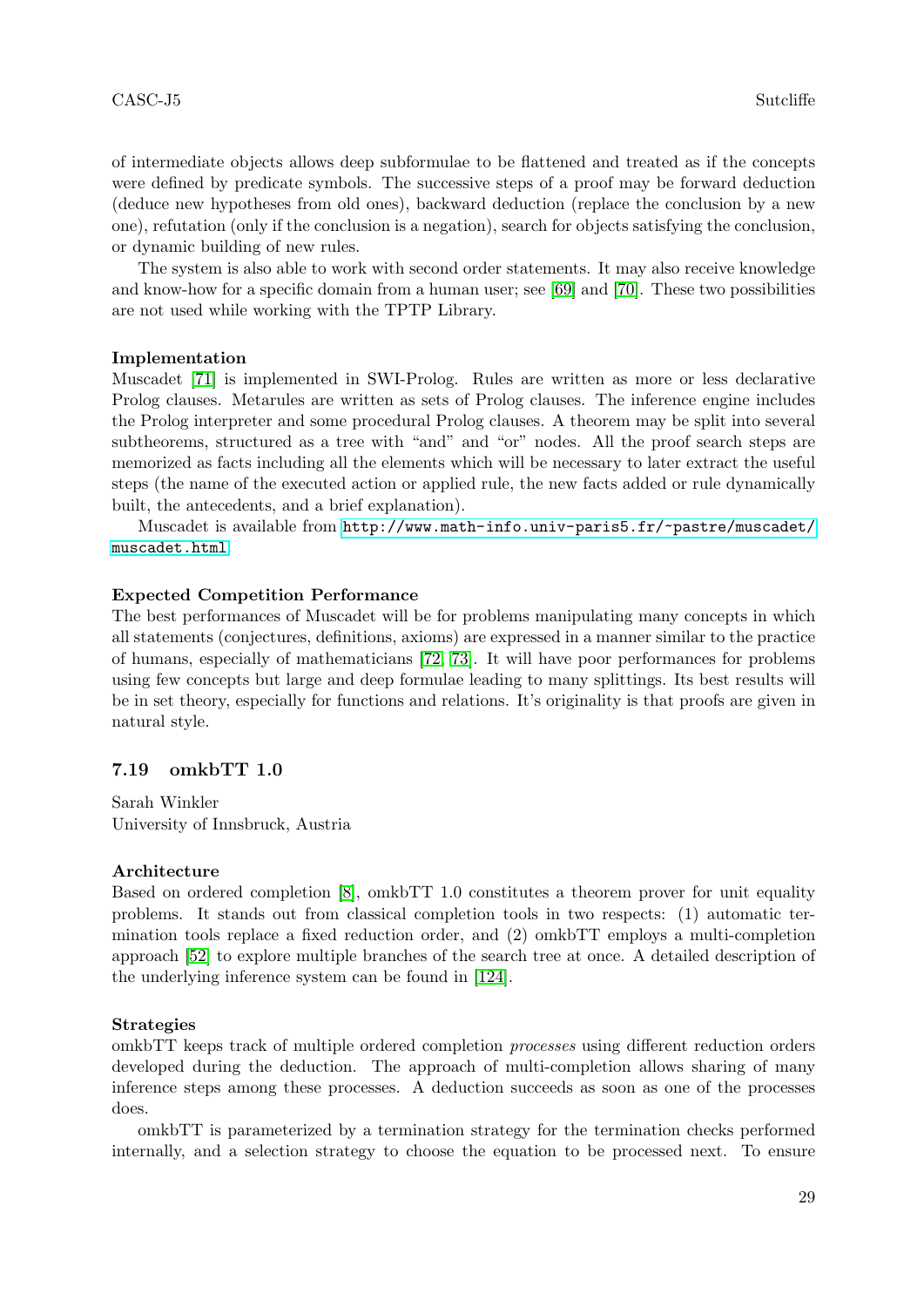that a saturated set of equations and rules is ground-complete, the default termination strategy comprises a number of termination techniques inducing total termination such as Knuth-Bendix orders, lexicographic path orders, polynomial interpretations, and multiset path orders. The default selection strategy first chooses a process for which the size of its current equation and constraint set is minimal. Then a node for this process is selected by considering the term size and timestamp, the latter to ensure fairness of the deduction.

Since in the setting with termination tools the reduction order developed along the way is not known in advance, the set of ordered critical pairs is not computable during the deduction. Instead, critical consequences are over-approximated using the embedding relation [\[124\]](#page-44-10). Furthermore, omkbTT uses multi-completion variants of critical pair criteria [\[7\]](#page-38-3) to restrict the number of equational consequences, and isomorphic processes are filtered out to restrict the search space. Details about these optimizations can be found in [\[125\]](#page-44-11).

#### Implementation

Due to the multi-completion approach, equations and rewrite rules as well as goals are represented using nodes. This data structure connects a pair of terms with the sets of processes which consider it as an equation or rule, respectively. The inference rules of omkbTT working on sets on nodes are combined in a DISCOUNT-like control loop. In order to accelerate the retrieval of adequate terms for rewriting and the computation of overlaps, omkbTT relies on code trees [\[120\]](#page-44-12) as its default term indexing technique.

omkbTT is written in OCaml. It interfaces the termination tool TTT2 [\[51\]](#page-41-14) internally to perform termination checks. Version 1.0 is available from [http://cl-informatik.uibk.ac.](http://cl-informatik.uibk.ac.at/software/omkbtt) [at/software/omkbtt](http://cl-informatik.uibk.ac.at/software/omkbtt).

#### Expected Competition Performance

As a prototype of the described approach, the system is to demonstrate the use of termination tools in a multi-completion setting. omkbTT is expected to solve most easy problems and a moderate number of the more difficult instances (but is not assumed to win its division).

### 7.20 Otter 3.3

William McCune Argonne National Laboratory, USA

#### Architecture

Otter 3.3 [\[58\]](#page-41-3) is an ATP system for statements in first-order (unsorted) logic with equality. Otter is based on resolution and paramodulation applied to clauses. An Otter search uses the "given clause algorithm", and typically involves a large database of clauses; subsumption and demodulation play an important role.

#### Strategies

Otter's original automatic mode, which reflects no tuning to the TPTP problems, will be used.

#### Implementation

Otter is written in C. Otter uses shared data structures for clauses and terms, and it uses indexing for resolution, paramodulation, forward and backward subsumption, forward and backward demodulation, and unit conflict. Otter is available from [http://www.cs.unm.edu/~mccune/](http://www.cs.unm.edu/~mccune/otter/) [otter/](http://www.cs.unm.edu/~mccune/otter/).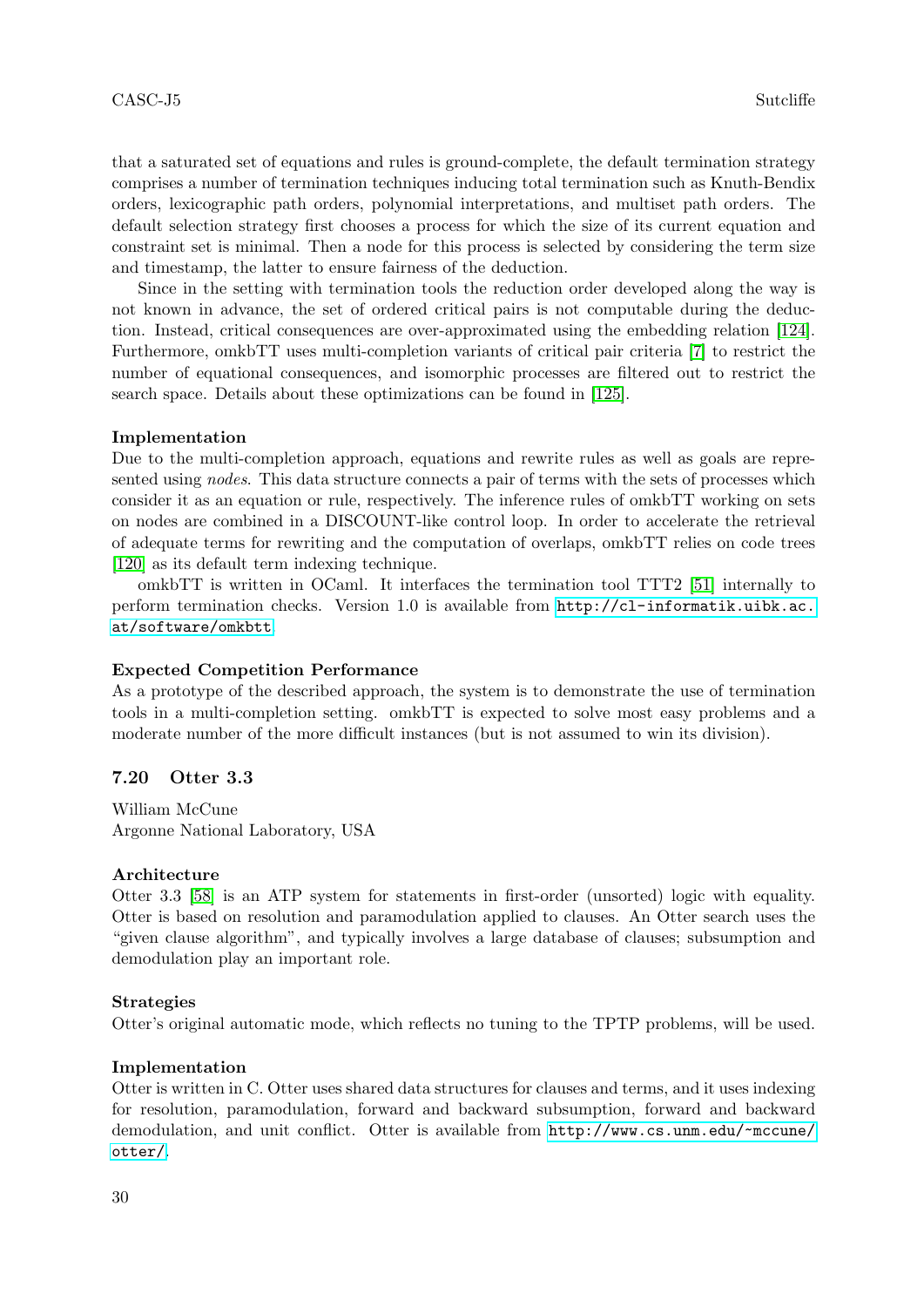# Expected Competition Performance

Otter has been entered into CASC as a stable benchmark against which progress can be judged (there have been only minor changes to Otter since 1996 [\[59\]](#page-41-15), nothing that really affects its performance in CASC). This is not an ordinary entry, and we do not hope for Otter to do well in the competition.

Acknowledgments: Ross Overbeek, Larry Wos, Bob Veroff, and Rusty Lusk contributed to the development of Otter.

# 7.21 Paradox 3.0

Koen Claessen, Niklas Sörensson Chalmers University of Technology, Sweden

# Architecture

Paradox [\[34\]](#page-40-10) is a finite-domain model generator. It is based on a MACE-style [\[57\]](#page-41-16) flattening and instantiating of the first-order clauses into propositional clauses, and then the use of a SAT solver to solve the resulting problem.

Paradox incorporates the following features: Polynomial-time clause splitting heuristics, the use of incremental SAT, static symmetry reduction techniques, and the use of sort inference.

# Strategies

There is only one strategy in Paradox:

- 1. Analyze the problem, finding an upper bound N on the domain size of models, where N is possibly infinite. A finite such upper bound can be found, for example, for EPR problems.
- 2. Flatten the problem, and split clauses and simplify as much as possible.
- 3. Instantiate the problem for domain sizes 1 up to N, applying the SAT solver incrementally for each size. Report SATISFIABLE when a model is found.
- 4. When no model of sizes smaller or equal to N is found, report CONTRADICTION.

In this way, Paradox can be used both as a model finder and as an EPR solver.

# Implementation

The main part of Paradox is implemented in Haskell using the GHC compiler. Paradox also has a built-in incremental SAT solver which is written in  $C++$ . The two parts are linked together on the object level using Haskell's Foreign Function Interface.

# Expected Competition Performance

Paradox 3.0 is the CASC-22 FNT division winner.

# 7.22 Paradox 4.0

Koen Claessen Chalmers University of Technology, Sweden

No system description supplied.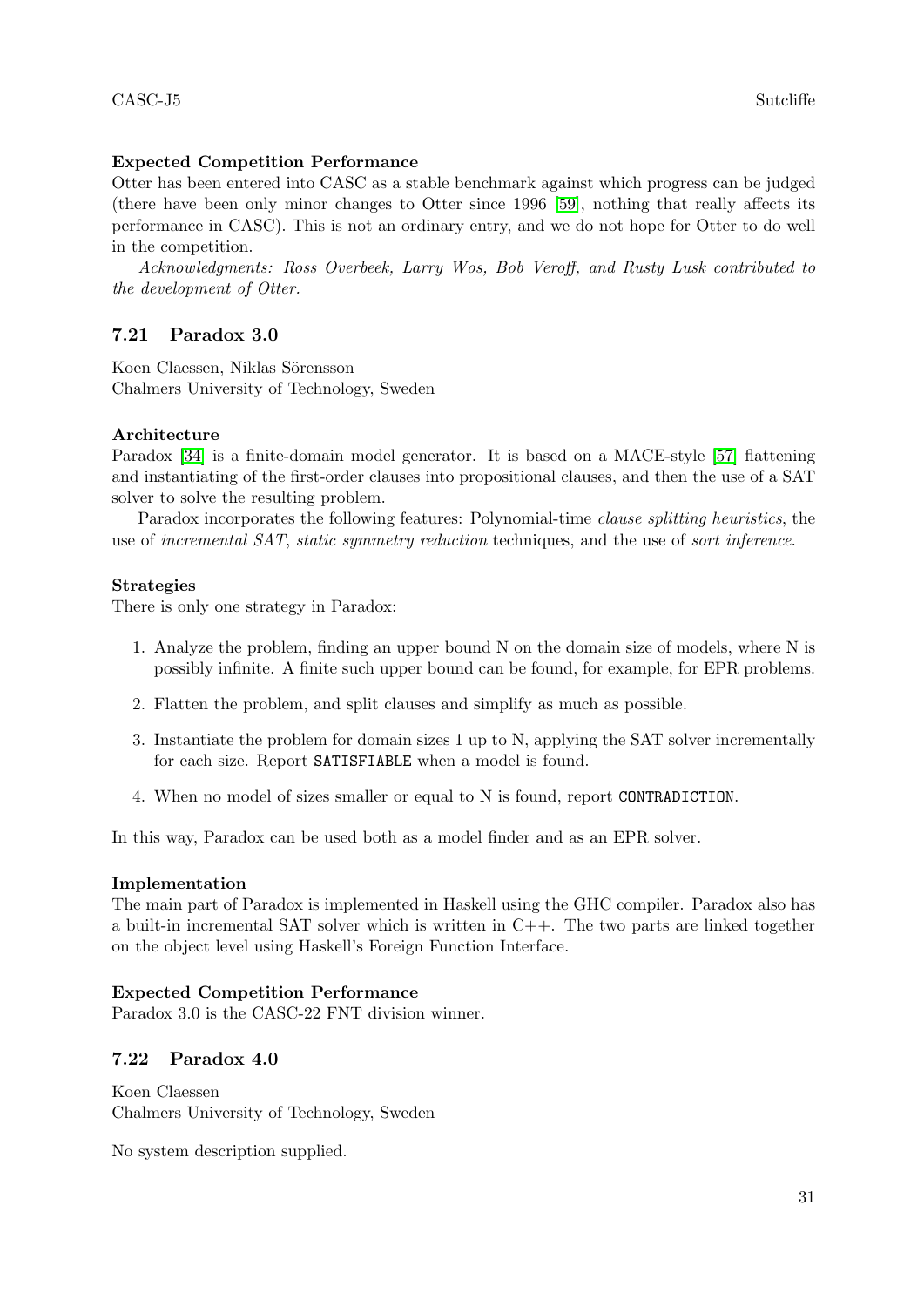# 7.23 Satallax 1.4

Chad E. Brown Saarland University, Germany

# Architecture

Satallax is an automated theorem prover for higher-order logic. The particular form of higherorder logic supported by Satallax is Church's simple type theory with extensionality and choice operators. The SAT solver MiniSat [\[39\]](#page-40-6) is responsible for much of the search for a proof.

The theoretical basis of search is a complete ground tableau calculus for higher-order logic [\[33\]](#page-40-11) with a choice operator [\[10\]](#page-38-4). A problem is given using an S-expression variant of the THF format. A branch is formed from the axioms of the problem and negation of the conjecture (if any is given). From this point on, Satallax tries to determine unsatisfiability or satisfiability of this branch.

Satallax progressively generates higher-order formulae and corresponding propositional clauses. These formulae and propositional clauses correspond to instances of the tableau rules. Satallax uses the SAT solver MiniSat as an engine to test the current set of propositional clauses for unsatisfiability. If the clauses are unsatisfiable, then the original branch is unsatisfiable. If there are no quantifiers at function types, the generation of higher-order formulae and corresponding clauses may terminate [\[32, 32\]](#page-40-12). In such a case, if MiniSat reports the final set of clauses as satisfiable, then the original set of higher-order formulae is satisfiable (by a standard model in which all types are interpreted as finite sets).

# Strategies

There are a number of flags that control the order in which instances of tableau rules are considered. Other flags activate some optional extensions to the basic proof procedure. Three such extensions have proven particularly successful.

- 1. A preprocessing stage may split the original problem into several problems to be solved independently. This is helpful, for example, when the claim to be proven is an equivalence.
- 2. The set of all (ground) subterms of the problem can be preemptively included in the set of all allowed instantiations for quantifiers. This is helpful when strictly following the tableau calculus rules would require taking a roundabout path to licensing a subterm as a legal instantiation.
- 3. Some universally quantified formulae can be treated as higher-order clauses with strict occurrences of higher-order variables. Whenever new (ground) formulae are considered, pattern matching can be used to create ground instances of higher-order clauses. These ground clauses are included in the clause set sent to MiniSat.

A collection of flag settings is called a mode. Approximately 250 modes have been tried so far. Regardless of the mode, the search procedure is sound and complete for higher-order logic with choice. This implies that if search terminates with a particular mode, then we can conclude that the original set of formulae is unsatisfiable or satisfiable.

A strategy is an ordered collection of modes with information about how much time the mode should be allotted. Satallax tries each of the modes for a certain amount of time sequentially. Satallax 1.4 uses a default strategy consisting of 22 modes determined through experimentation using the THF problems in the TPTP library.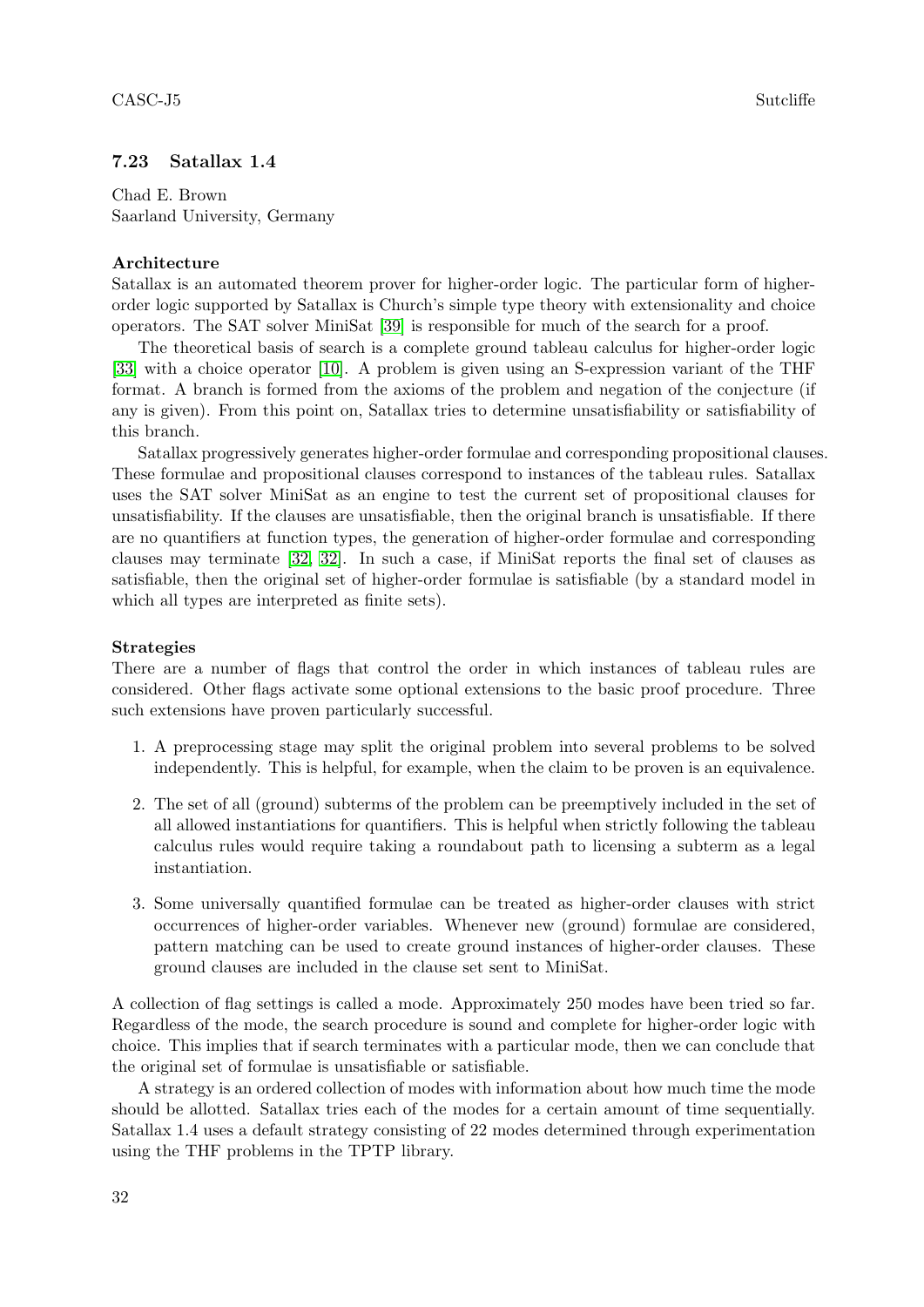# Implementation

Satallax is implemented in Steel Bank Common Lisp. Satallax calls MiniSat which is implemented in C++. Satallax is available from <http://satallax.com>.

### Expected Competition Performance

Since Satallax supports theorem proving with a choice operator, there should be a few problems only Satallax can solve. In addition, the use of MiniSat to do the propositional part of the search seems to be very effective. Preliminary tests show Satallax to be competitive. On the other hand, the primary instantiation technique for higher-order quantifiers is essentially a generateand-test method. This means most problems that require nontrivial higher-order instantiations will be out of reach for the time being.

# 7.24 SNARK—20080805r027

Mark Stickel SRI International, USA

### Architecture

SNARK 20080805r027 is a resolution and paramodulation theorem prover for first-order predicate calculus. Procedural attachment is used to evaluate arithmetic expressions. The objective to date is to add some arithmetic calculation in support of SNARK's applications, not to duplicate or incorporate symbolic algebra systems to extend SNARK's mathematical range.

SNARK has a rudimentary type system that includes subtypes but not polymorphism. Thus, the mapping onto TPTP arithmetic types, which lack subtypes, and TPTP arithmetic operations, which are polymorphic, is approximate. It uses Common Lisp's unlimited precision rational arithmetic. Integers are a subtype. Inexact floating-point arithmetic is not used; real number inputs are converted to rationals. Real numbers are a supertype so that irrational numbers can be represented symbolically.

Procedural attachment is used to evaluate arithmetic expressions that are fully instantiated with numeric arguments. For example, (\$\$SUM 2 2) and (\$\$LESS 2 3) can be rewritten to 4 and TRUE. The equality relation is also procedurally attached when an argument is numeric so that, for example,  $(=(\$ \$SUM ?X 2) 4) can be solved.

#### Implementation

SNARK is written in Common Lisp that is also used as its extension and scripting language. SNARK is available from <http://www.ai.sri.com/~stickel/snark.html>.

# 7.25 SPASS+T 2.2.12

Uwe Waldmann<sup>1</sup>, Stephan Zimmer<sup>2</sup>  $1$ Max-Planck-Institut für Informatik, Germany,  $2$ AbsInt GmbH, Germany

#### Architecture

SPASS+T is an extension of the superposition-based theorem prover SPASS that integrates algebraic knowledge into SPASS in three complementary ways: by passing derived formulae to an external SMT procedure (currently Yices or CVC3), by adding standard axioms, and by builtin arithmetic simplification and inference rules. A first version of the system has been described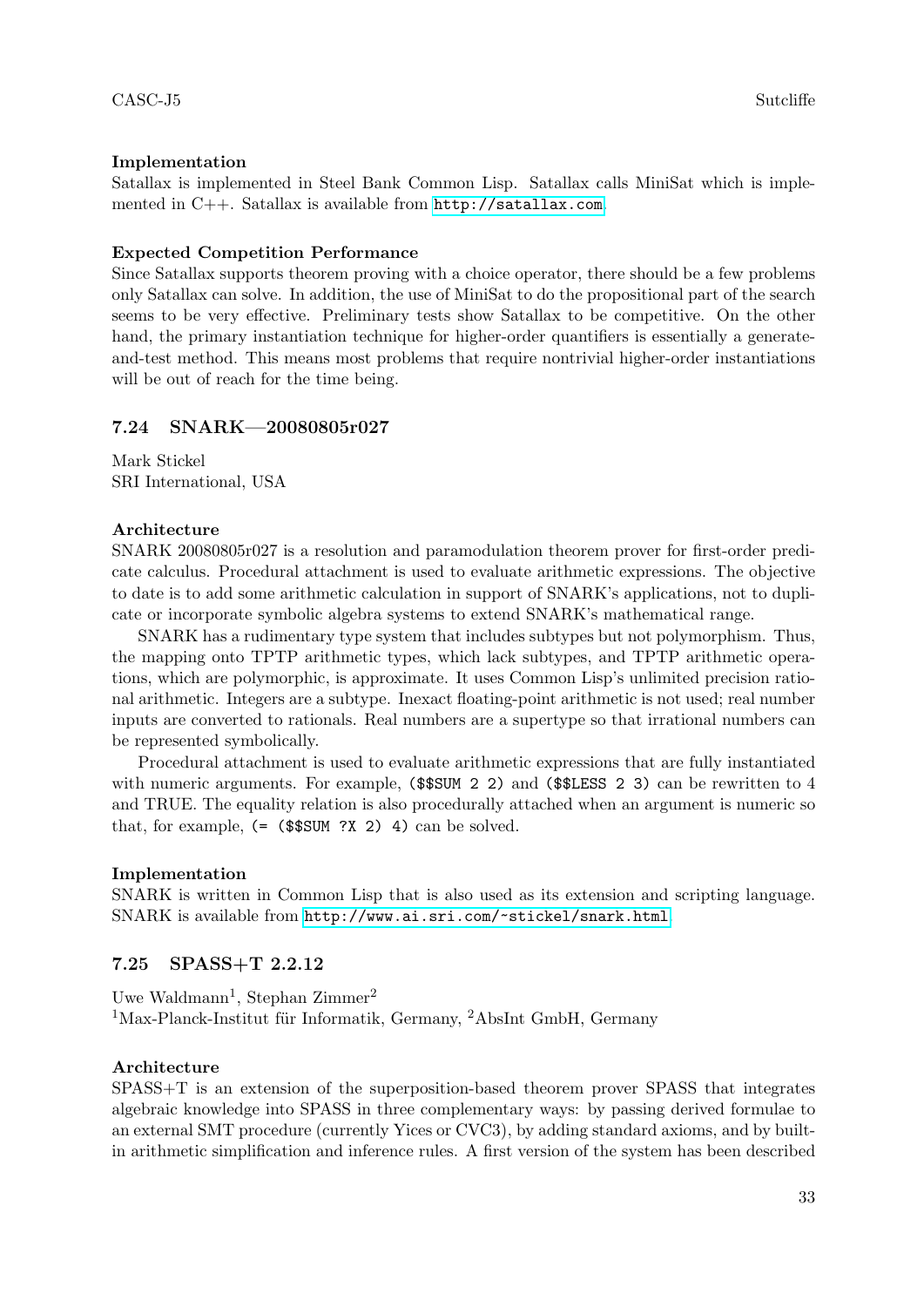in [\[78\]](#page-42-17). In the current version, a much more sophisticated coupling of the SMT procedure has been added [\[126\]](#page-44-13).

# Strategies

Standard axioms and built-in arithmetic simplification and inference rules are integrated into the standard main loop of SPASS. The external SMT procedure runs in parallel in a separate process, leading occasionally to non-deterministic behaviour.

### Implementation

 $SPASS+T$  is implemented in C. The system is available from  $http://www.mpi-inf.mpg.de/$ [~uwe/software/#TSPASS](http://www.mpi-inf.mpg.de/~uwe/software/#TSPASS).

# 7.26 SPASS-XDB 3.01X0.5

Geoff Sutcliffe<sup>1</sup>, Martin Suda<sup>2</sup> <sup>1</sup>University of Miami, USA, <sup>2</sup>Charles University in Prague, Czech Republic

# Architecture

SPASS-XDB [\[84,](#page-42-18) [108\]](#page-43-25) is an extended version of the well-known, state-of-the-art, SPASS automated theorem proving system [\[122\]](#page-44-14). The original SPASS reads a problem, consisting of axioms and a conjecture, in TPTP format from a file, and searches for a proof by refutation for the conjecture. SPASS-XDB adds the capability of retrieving extra positive unit axioms (facts) from external sources during the proof search (hence the "XDB", standing for eXternal DataBases). The axioms are retrieved asynchronously, on-demand, based on an expectation that they will contribute to completing the proof. The axioms are retrieved from a range of external sources, including SQL databases, SPARQL endpoints, WWW services, computation sources (e.g., computer algebra systems), etc., using a TPTP standard protocol.

For the TFA division, the TFF formulae are converted to FOF using the standard approach [\[121\]](#page-44-15), but without predicates to check the types of numeric variables. This means SPASS-XDB is unsound for certain types of conjectures that mix different types of numbers (e.g., integers with reals), but those problems will not arise in CASC. Until recently a simple computation system implemented in Prolog was used (and it's still available) to obtain ground arithmetic facts, as required to resolve against arithmetic relations (i.e., all arithmetic function evaluation had to be done inside an  $\text{sevaleq}/2$  relation). More recently this has been replaced by internal evaluation of ground arithmetic relations and functions. The external mechanism is now being used to develop more sophisticated arithmetic capabilities, e.g., solving for a variable in an equation involving arithmetic functions, e.g., solving for X in  $\text{Sum}(2, X) = 5$ . It is hoped this will be ready in time for CASC. SPASS-XDB supports integer, rational, and finite precision real arithmetic.

#### Strategies

Generally, SPASS-XDB follows SPASS' strategies. However, SPASS, like most (all?) ATP systems, was designed under the assumption that all formulae are in the problem file, i.e., it is ignorant that external axioms might be delivered. To regain completeness, constraints on SPASS' search had to be relaxed in SPASS-XDB. This increases the search space, i.e., so the constraints were relaxed in a controlled, incremental fashion. [\[108\]](#page-43-25) The search space is also affected by the number of external axioms that can be delivered, and mechanisms to control the delivery and focus the consequent search have been implemented. [\[108\]](#page-43-25)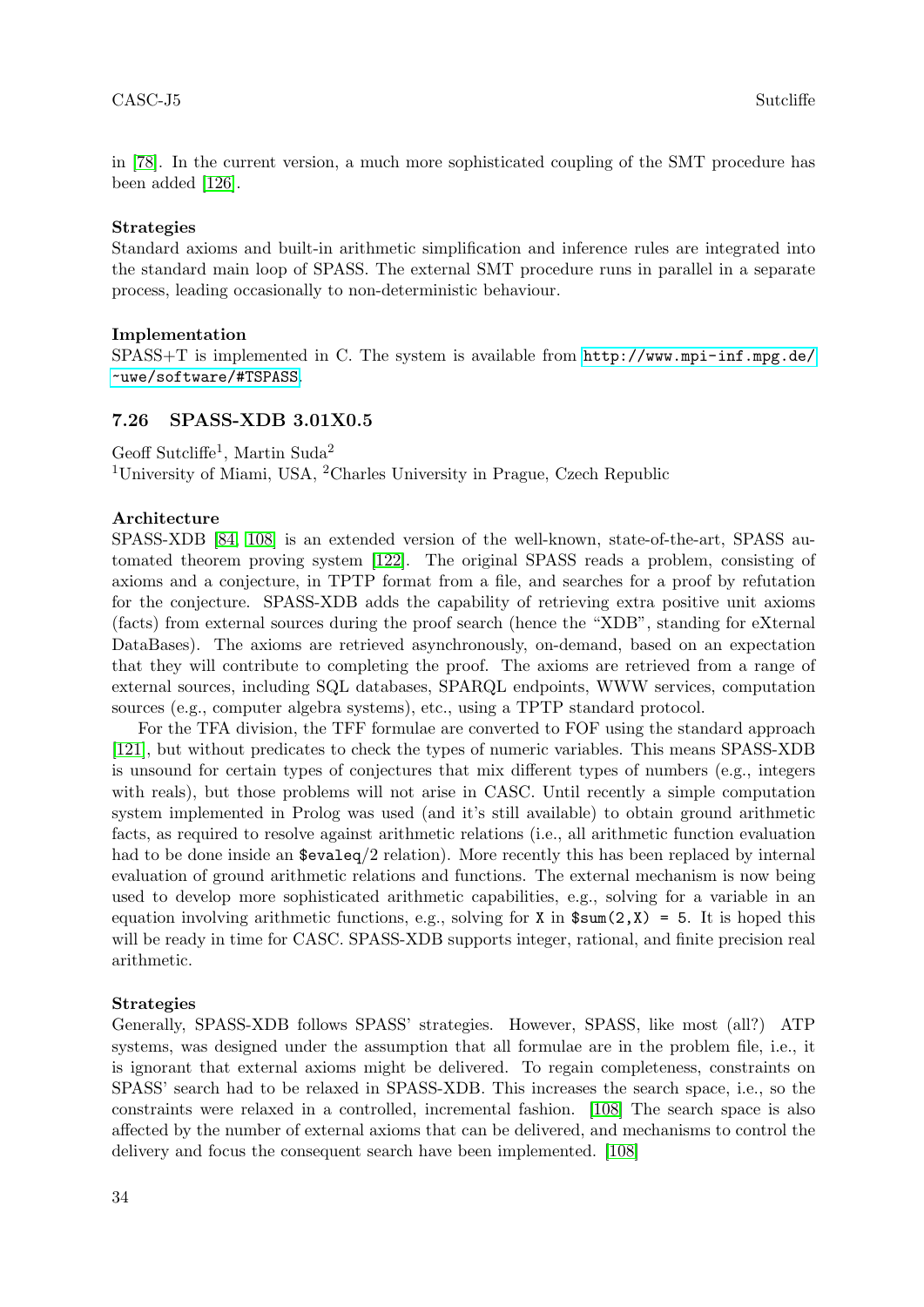# Implementation

SPASS-XDB, as an extension of SPASS, is written in C. The internal arithmetic is done using the GMP multiple precision arithmetic library. Reals are converted to rationals for computation, but results are presented in real format. The external arithmetic computation system is written in SWI Prolog, and compiled to an executable. SPASS-XDB is available for use online in the SystemOnTPTP interface <http://www.tptp.org/cgi-bin/SystemOnTPTP>.

# 7.27 TPS 3.080227G1d

Peter B. Andrews<sup>1</sup>, Chad E. Brown<sup>2</sup> <sup>1</sup>Carnegie Mellon University, USA, <sup>2</sup>Saarland University, Germany

# Architecture

TPS is a higher-order theorem proving system that has been developed over several decades under the supervision of Peter B. Andrews with substantial work by Eve Longini Cohen, Dale A. Miller, Frank Pfenning, Sunil Issar, Carl Klapper, Dan Nesmith, Hongwei Xi, Matthew Bishop, Chad E. Brown, and Mark Kaminski. TPS can be used to prove theorems of Church's type theory automatically, interactively, or semi-automatically [\[4,](#page-38-5) [5\]](#page-38-6).

When searching for a proof, TPS first searches for an expansion proof [\[61\]](#page-41-17) or an extensional expansion proof [\[31\]](#page-40-13) of the theorem. Part of this process involves searching for acceptable matings [\[2\]](#page-38-7). Using higher-order unification, a pair of occurrences of subformulae (which are usually literals) is mated appropriately on each vertical path through an expanded form of the theorem to be proved. The expansion proof thus obtained is then translated [\[77\]](#page-42-19) without further search into a proof of the theorem in natural deduction style. The translation process provides an effective soundness check, but it is not actually used during the competition.

# Strategies

Strategies used by TPS in the search process include:

- Re-ordering conjunctions and disjunctions to alter the way paths through the formula are enumerated.
- The use of primitive substitutions and gensubs [\[3\]](#page-38-8).
- Path-focused duplication [\[47\]](#page-41-18).
- Dual instantiation of definitions, and generating substitutions for higher-order variables which contain abbreviations already present in the theorem to be proved [\[25\]](#page-39-15).
- Component search [\[24\]](#page-39-16).
- Generating and solving set constraints [\[29\]](#page-40-14).
- Generating connections using extensional and equational reasoning [\[31\]](#page-40-13).

# Implementation

TPS has been developed as a research tool for developing, investigating, and refining a variety of methods of searching for expansion proofs, and variations of these methods. Its behavior is controlled by hundreds of flags. A set of flags, with values for them, is called a mode. 52 modes have been found which collectively suffice for automatically proving virtually all the theorems which TPS has proved automatically thus far. When searching for a proof in automatic mode, TPS tries each of these modes in turn for a specified amount of time.

TPS is implemented in Common Lisp, and is available from [http://gtps.math.cmu.edu/](http://gtps.math.cmu.edu/tps.html) [tps.html](http://gtps.math.cmu.edu/tps.html)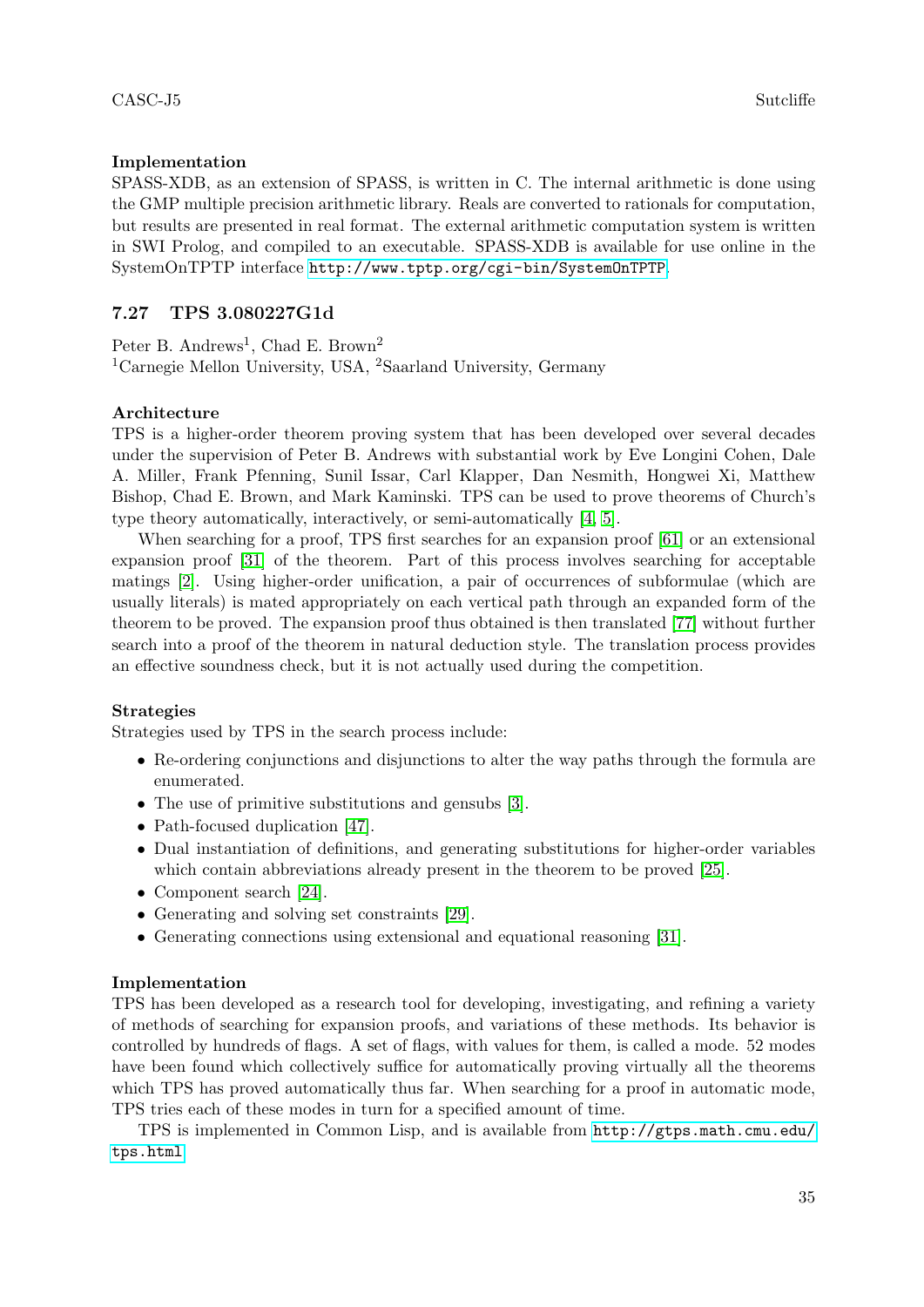# Expected Competition Performance

TPS 3.080227G1d is the CASC-22 THF division winner.

# 7.28 Vampire 10.0

Andrei Voronkov University of Manchester, United Kingdom

No system description supplied.

# Expected Competition Performance

Vampire 10.0 is the CASC-22 CNF division winner.

# 7.29 Vampire 11.0 and Vampire-LTB 11.0

Andrei Voronkov, Kryštof Hoder University of Manchester, United Kingdom

# Architecture

Vampire 11.0 is an automatic theorem prover for first-order classical logic. It consists of a shell and a kernel. The kernel implements the calculi of ordered binary resolution and superposition for handling equality. The splitting rule in kernel adds propositional parts to clauses, which are manipulated using binary decision diagrams (BDDs). A number of standard redundancy criteria and simplification techniques are used for pruning the search space: subsumption, tautology deletion, subsumption resolution and rewriting by ordered unit equalities. The reduction ordering is the Knuth-Bendix Ordering.

Substitution tree indexing is used to implement all major operations on sets of terms and literals. Although the kernel of the system works only with clausal normal forms, the shell accepts a problem in the full first-order logic syntax, clausifies it and performs a number of useful transformations before passing the result to the kernel. Also the axiom selection algorithm of SInE can be enabled as part of the preprocessing.

When a theorem is proved, the system produces a verifiable proof, which validates both the clausification phase and the refutation of the CNF.

# Strategies

The Vampire 11.0 kernel provides a fairly large number of features for strategy selection. The most important ones are:

- Choice of the main saturation procedure :
	- Limited Resource Strategy
	- DISCOUNT loop
	- Otter loop
- A variety of optional simplifications.
- Parameterised reduction orderings.
- A number of built-in literal selection functions and different modes of comparing literals.
- Age-weight ratio that specifies how strongly lighter clauses are preferred for inference selection.
- Set-of-support strategy.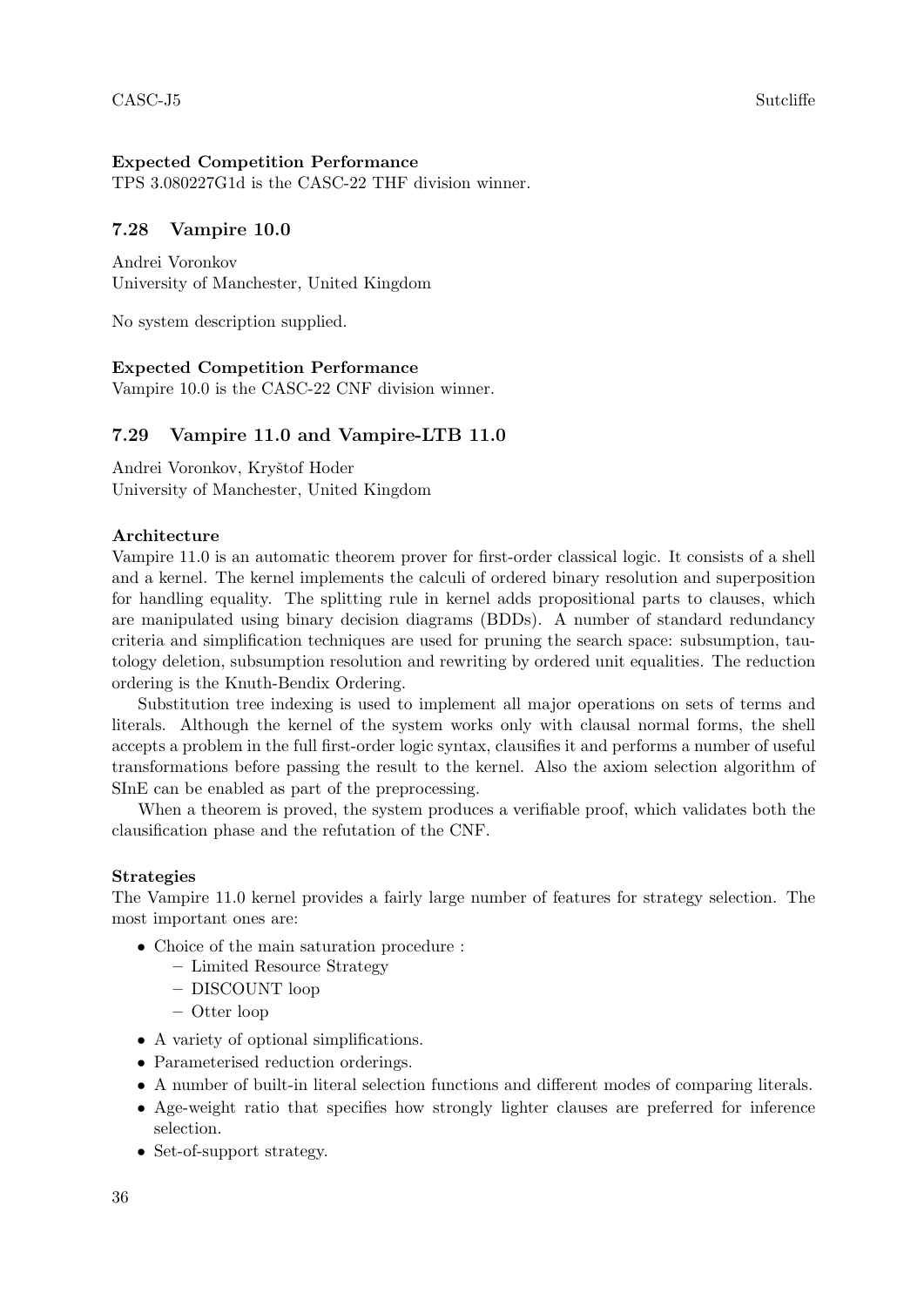The Vampire 11.0 core is a completely new Vampire, and it shares virtually no code with the previous versions. The automatic mode of Vampire 11.0, however, uses both the Vampire 11.0 core and Vampire 10.0 to solve problems, based on input problem classification that takes into account simple syntactic properties, such as being Horn or non-Horn, presence of equality, etc.

### Implementation

Vampire 11.0 is implemented in C++. The supported compilers are gcc  $4.1.x$ , gcc  $4.3.x$ .

### Expected Competition Performance

Vampire 11.0 is the CASC-22 FOF division winner. Vampire-LTB 11.0 is the CASC-22 LTB division winner.

### 7.30 Vampire 0.6

Andrei Voronkov, Kryštof Hoder University of Manchester, United Kingdom

No system description supplied.

### 7.31 Waldmeister C09a

Thomas Hillenbrand Max-Planck-Institut für Informatik, Germany

#### Architecture

Waldmeister C09a [\[44\]](#page-40-15) is a system for unit equational deduction. Its theoretical basis is unfailing completion in the sense of [\[8\]](#page-38-2) with refinements towards ordered completion (cf. [\[6\]](#page-38-9)). The system saturates the input axiomatization, distinguishing active facts, which induce a rewrite relation, and passive facts, which are the one-step conclusions of the active ones up to redundancy. The saturation process is parameterized by a reduction ordering and a heuristic assessment of passive facts [\[45\]](#page-40-16).

Waldmeister C09a is a minor upgrade of Waldmeister 806, the best feature of which is TPTP format output.

### Strategies

The approach taken to control the proof search is to choose the search parameters according to the algebraic structure given in the problem specification [\[45\]](#page-40-16). This is based on the observation that proof tasks sharing major parts of their axiomatization often behave similar. Hence, for a number of domains, the influence of different reduction orderings and heuristic assessments has been analyzed experimentally; and in most cases it has been possible to distinguish a strategy uniformly superior on the whole domain. In essence, every such strategy consists of an instantiation of the first parameter to a Knuth-Bendix ordering or to a lexicographic path ordering, and an instantiation of the second parameter to one of the weighting functions *addweight*, qtweight, or mixweight, which, if called on an equation  $s = t$ , return  $|s| + |t|$ ,  $|max_{s}(s,t)|$ , or  $|max_{>}(s,t)| \cdot (|s| + |t| + 1) + |s| + |t|$ , respectively, where  $|s|$  denotes the number of symbols in s.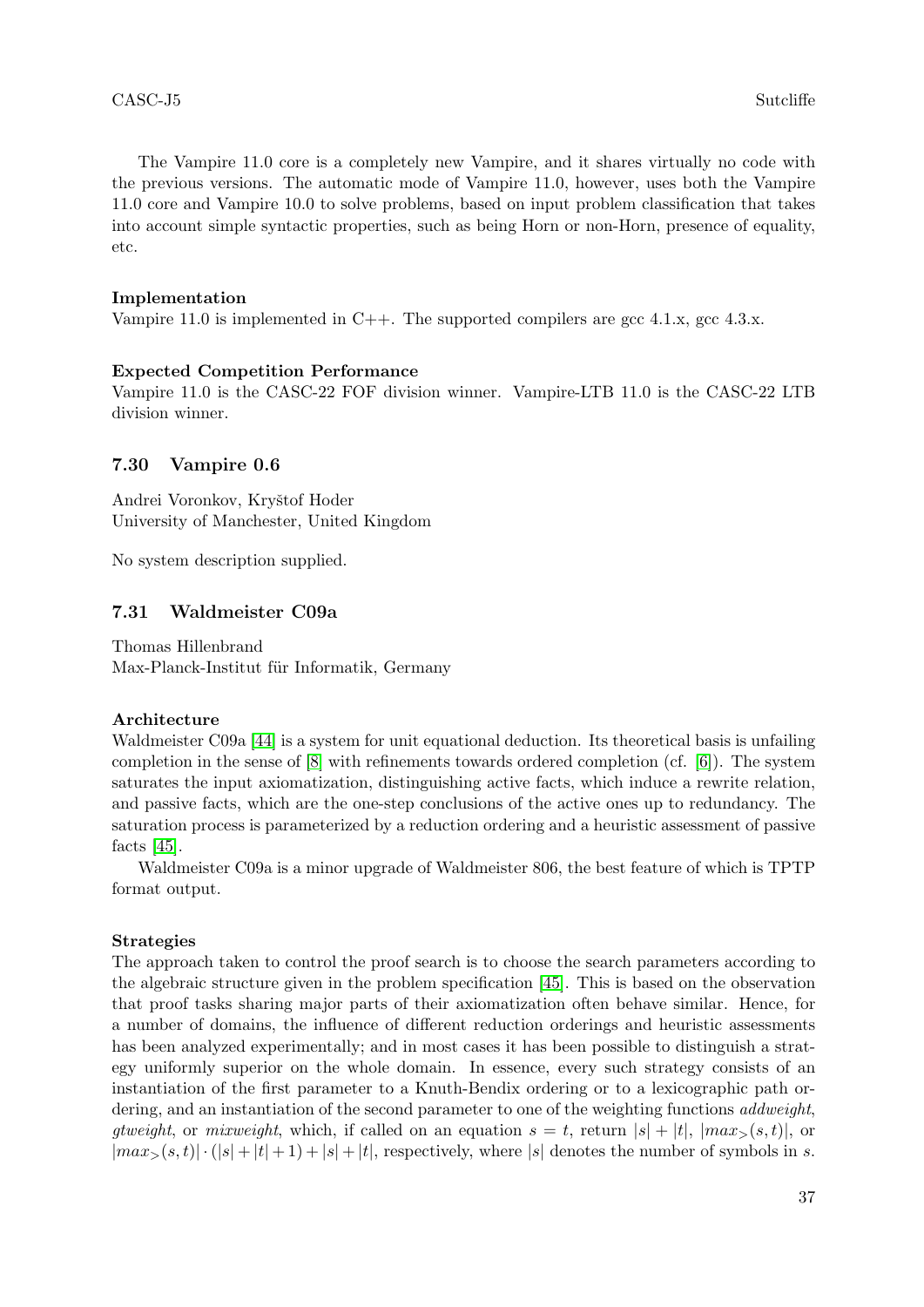# Implementation

The prover is coded in ANSI-C. It runs on Solaris, Linux, and newly also on MacOS X. In addition, it is now available for Windows users via the Cygwin platform. The central data structures are: perfect discrimination trees for the active facts; group-wise compressions for the passive ones; and sets of rewrite successors for the conjectures. Visit the Waldmeister web pages at <http://www.waldmeister.org>.

# Expected Competition Performance

Waldmeister C09a is the CASC-22 UEQ division winner.

# 7.32 Waldmeister 710

Thomas Hillenbrand Max-Planck-Institut für Informatik, Germany

# Architecture

Waldmeister 710 [\[44\]](#page-40-15) is a system for unit equational deduction. Its theoretical basis is unfailing completion in the sense of [\[8\]](#page-38-2) with refinements towards ordered completion (cf. [\[6\]](#page-38-9)). The system saturates the input axiomatization, distinguishing active facts, which induce a rewrite relation, and passive facts, which are the one-step conclusions of the active ones up to redundancy. The saturation process is parameterized by a reduction ordering and a heuristic assessment of passive facts [\[45\]](#page-40-16). This year's version is the result of polishing and fixing a few things in last year's.

# Implementation

The approach taken to control the proof search is to choose the search parameters – reduction ordering and heuristic assessment – according to the algebraic structure given in the problem specification [\[45\]](#page-40-16). This is based on the observation that proof tasks sharing major parts of their axiomatization often behave similarly.

# Strategies

The prover is coded in ANSI-C. It runs on Solaris, Linux, MacOS X, and Windows/Cygwin. The central data structures are: perfect discrimination trees for the active facts; group-wise compressions for the passive ones; and sets of rewrite successors for the conjectures. Visit the Waldmeister web pages at <http://www.waldmeister.org>.

# Expected Competition Performance

The system should again be rather strong, and close to the previous version.

# 7.33 Zenon 0.6.3

Damien Doligez INRIA, France

# Architecture

Zenon 0.6.3 [\[28\]](#page-39-17) is a theorem prover based on a proof-confluent version of analytic tableaux. It uses all the usual tableau rules for first-order logic with a rule-based handling of equality.

Zenon outputs formal proofs that can be checked by Coq or Isabelle.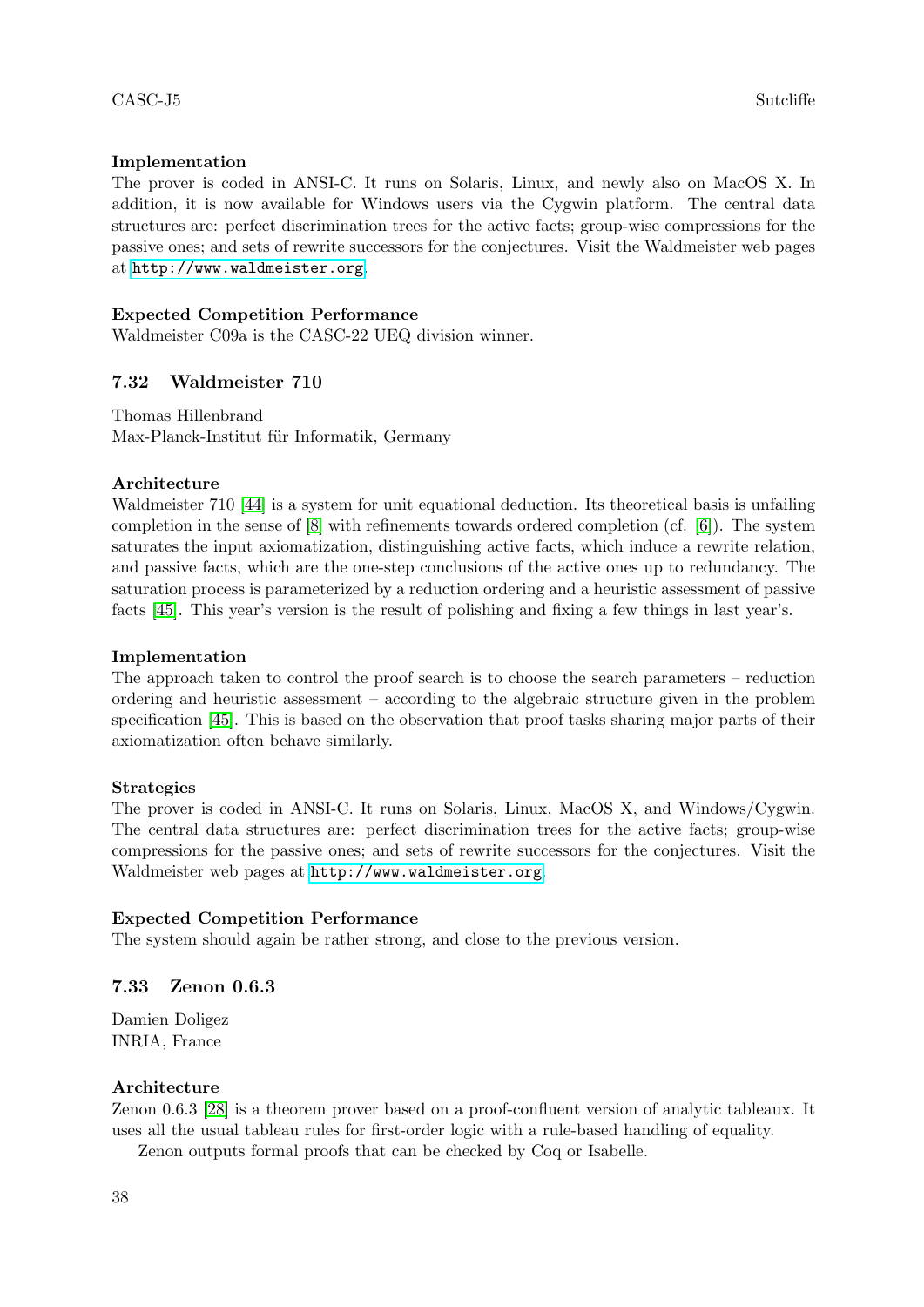### Strategies

Zenon is a fully automatic black-box design with no user-selectable strategies.

#### Implementation

Zenon is implemented in OCaml. Its most interesting data structure is the representation of first-order formulae and terms: they are hash-consed modulo alpha conversion.

Zenon is available from <http://zenon-prover.org>.

### Expected Competition Performance

This version is only slightly better than the version of 2008, and the handling of equality is still really bad, so Zenon is again expected to rank in the lower part of the field.

# 8 Conclusion

The CADE-J5 ATP System Competition was the fifteenth large scale competition for classical logic ATP systems. The organizer believes that CASC fulfills its main motivations: stimulation of research, motivation for improving implementations, evaluation of relative capabilities of ATP systems, and providing an exciting event. Through the continuity of the event and consistency in the the reporting of the results, performance comparisons with previous and future years are easily possible. The competition provides exposure for system builders both within and outside of the community, and provides an overview of the implementation state of running, fully automatic, classical logic, ATP systems.

# References

- <span id="page-38-1"></span>[1] B. Akbarpour and L. Paulson. MetiTarski: An Automatic Theorem Prover for Real-Valued Special Functions. Journal of Automated Reasoning, 44(3):175–205, 2010.
- <span id="page-38-7"></span>[2] P. B. Andrews. Theorem Proving via General Matings. Journal of the ACM, 28(2):193–214, 1981.
- <span id="page-38-8"></span>[3] P. B. Andrews. On Connections and Higher-Order Logic. Journal of Automated Reasoning, 5(3):257–291, 1989.
- <span id="page-38-5"></span>[4] P. B. Andrews, M. Bishop, S. Issar, Nesmith. D., F. Pfenning, and H. Xi. TPS: A Theorem-Proving System for Classical Type Theory. Journal of Automated Reasoning, 16(3):321–353, 1996.
- <span id="page-38-6"></span>[5] P. B. Andrews and C.E. Brown. TPS: A Hybrid Automatic-Interactive System for Developing Proofs. Journal of Applied Logic, 4(4):367–395, 2006.
- <span id="page-38-9"></span>[6] J. Avenhaus, T. Hillenbrand, and B. Löchner. On Using Ground Joinable Equations in Equational Theorem Proving. Journal of Symbolic Computation, 36(1-2):217–233, 2003.
- <span id="page-38-3"></span>[7] L. Bachmair and N. Dershowitz. Critical Pair Criteria for Completion. Journal of Symbolic Computation, 6(1):1–18, 1988.
- <span id="page-38-2"></span>[8] L. Bachmair, N. Dershowitz, and D.A. Plaisted. Completion Without Failure. In H. Ait-Kaci and M. Nivat, editors, Resolution of Equations in Algebraic Structures, pages 1–30. Academic Press, 1989.
- <span id="page-38-0"></span>[9] L. Bachmair and H. Ganzinger. Equational Reasoning in Saturation-Based Theorem Proving. In W. Bibel and P.H. Schmitt, editors, Automated Deduction, A Basis for Applications, volume I Foundations - Calculi and Methods of Applied Logic Series, pages 352–397. Kluwer Academic Publishers, 1998.
- <span id="page-38-4"></span>[10] J. Backes and C. Brown. Analytic Tableaux for Higher-Order Logic with Choice. In J. Giesl and R. Haehnle, editors, Proceedings of the 5th International Joint Conference on Automated Reasoning, Lecture Notes in Artificial Intelligence, page To appear, 2010.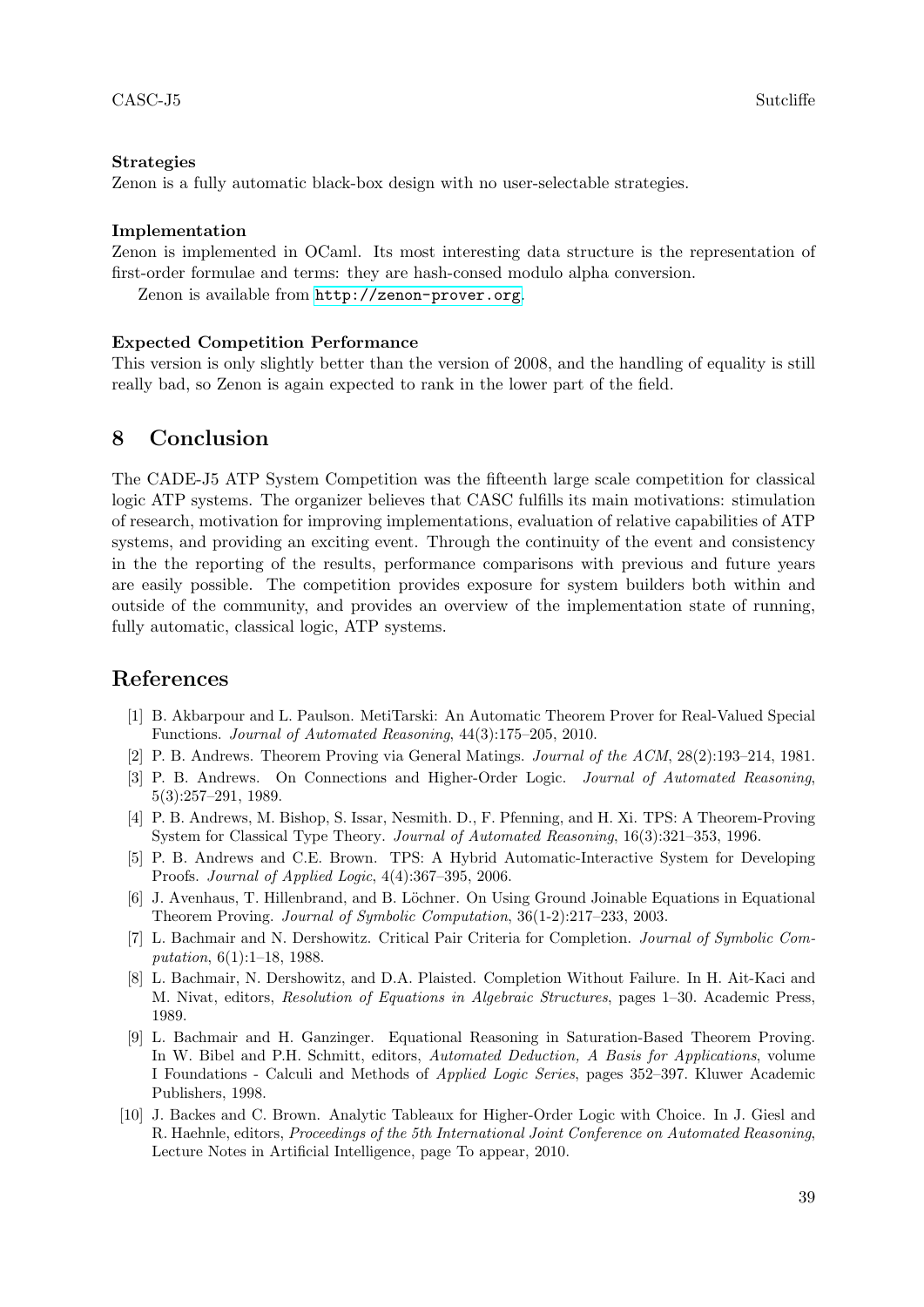- <span id="page-39-0"></span>[11] P. Baumgartner, A. Fuchs, and C. Tinelli. Darwin - A Theorem Prover for the Model Evolution Calculus. In G. Sutcliffe, S. Schulz, and T. Tammet, editors, Proceedings of the Workshop on Empirically Successful First Order Reasoning, 2nd International Joint Conference on Automated Reasoning, 2004.
- <span id="page-39-1"></span>[12] P. Baumgartner, A. Fuchs, and C. Tinelli. Implementing the Model Evolution Calculus. International Journal on Artificial Intelligence Tools, 15(1):21–52, 2006.
- <span id="page-39-5"></span>[13] P. Baumgartner, U. Furbach, and I. Niemelä. Hyper Tableaux. In J. Alferes, L. Pereira, and E. Orlowska, editors, Proceedings of JELIA'96: European Workshop on Logic in Artificial Intelligence, number 1126 in Lecture Notes in Artificial Intelligence, pages 1–17. Springer-Verlag, 1996.
- <span id="page-39-4"></span>[14] P. Baumgartner, U. Furbach, and B. Pelzer. Hyper Tableaux with Equality. In F. Pfenning, editor, Proceedings of the 21st International Conference on Automated Deduction, number 4603 in Lecture Notes in Artificial Intelligence, pages 492–507. Springer-Verlag, 2007.
- <span id="page-39-2"></span>[15] P. Baumgartner and C. Tinelli. The Model Evolution Calculus. In F. Baader, editor, Proceedings of the 19th International Conference on Automated Deduction, number 2741 in Lecture Notes in Artificial Intelligence, pages 350–364. Springer-Verlag, 2003.
- <span id="page-39-3"></span>[16] P. Baumgartner and C. Tinelli. The Model Evolution Calculus with Equality. In R. Nieuwenhuis, editor, Proceedings of the 20th International Conference on Automated Deduction, number 3632 in Lecture Notes in Artificial Intelligence, pages 392–408. Springer-Verlag, 2005.
- <span id="page-39-10"></span>[17] C. Benzmüller. Extensional Higher-order Paramodulation and RUE-Resolution. In H. Ganzinger, editor, Proceedings of the 16th International Conference on Automated Deduction, number 1632 in Lecture Notes in Artificial Intelligence, pages 399–413. Springer-Verlag, 1999.
- <span id="page-39-12"></span>[18] C. Benzmüller, B. Fischer, and G. Sutcliffe, editors. Term Indexing for the LEO-II Prover, number 212 in CEUR Workshop Proceedings, 2006.
- <span id="page-39-9"></span>[19] C. Benzmüller and M. Kohlhase. LEO - A Higher-Order Theorem Prover. In C. Kirchner and H. Kirchner, editors, Proceedings of the 15th International Conference on Automated Deduction, number 1421 in Lecture Notes in Artificial Intelligence, pages 139–143. Springer-Verlag, 1998.
- <span id="page-39-8"></span>[20] C. Benzmüller, L. Paulson, F. Theiss, and A. Fietzke. LEO-II - A Cooperative Automatic Theorem Prover for Higher-Order Logic. In P. Baumgartner, A. Armando, and D. Gilles, editors, Proceedings of the 4th International Joint Conference on Automated Reasoning, number 5195 in Lecture Notes in Artificial Intelligence, pages 162–170. Springer-Verlag, 2008.
- <span id="page-39-11"></span>[21] C. Benzmüller, F. Rabe, and G. Sutcliffe. THF0 - The Core TPTP Language for Classical Higher-Order Logic. In P. Baumgartner, A. Armando, and D. Gilles, editors, Proceedings of the 4th International Joint Conference on Automated Reasoning, number 5195 in Lecture Notes in Artificial Intelligence, pages 491–506. Springer-Verlag, 2008.
- <span id="page-39-13"></span>[22] C. Benzmüller, V. Sorge, M. Jamnik, and M. Kerber. Combined Reasoning by Automated Cooperation. Journal of Applied Logic, 6(3):318–342, 2008.
- <span id="page-39-7"></span>[23] W. Bibel. Automated Theorem Proving. Vieweg and Sohn, 1987.
- <span id="page-39-16"></span>[24] M. Bishop. A Breadth-First Strategy for Mating Search. In H. Ganzinger, editor, *Proceedings of the* 16th International Conference on Automated Deduction, number 1632 in Lecture Notes in Artificial Intelligence, pages 359–373. Springer-Verlag, 1999.
- <span id="page-39-15"></span>[25] M. Bishop and P.B. Andrews. Selectively Instantiating Definitions. In C. Kirchner and H. Kirchner, editors, Proceedings of the 15th International Conference on Automated Deduction, number 1421 in Lecture Notes in Artificial Intelligence, pages 365–380. Springer-Verlag, 1998.
- <span id="page-39-14"></span>[26] W.W. Bledsoe. Splitting and Reduction Heuristics in Automatic Theorem Proving. Artificial Intelligence, 2:55–77, 1971.
- <span id="page-39-6"></span>[27] S. Böhme. Proof Reconstruction for Z3 in Isabelle/HOL. In B. Duterte and O. Strichman, editors, Proceedings of the 7th International Workshop on Satisfiability Modulo Theories, 2009.
- <span id="page-39-17"></span>[28] R. Bonichon, D. Delahaye, and D. Doligez. Zenon : An Extensible Automated Theorem Prover Producing Checkable Proofs. In N. Dershowitz and A. Voronkov, editors, *Proceedings of the 14th* International Conference on Logic for Programming, Artificial Intelligence, and Reasoning, number 4790 in Lecture Notes in Artificial Intelligence, pages 151–165, 2007.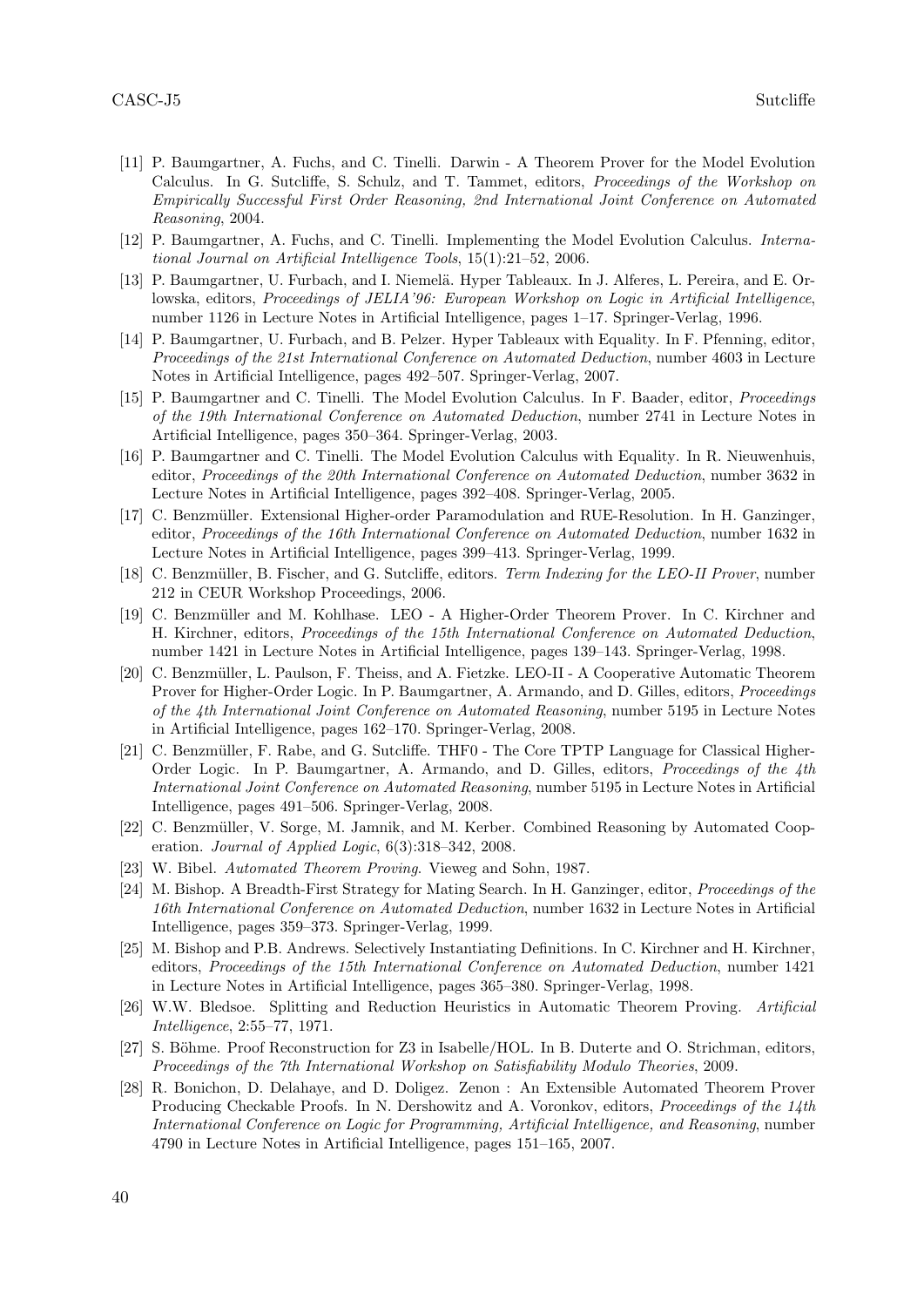- <span id="page-40-14"></span>[29] C.E. Brown. Solving for Set Variables in Higher-Order Theorem Proving. In A. Voronkov, editor, Proceedings of the 18th International Conference on Automated Deduction, number 2392 in Lecture Notes in Artificial Intelligence, pages 408–422. Springer-Verlag, 2002.
- <span id="page-40-9"></span>[30] C.E. Brown. QEPCAD B - A Program for Computing with Semi-algebraic sets using CADs. ACM SIGSAM Bulletin, 37(4):97–108, 2003.
- <span id="page-40-13"></span>[31] C.E. Brown. Automated Reasoning in Higher-Order Logic: Set Comprehension and Extensionality in Church's Type Theory. Number 10 in Studies in Logic: Logic and Cognitive Systems. College Publications, 2007.
- <span id="page-40-12"></span>[32] C.E. Brown and G. Smolka. Terminating Tableaux for the Basic Fragment of Simple Type Theory. In M. Giese and A. Waaler, editors, *Proceedings of the 18th International Conference on Automated* Reasoning with Analytic Tableaux and Related Methods, number 5697 in Lecture Notes in Artificial Intelligence, pages 138–151. Springer-Verlag, 2009.
- <span id="page-40-11"></span>[33] C.E. Brown and G. Smolka. Analytic Tableaux for Simple Type Theory and its First-Order Fragment. Logical Methods in Computer Science, page To appear, 2010.
- <span id="page-40-10"></span>[34] K. Claessen and N. Sörensson. New Techniques that Improve MACE-style Finite Model Finding. In P. Baumgartner and C. Fermueller, editors, *Proceedings of the CADE-19 Workshop: Model* Computation - Principles, Algorithms, Applications, 2003.
- <span id="page-40-8"></span>[35] L. de Moura and N. Bjorner. Z3: An Efficient SMT Solver. In C. Ramakrishnan and J. Rehof, editors, Proceedings of the 14th International Conference on Tools and Algorithms for the Construction and Analysis of Systems, number 4963 in Lecture Notes in Artificial Intelligence, pages 337–340. Springer-Verlag, 2008.
- <span id="page-40-3"></span>[36] H. de Nivelle. Redundancy for Geometric Resolution. In W. Ahrendt, P. Baumgartner, and H. de Nivelle, editors, Proceedings of CADE-21 Workshop on DISPROVING - Non-Theorems, Non-Validity, Non-Provability, 2007.
- <span id="page-40-4"></span>[37] H. de Nivelle. Classical Logic with Partial Functions. In J. Giesl and R. Haehnle, editors, Proceedings of the 5th International Joint Conference on Automated Reasoning, Lecture Notes in Artificial Intelligence, page To appear, 2010.
- <span id="page-40-2"></span>[38] H. de Nivelle and J. Meng. Geometric Resolution: A Proof Procedure Based on Finite Model Search. In U. Furbach and N. Shankar, editors, *Proceedings of the 3rd International Joint Conference on* Automated Reasoning, number 4130 in Lecture Notes in Artificial Intelligence, pages 303–317. Springer-Verlag, 2006.
- <span id="page-40-6"></span>[39] N. Eén and N. Sörensson. An Extensible SAT-solver. In E. Giunchiglia and A. Tacchella, editors, Proceedings of the 6th International Conference on Theory and Applications of Satisfiability Testing, number 2919 in Lecture Notes in Computer Science, pages 502–518. Springer-Verlag, 2004.
- <span id="page-40-1"></span>[40] U. Furbach, I. Glöckner, and B. Pelzer. An Application of Automated Reasoning in Natural Language Question Answering. AI Communications, 23(2-3):241–265, 2010.
- <span id="page-40-5"></span>[41] H. Ganzinger and K. Korovin. New Directions in Instantiation-Based Theorem Proving. In P. Kolaitis, editor, Proceedings of the 18th IEEE Symposium on Logic in Computer Science, pages 55–64. IEEE Press, 2003.
- <span id="page-40-7"></span>[42] H. Ganzinger and K. Korovin. Integrating Equational Reasoning into Instantiation-Based Theorem Proving. In J. Marcinkowski and A. Tarlecki, editors, Proceedings of the 18th International Workshop on Computer Science Logic, 13th Annual Conference of the EACSL, number 3210 in Lecture Notes in Computer Science, pages 71–84. Springer-Verlag, 2004.
- <span id="page-40-0"></span>[43] M. Greiner and M. Schramm. A Probablistic Stopping Criterion for the Evaluation of Benchmarks. Technical Report I9638, Institut für Informatik, Technische Universität München, München, Germany, 1996.
- <span id="page-40-15"></span>[44] T. Hillenbrand. Citius altius fortius: Lessons Learned from the Theorem Prover Waldmeister. In I. Dahn and L. Vigneron, editors, Proceedings of the 4th International Workshop on First-Order Theorem Proving, number 86.1 in Electronic Notes in Theoretical Computer Science, pages 1–13, 2003.
- <span id="page-40-16"></span>[45] T. Hillenbrand, A. Jaeger, and B. Löchner. Waldmeister - Improvements in Performance and Ease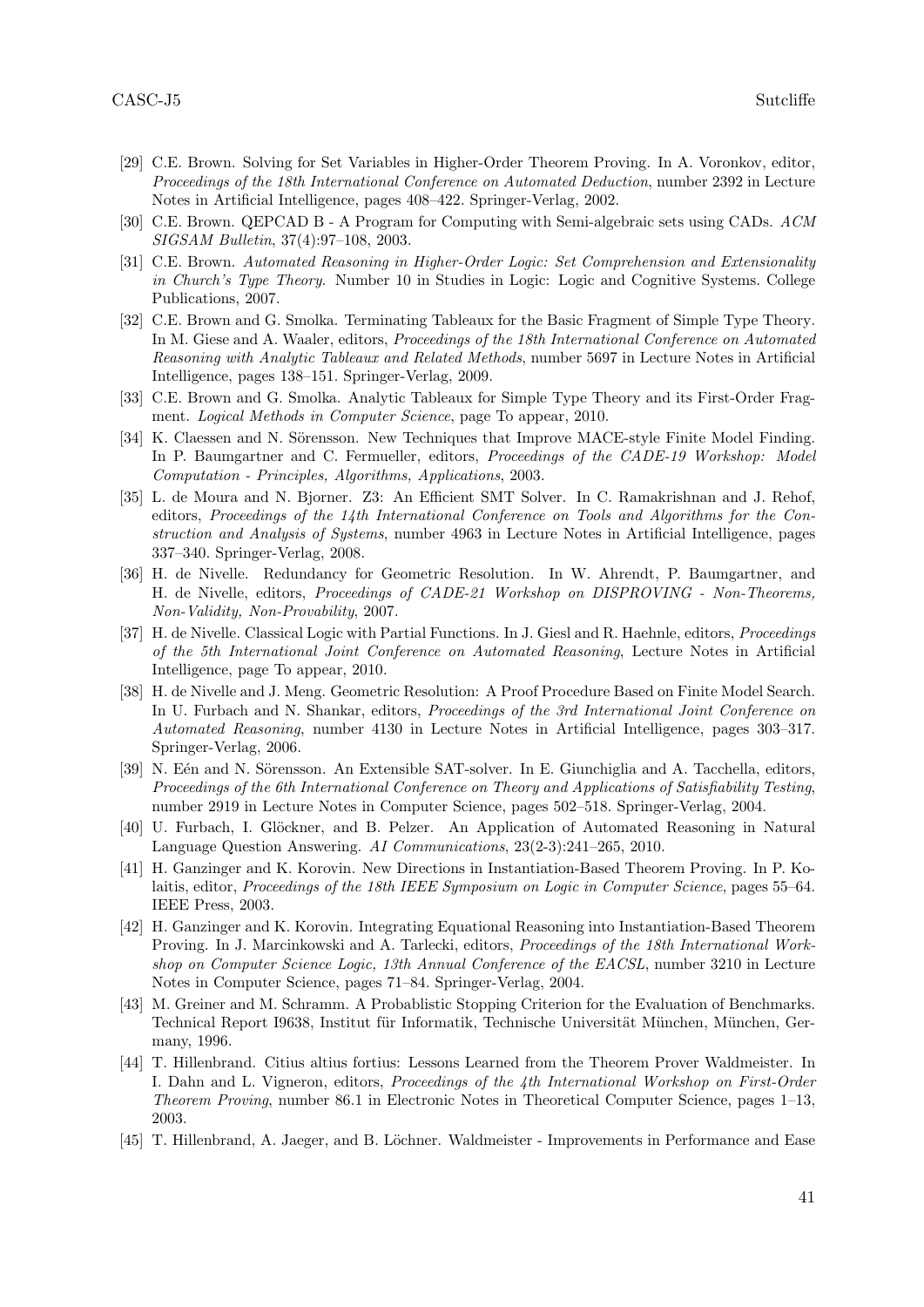of Use. In H. Ganzinger, editor, Proceedings of the 16th International Conference on Automated Deduction, number 1632 in Lecture Notes in Artificial Intelligence, pages 232–236. Springer-Verlag, 1999.

- <span id="page-41-9"></span>[46] J. Hurd. First-Order Proof Tactics in Higher-Order Logic Theorem Provers. In M. Archer, B. Di Vito, and C. Munoz, editors, Proceedings of the 1st International Workshop on Design and Application of Strategies/Tactics in Higher Order Logics, number NASA/CP-2003-212448 in NASA Technical Reports, pages 56–68, 2003.
- <span id="page-41-18"></span>[47] S. Issar. Path-Focused Duplication: A Search Procedure for General Matings. In Swartout W. Dietterich T., editor, *Proceedings of the 8th National Conference on Artificial Intelligence*, pages 221–226. American Association for Artificial Intelligence / MIT Press, 1990.
- <span id="page-41-5"></span>[48] K. Korovin. iProver - An Instantiation-Based Theorem Prover for First-order Logic (System Description). In P. Baumgartner, A. Armando, and D. Gilles, editors, *Proceedings of the 4th Inter*national Joint Conference on Automated Reasoning, number 5195 in Lecture Notes in Artificial Intelligence, pages 292–298, 2008.
- <span id="page-41-4"></span>[49] K. Korovin. An Invitation to Instantiation-Based Reasoning: From Theory to Practice. In A. Podelski, A. Voronkov, and R. Wilhelm, editors, Volume in Memoriam of Harald Ganzinger, number 5663 in Lecture Notes in Computer Science, pages 163–166. Springer-Verlag, 2009.
- <span id="page-41-6"></span>[50] K. Korovin and C. Sticksel. iProver-Eq - An Instantiation-Based Theorem Prover with Equality. In J. Giesl and R. Haehnle, editors, *Proceedings of the 5th International Joint Conference on* Automated Reasoning, Lecture Notes in Artificial Intelligence, page To appear, 2010.
- <span id="page-41-14"></span>[51] M. Korp, C. Sternagel, H. Zankl, and A. Middledorp. Tyrolean Termination Tool 2. In R. Treinen, editor, Proceedings of the 20th International Conference on Rewriting Techniques and Applications, number 5595 in Lecture Notes in Computer Science, pages 295–304, 2009.
- <span id="page-41-13"></span>[52] M. Kurihara and H. Kondo. Completion for Multiple Reduction Orderings. Journal of Automated Reasoning, 23(1):25–42, 1999.
- <span id="page-41-12"></span>[53] R. Letz and G. Stenz. System Description: DCTP - A Disconnection Calculus Theorem Prover. In R. Gore, A. Leitsch, and T. Nipkow, editors, Proceedings of the International Joint Conference on Automated Reasoning, number 2083 in Lecture Notes in Artificial Intelligence, pages 381–385. Springer-Verlag, 2001.
- <span id="page-41-1"></span>[54] B. Loechner. What to Know When Implementing LPO. In G. Sutcliffe, S. Schulz, and T. Tammet, editors, Proceedings of the Workshop on Empirically Successful First Order Reasoning, 2nd International Joint Conference on Automated Reasoning, 2004.
- <span id="page-41-2"></span>[55] B. Loechner. Things to Know When Implementing KBO. Journal of Automated Reasoning, 36(4):289–310, 2006.
- <span id="page-41-10"></span>[56] D.W. Loveland. Automated Theorem Proving : A Logical Basis. Elsevier Science, 1978.
- <span id="page-41-16"></span>[57] W.W. McCune. Mace4 Reference Manual and Guide. Technical Report ANL/MCS-TM-264, Argonne National Laboratory, Argonne, USA, 2003.
- <span id="page-41-3"></span>[58] W.W. McCune. Otter 3.3 Reference Manual. Technical Report ANL/MSC-TM-263, Argonne National Laboratory, Argonne, USA, 2003.
- <span id="page-41-15"></span>[59] W.W. McCune and L. Wos. Otter: The CADE-13 Competition Incarnations. Journal of Automated Reasoning, 18(2):211–220, 1997.
- <span id="page-41-0"></span>[60] J. Meng and L. Paulson. Lightweight Relevance Filtering for Machine-generated Resolution Problems. Journal of Applied Logic, 7(1):41–57, 2009.
- <span id="page-41-17"></span>[61] D. Miller. A Compact Representation of Proofs. Studia Logica, 46(4):347–370, 1987.
- <span id="page-41-8"></span>[62] T. Nipkow. Equational Reasoning in Isabelle. Science of Computer Programming, 12(2):123–149, 1989.
- <span id="page-41-7"></span>[63] T. Nipkow, L. Paulson, and M. Wenzel. Isabelle/HOL: A Proof Assistant for Higher-Order Logic. Number 2283 in Lecture Notes in Computer Science. Springer-Verlag, 2002.
- <span id="page-41-11"></span>[64] J. Otten. leanCoP 2.0 and ileancop 1.2: High Performance Lean Theorem Proving in Classical and Intuitionistic Logic. In P. Baumgartner, A. Armando, and D. Gilles, editors, Proceedings of the 4th International Joint Conference on Automated Reasoning, number 5195 in Lecture Notes in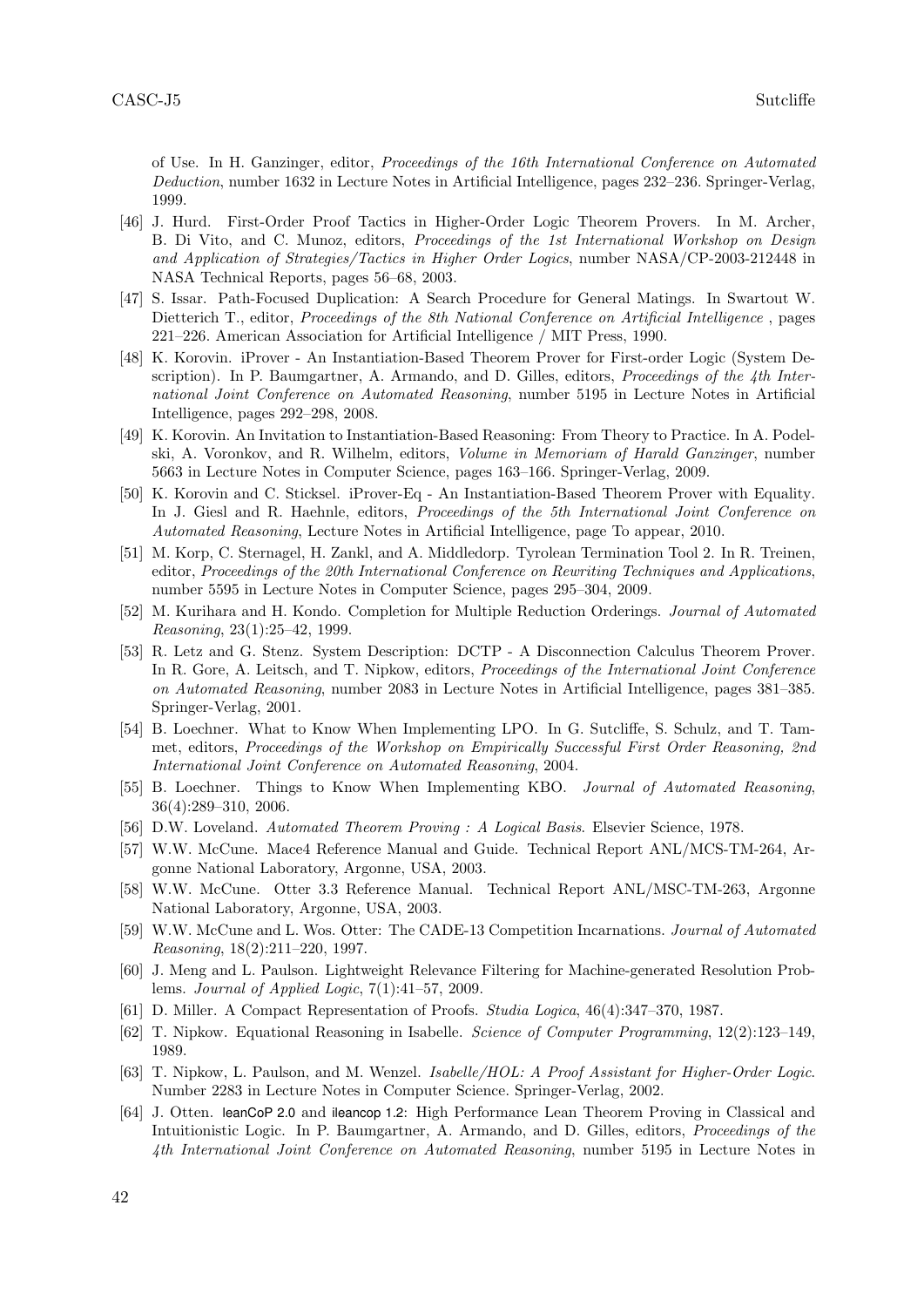Artificial Intelligence, pages 283–291, 2008.

- <span id="page-42-8"></span>[65] J. Otten. Restricting Backtracking in Connection Calculi. AI Communications, 23(2-3):159–182, 2010.
- <span id="page-42-7"></span>[66] J. Otten and W. Bibel. leanCoP: Lean Connection-Based Theorem Proving. Journal of Symbolic Computation, 36(1-2):139–161, 2003.
- <span id="page-42-9"></span>[67] J. Otten and G. Sutcliffe. Using the TPTP Language for Representing Derivations in Tableau and Connection Calculi. In B. Konev, R. Schmidt, and S. Schulz, editors, Proceedings of the Workshop on Practical Aspects of Automated Reasoning, 5th International Joint Conference on Automated Reasoning, page To appear, 2010.
- <span id="page-42-11"></span>[68] D. Pastre. Automatic Theorem Proving in Set Theory. Artificial Intelligence, 10:1–27, 1978.
- <span id="page-42-12"></span>[69] D. Pastre. Muscadet : An Automatic Theorem Proving System using Knowledge and Metaknowledge in Mathematics. Artificial Intelligence, 38:257–318, 1989.
- <span id="page-42-13"></span>[70] D. Pastre. Automated Theorem Proving in Mathematics. Annals of Mathematics and Artificial Intelligence, 8:425–447, 1993.
- <span id="page-42-14"></span>[71] D. Pastre. Muscadet version 2.3 : User's Manual. http://www.math-info.univparis5.fr/ pastre/muscadet/manual-en.ps, 2001.
- <span id="page-42-15"></span>[72] D. Pastre. Strong and Weak Points of the Muscadet Theorem Prover. AI Communications, 15(2- 3):147–160, 2002.
- <span id="page-42-16"></span>[73] D. Pastre. Complementarity of a Natural Deduction Knowledge-based Prover and Resolution-based Provers in Automated Theorem Proving. http://www.math-info.univ-paris5.fr/ pastre/compl-NDKB-RB.pdf, 2007.
- <span id="page-42-6"></span>[74] L. Paulson. A Generic Tableau Prover and its Integration with Isabelle. Artificial Intelligence, 5(3):73–87, 1999.
- <span id="page-42-5"></span>[75] L.C. Paulson and T. Nipkow. Isabelle: A Generic Theorem Prover. Number 828 in Lecture Notes in Computer Science. Springer-Verlag, 1994.
- <span id="page-42-3"></span>[76] B. Pelzer and C. Wernhard. System Description: E-KRHyper. In F. Pfenning, editor, Proceedings of the 21st International Conference on Automated Deduction, number 4603 in Lecture Notes in Artificial Intelligence, pages 508–513. Springer-Verlag, 2007.
- <span id="page-42-19"></span>[77] F. Pfenning. Proof Transformations in Higher-Order Logic. PhD thesis, Carnegie-Mellon University, Pittsburg, USA, 1987.
- <span id="page-42-17"></span>[78] V. Prevosto and U. Waldmann. SPASS+T. In G. Sutcliffe, R. Schmidt, and S. Schulz, editors, Proceedings of the FLoC'06 Workshop on Empirically Successful Computerized Reasoning, 3rd International Joint Conference on Automated Reasoning, number 192 in CEUR Workshop Proceedings, pages 19–33, 2006.
- <span id="page-42-10"></span>[79] W. Pugh. The Omega Test: A Fast and Practical Integer Programming Algorithm for Dependence Analysis. Communications of the ACM, 31(8):4–13, 1992.
- <span id="page-42-4"></span>[80] A. Riazanov and A. Voronkov. Splitting without Backtracking. In B. Nebel, editor, Proceedings of the 17th International Joint Conference on Artificial Intelligence , pages 611–617. Morgan Kaufmann, 2001.
- <span id="page-42-0"></span>[81] A. Roederer, Y. Puzis, and G. Sutcliffe. Divvy: A ATP Meta-system based on Axiom Relevance Ordering. In R. Schmidt, editor, Proceedings of the 22nd International Conference on Automated Deduction, number 5663 in Lecture Notes in Artificial Intelligence, pages 157–162. Springer-Verlag, 2009.
- <span id="page-42-1"></span>[82] S. Schulz. A Comparison of Different Techniques for Grounding Near-Propositional CNF Formulae. In S. Haller and G. Simmons, editors, *Proceedings of the 15th International FLAIRS Conference*, pages 72–76. AAAI Press, 2002.
- <span id="page-42-2"></span>[83] S. Schulz. System Abstract: E 0.81. In M. Rusinowitch and D. Basin, editors, *Proceedings of the* 2nd International Joint Conference on Automated Reasoning, number 3097 in Lecture Notes in Artificial Intelligence, pages 223–228, 2004.
- <span id="page-42-18"></span>[84] M. Suda, G. Sutcliffe, P. Wischnewski, M. Lamotte-Schubert, and G. de Melo. External Sources of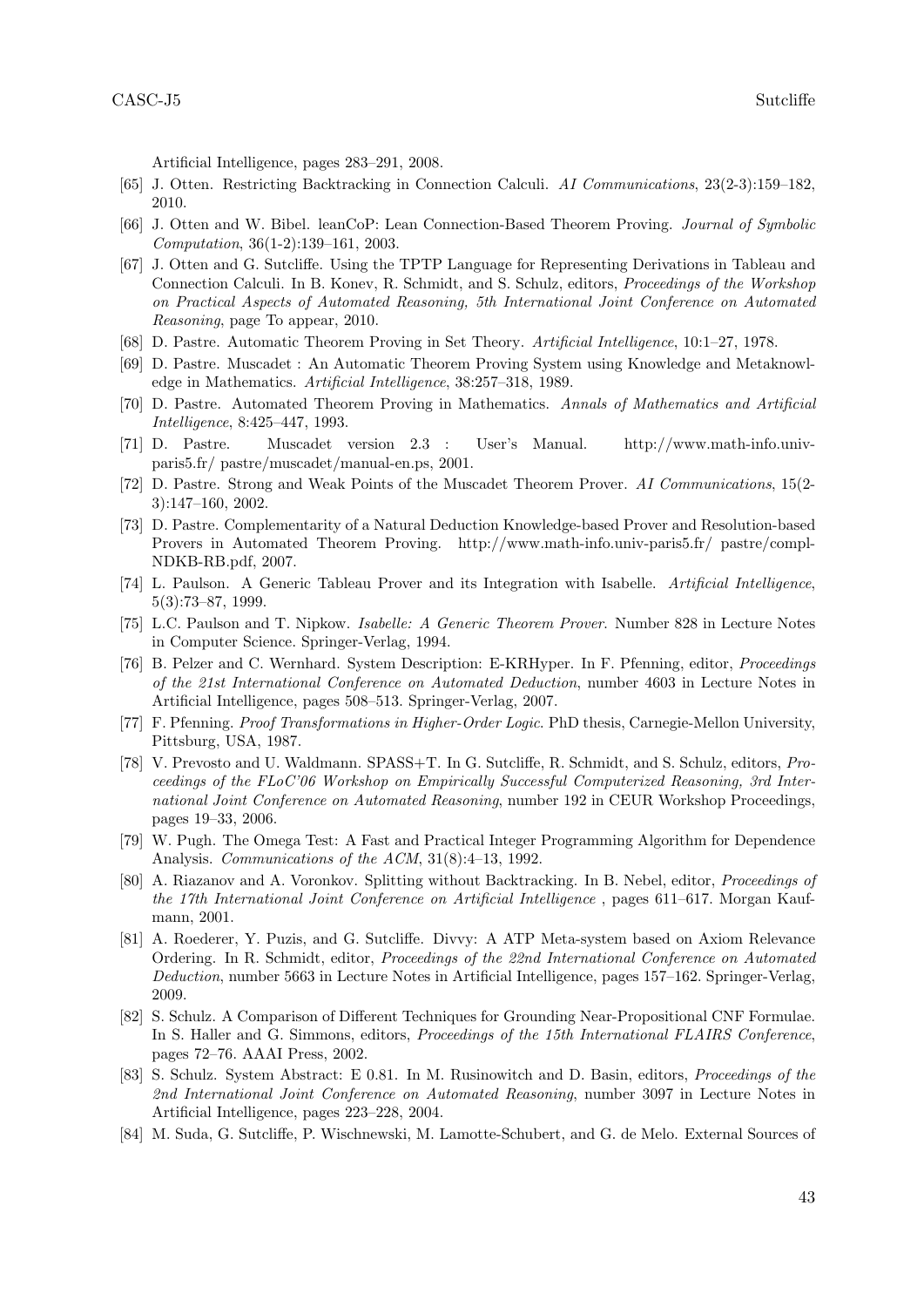Axioms in Automated Theorem Proving. In B. Mertsching, editor, Proceedings of the 32nd Annual Conference on Artificial Intelligence, number 5803 in Lecture Notes in Artificial Intelligence, pages 281–288, 2009.

- <span id="page-43-11"></span>[85] G. Sutcliffe. Proceedings of the CADE-16 ATP System Competition. Trento, Italy, 1999.
- <span id="page-43-12"></span>[86] G. Sutcliffe. Proceedings of the CADE-17 ATP System Competition. Pittsburgh, USA, 2000.
- <span id="page-43-0"></span>[87] G. Sutcliffe. The CADE-16 ATP System Competition. Journal of Automated Reasoning, 24(3):371– 396, 2000.
- <span id="page-43-13"></span>[88] G. Sutcliffe. Proceedings of the IJCAR ATP System Competition. Siena, Italy, 2001.
- <span id="page-43-1"></span>[89] G. Sutcliffe. The CADE-17 ATP System Competition. Journal of Automated Reasoning, 27(3):227– 250, 2001.
- <span id="page-43-14"></span>[90] G. Sutcliffe. Proceedings of the CADE-18 ATP System Competition. Copenhagen, Denmark, 2002.
- <span id="page-43-15"></span>[91] G. Sutcliffe. Proceedings of the CADE-19 ATP System Competition. Miami, USA, 2003.
- <span id="page-43-16"></span>[92] G. Sutcliffe. Proceedings of the 2nd IJCAR ATP System Competition. Cork, Ireland, 2004.
- <span id="page-43-17"></span>[93] G. Sutcliffe. Proceedings of the CADE-20 ATP System Competition. Tallinn, Estonia, 2005.
- <span id="page-43-3"></span>[94] G. Sutcliffe. The IJCAR-2004 Automated Theorem Proving Competition. AI Communications, 18(1):33–40, 2005.
- <span id="page-43-18"></span>[95] G. Sutcliffe. Proceedings of the 3rd IJCAR ATP System Competition. Seattle, USA, 2006.
- <span id="page-43-4"></span>[96] G. Sutcliffe. The CADE-20 Automated Theorem Proving Competition. AI Communications, 19(2):173–181, 2006.
- <span id="page-43-19"></span>[97] G. Sutcliffe. Proceedings of the CADE-21 ATP System Competition. Bremen, Germany, 2007.
- <span id="page-43-5"></span>[98] G. Sutcliffe. The 3rd IJCAR Automated Theorem Proving Competition. AI Communications, 20(2):117–126, 2007.
- <span id="page-43-20"></span>[99] G. Sutcliffe. Proceedings of the 4th IJCAR ATP System Competition. Sydney, Australia, 2008.
- <span id="page-43-6"></span>[100] G. Sutcliffe. The CADE-21 Automated Theorem Proving System Competition. AI Communications, 21(1):71–82, 2008.
- <span id="page-43-22"></span>[101] G. Sutcliffe. The SZS Ontologies for Automated Reasoning Software. In G. Sutcliffe, P. Rudnicki, R. Schmidt, B. Konev, and S. Schulz, editors, Proceedings of the LPAR Workshops: Knowledge Exchange: Automated Provers and Proof Assistants, and The 7th International Workshop on the Implementation of Logics, number 418 in CEUR Workshop Proceedings, pages 38–49, 2008.
- <span id="page-43-21"></span>[102] G. Sutcliffe. Proceedings of the CADE-22 ATP System Competition. Montreal, Canada, 2009.
- <span id="page-43-7"></span>[103] G. Sutcliffe. The 4th IJCAR Automated Theorem Proving System Competition - CASC-J4. AI Communications, 22(1):59–72, 2009.
- <span id="page-43-9"></span>[104] G. Sutcliffe. The TPTP Problem Library and Associated Infrastructure. The FOF and CNF Parts, v3.5.0. Journal of Automated Reasoning, 43(4):337–362, 2009.
- <span id="page-43-8"></span>[105] G. Sutcliffe. The CADE-22 Automated Theorem Proving System Competition - CASC-22. AI Communications, 23(1):47–60, 2010.
- <span id="page-43-24"></span>[106] G. Sutcliffe and C. Benzmüller. Automated Reasoning in Higher-Order Logic using the TPTP THF Infrastructure. Journal of Formalized Reasoning, 3(1):1–27, 2010.
- <span id="page-43-23"></span>[107] G. Sutcliffe, S. Schulz, K. Claessen, and A. Van Gelder. Using the TPTP Language for Writing Derivations and Finite Interpretations. In U. Furbach and N. Shankar, editors, *Proceedings of the* 3rd International Joint Conference on Automated Reasoning, number 4130 in Lecture Notes in Artificial Intelligence, pages 67–81, 2006.
- <span id="page-43-25"></span>[108] G. Sutcliffe, M. Suda, A. Teyssandier, N. Dellis, and G. de Melo. Progress Towards Effective Automated Reasoning with World Knowledge. In C. Murray and H. Guesgen, editors, Proceedings of the 23rd International FLAIRS Conference, pages 110–115. AAAI Press, 2010.
- <span id="page-43-10"></span>[109] G. Sutcliffe and C. Suttner. The CADE-14 ATP System Competition. Technical Report 98/01, Department of Computer Science, James Cook University, Townsville, Australia, 1998.
- <span id="page-43-2"></span>[110] G. Sutcliffe and C. Suttner. The CADE-18 ATP System Competition. Journal of Automated Reasoning, 31(1):23–32, 2003.